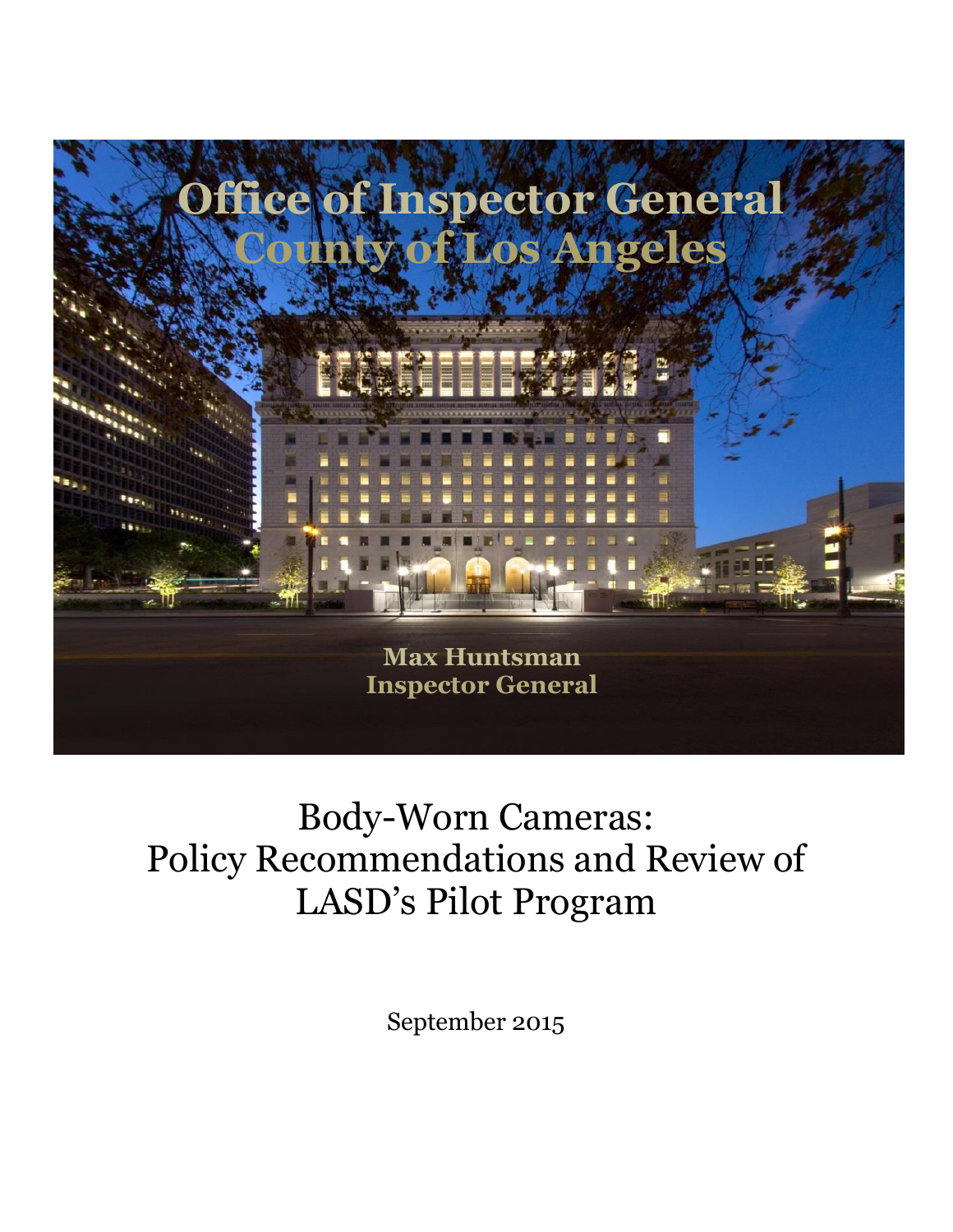# Office of Inspector General County of Los Angeles

**MAX HUNTSMAN INSPECTOR GENERAL**

## Body-Worn Cameras: Policy Recommendations and Review of LASD's Pilot Program

by:

Walter W. Katz Deputy Inspector General E. Dorsey Kleger-Heine Deputy Inspector General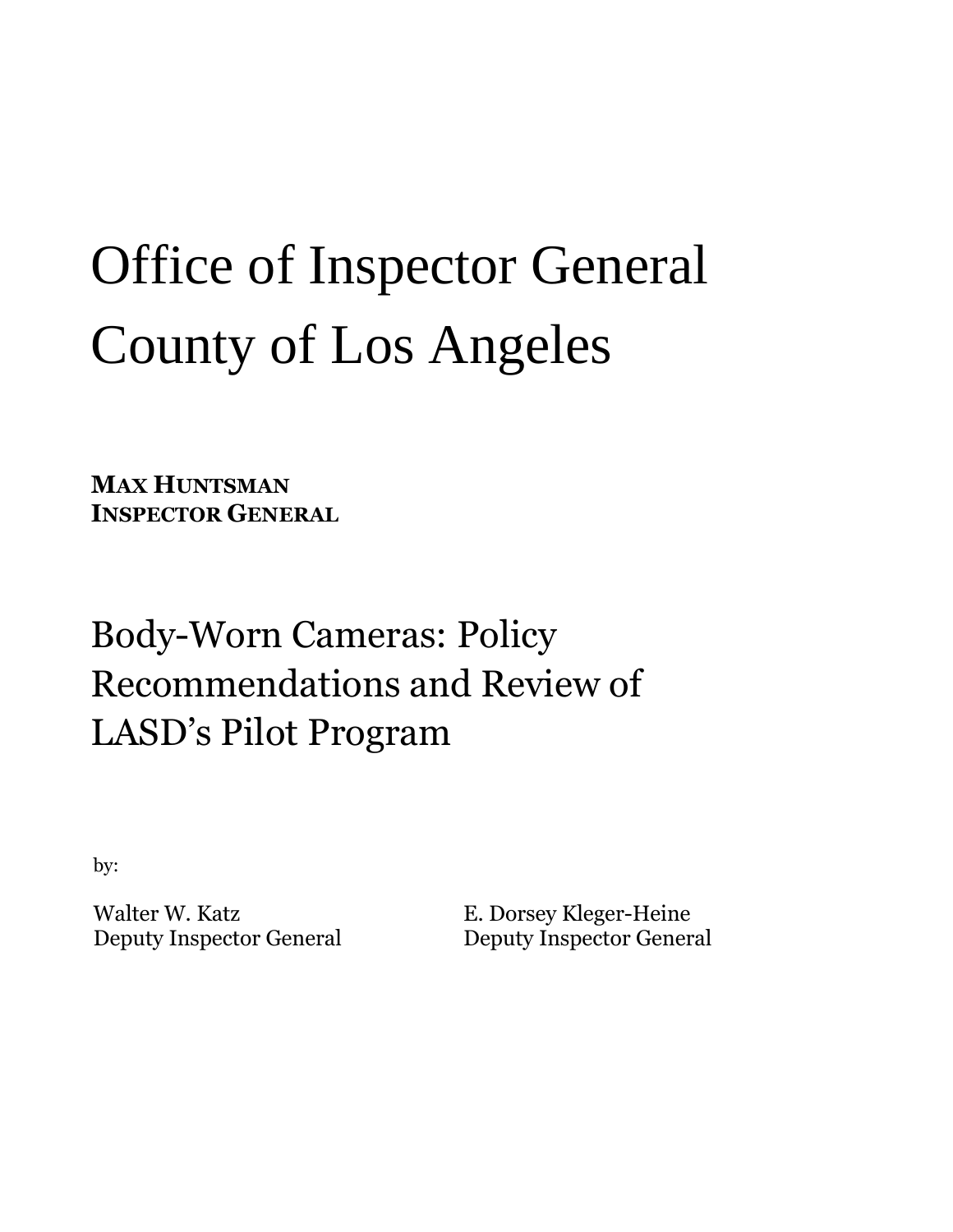## **CONTENTS**

| Ι.   |                                                                        |
|------|------------------------------------------------------------------------|
| и.   |                                                                        |
| Α.   |                                                                        |
| 1.   |                                                                        |
| 2.   |                                                                        |
| 3.   | Under What Circumstances Should Officers Record Witnesses And          |
|      |                                                                        |
| 4.   |                                                                        |
| 5.   | When should officers stop recording and what action should be taken if |
|      |                                                                        |
| Β.   |                                                                        |
| C.   |                                                                        |
| 1.   |                                                                        |
| 2.   |                                                                        |
| 3.   |                                                                        |
| 4.   |                                                                        |
| D.   |                                                                        |
|      |                                                                        |
| 2.   |                                                                        |
| III. |                                                                        |
| Α.   |                                                                        |
| В.   |                                                                        |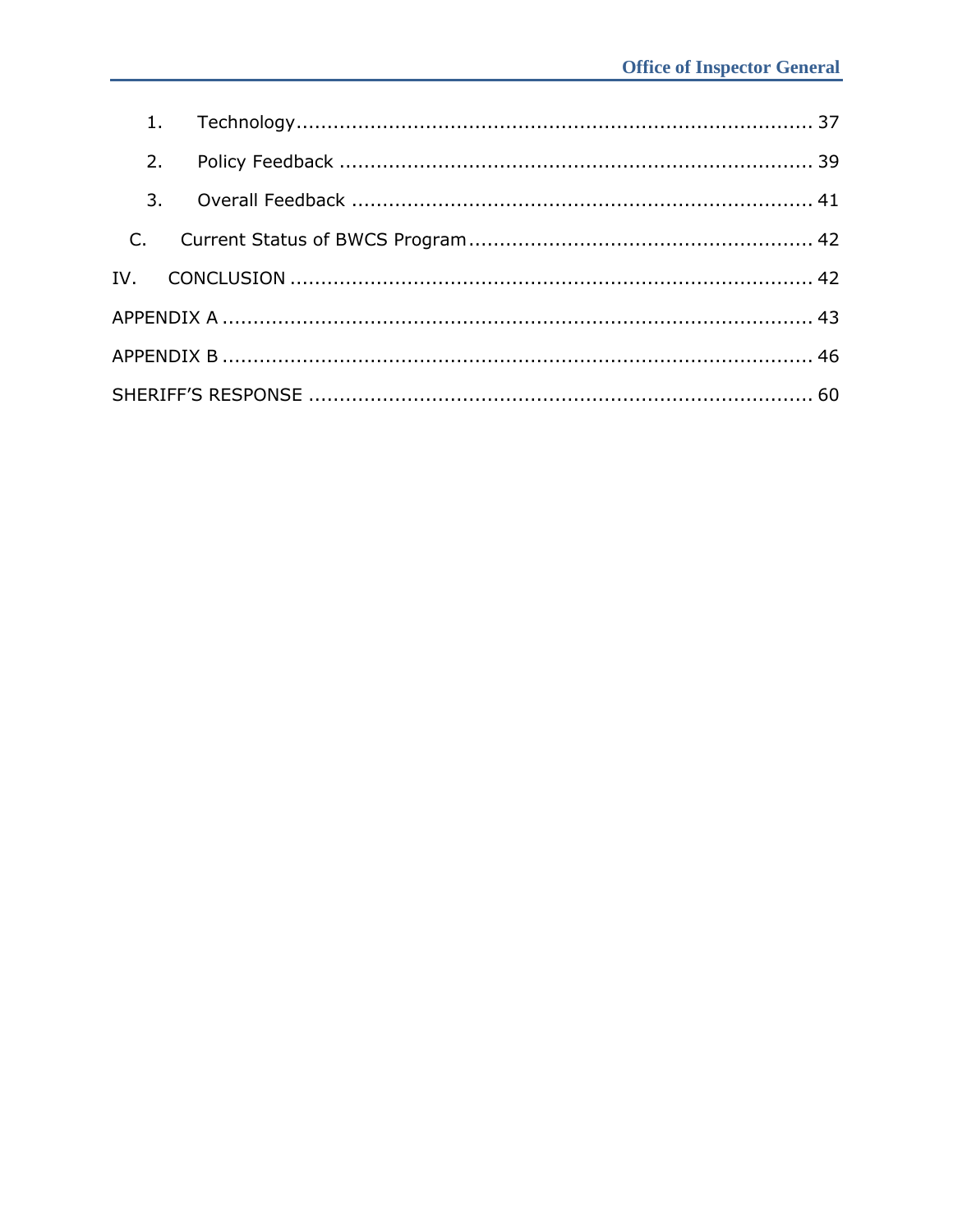## <span id="page-4-0"></span>**EXECUTIVE SUMMARY**

Portable video recording technology has radically altered urban law enforcement in recent years. Unfortunately, cash-strapped police agencies have been slow to incorporate this technology fully and now face community pressure to do so rapidly. In the face of strong public concern over police use of force, the time has come to overcome technological, political, and budgetary hurdles and incorporate fixed video, car mounted video and body-worn cameras into all urban police departments. The use of these tools will enhance accountability, public confidence in police officers and public understanding of policing. This report provides information regarding the Los Angeles County Sheriff's Department's pilot program to test and evaluate body-worn camera systems and makes recommendations for the Department as it implements them. Regardless of policy decisions, video evidence is shaping law enforcement and police agencies must use it to full advantage to help provide the quality policing that the public deserves.

In September 2014, the Los Angeles County Sheriff's Department (hereinafter, LASD or the Department) initiated a volunteer pilot program to test body-worn camera systems (BWCS or body-camera) under patrol conditions at four stations across Los Angeles County. A body-worn camera is a small device that records video and sound. The camera is mounted on the officer's uniform and records deputy interactions with the public and can gather video evidence at crime scenes. The chief goals of the LASD's pilot program were "to accurately address allegations of misconduct and increase the public's trust. $^{\prime\prime}{}^{1}$  In addition, the LASD hoped that video and audio recordings would "prove beneficial in criminal proceedings, administrative investigations, service complaints and civil liability claims."<sup>2</sup>

The Department's pilot program ran from September 2014 through April 2015, tested four brands and five models of body-worn camera systems and deployed 96 cameras. In order to provide guidance for the volunteer deputies regarding when to employ the body cameras and on which subjects or events, the Department

<sup>1</sup> "Body Worn Camera System Test & Evaluation Project Implementation Plan," *Los Angeles Sheriff's Department*, August 27, 2014, 2. 2 Ibid.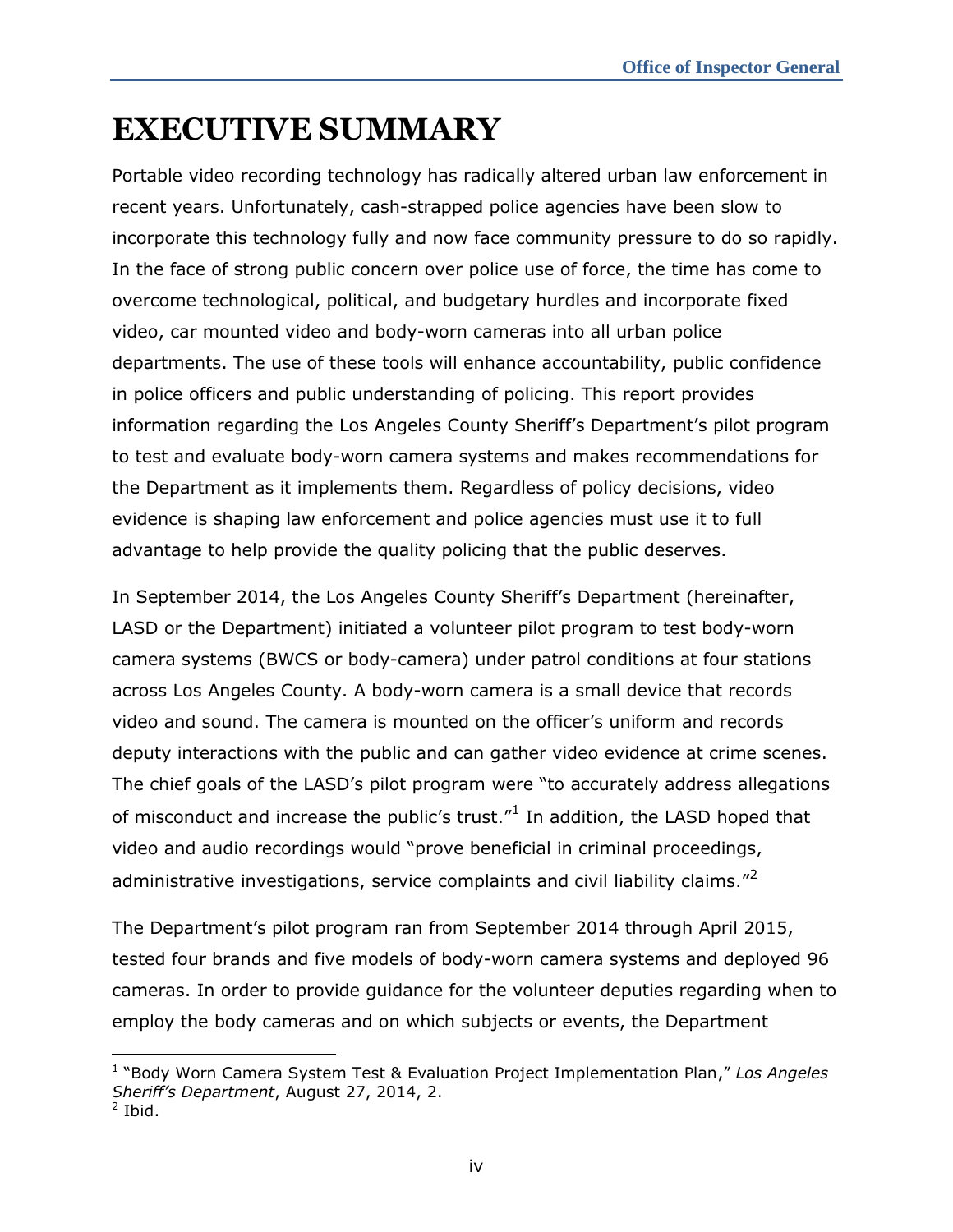developed a set of guidelines covering camera activation and deactivation, expectations of privacy, operating procedures, when Department members are allowed to view recordings and retention of footage. Over the course of the program's eight-month run, the Department obtained detailed feedback from the participants, through both electronic questionnaires and focus groups that were held at each of the four stations and attended by OIG representatives.

In addition to monitoring the pilot program, the OIG reviewed body-camera policies and reports from other jurisdictions as well as policy recommendations on the subject by nationally recognized law enforcement research organizations and leading advocacy organizations. The OIG then assimilated this information with trends that emerged from the LASD pilot program participants' feedback.

The Inspector General makes the following recommendations:

**1. When Should Officers Activate Their Cameras?** There is an inherent tension between the potential of cameras to invade privacy and their benefits which include resolving civilian complaints, identifying and correcting officer conduct, and reducing use of force incidents. The Inspector General recommends that the Department adopt a policy which requires the recording of certain specified events such as traffic stops, domestic violence responses, and "any other law enforcement action." The LASD should also further clarify the definition of the term "law enforcement action."

**2. In Which Locations Should Recording Using a BWCS Be Prohibited or Restricted?** The Inspector General recommends that the LASD adopt as policy the LASD's pilot program protocol, which does not require consent from citizens in traditionally private locations when an officer is entering for a legitimate or necessary law enforcement purpose.

**3. Under What Circumstances Should Officers Record Witnesses and Victims?** The LASD has advised officers generally to avoid recording "controlled and formal" interviews with witnesses or victims, "unless it is apparent the victim [or witness] may recant their story at a later time or there is a need to protect the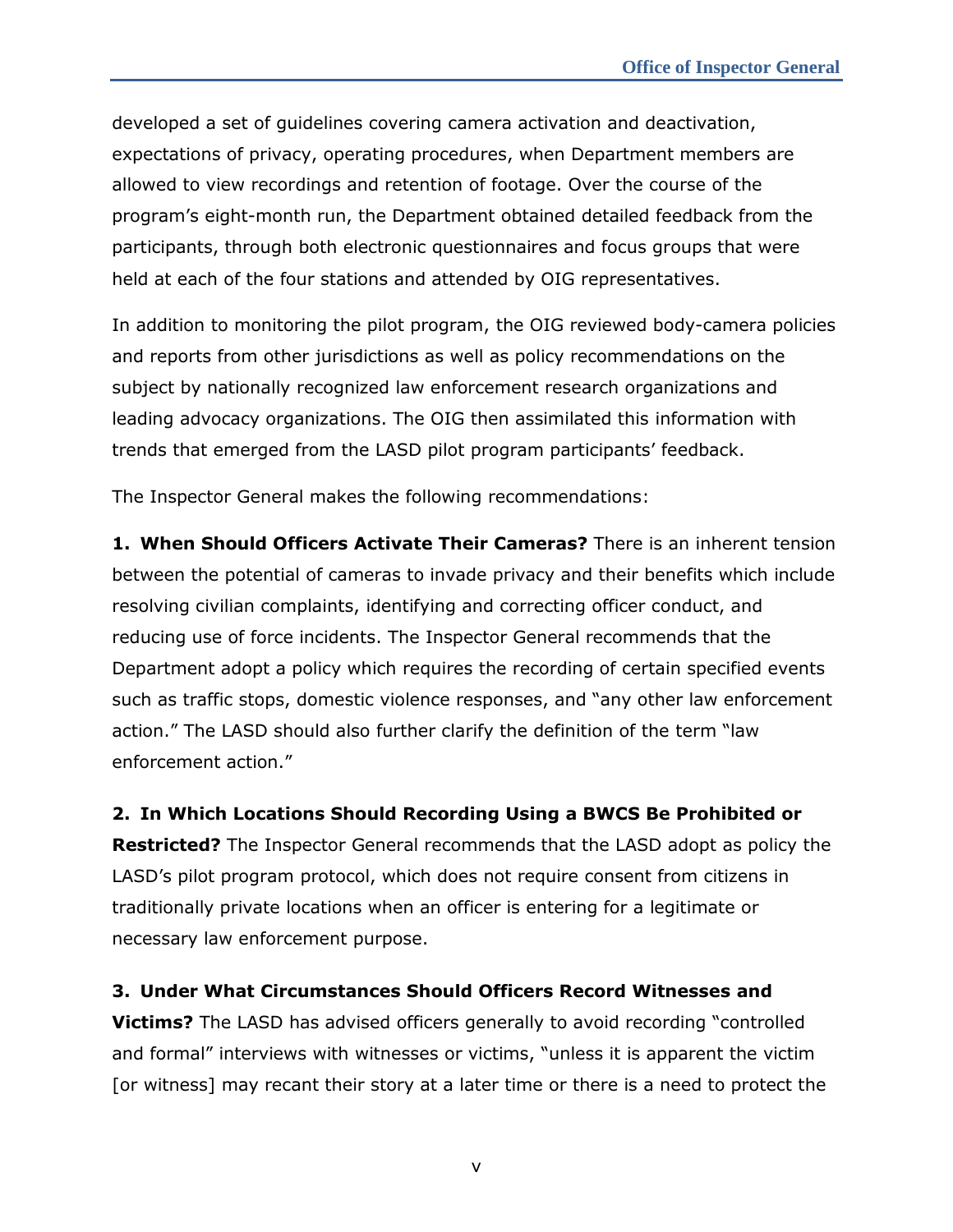interest of the Department." While the OIG acknowledges the privacy concerns that underlie the recommendations to obtain consent from crime victims, such a policy could undermine a deputy's preservation of perishable evidence that is relevant to an investigation and potential prosecution. Law enforcement best practices increasingly call for, and juries expect, the recording of interviews where practical. The Inspector General recommends that the LASD require deputies to record all statements of witnesses and victims unless doing so would compromise the deputies' ability to perform their law enforcement duties.

**4. Should Confidential Informants Be Recorded?** The pilot program protocol advised deputies not to record confidential informants. The Inspector General recommends that the LASD policy allow deputies the discretion to record informants if they deem it necessary.

**5. When Should Officers Stop Recording and What Action Should Be Taken If They Deactivate Prematurely or Fail to Record?** This decision is not necessarily as easy as it seems since law enforcement situations are dynamic and even when an event appears to have concluded it may reignite rapidly. Conversely, there are some good reasons to stop recording an event, such as when it is not safe to make a recording or before interviewing a confidential informant. The Inspector General recommends that the LASD further define the requirement that deputies should record "until completion of the detention" and adopt a policy requiring deputies to articulate their reasoning in writing or on camera if they fail to record an activity required by policy to be recorded. In most cases this may be as simple as a brief statement before the video is turned off. This is consistent with standard law enforcement practice in concluding or pausing recorded interviews.

**6. Should Civilians Who Are Being Recorded by a BWCS Be Given Verbal** 

**Notification by the Deputy?** Research suggests that awareness that an encounter is being recorded contributes to a reduction in civilian complaints and officer uses of force. Deputies in the pilot program also noticed that citizen behavior often improved when they gave notice of video recording. There may, however, be instances when providing notice would be unnecessary, unsafe, or impossible. If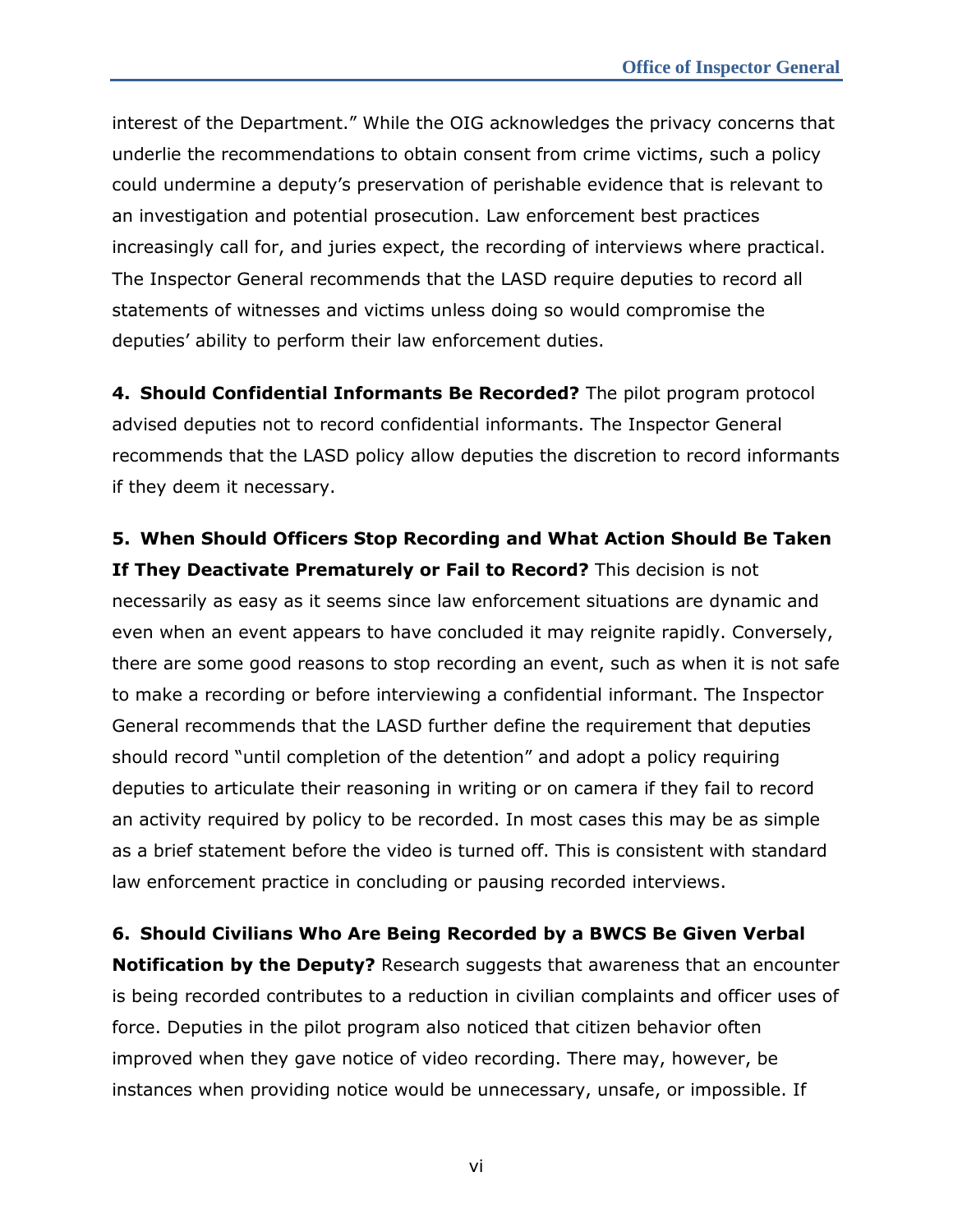body-worn cameras are fully implemented, the public will eventually come to expect them and notification will often be irrelevant. In the meantime, the Inspector General recommends that deputies be encouraged to notify civilians that encounters are being recorded by a BWCS when appropriate.

#### **7. When Should Officers Be Allowed to Review Video Following a Use of**

**Force Incident?** When the LASD developed its BWCS test and evaluation program it relied on a recently-implemented Department policy which restricted the viewing of a recording that may have captured a use of force incident. In 2013, the LASD installed almost 2,000 fixed CCTV cameras in its downtown Los Angeles jail facilities. The proposed policy was the subject of vigorous discussion within the Department. The result was a policy which requires personnel who are involved in uses of force to write their reports before seeing video footage. Once a supervisor reviews the report and video recordings and determines that there is no apparent evidence of misconduct, the involved deputy may review the video to refresh his or her memory, if necessary, and then either add any corrective language to his or her report or affirm that the original written statements were accurate. The Inspector General recommends that the current LASD policy as it applies to other recorded video footage such as that from surveillance cameras in jail should also apply to BWCS recordings. Making this procedure the universal approach whenever there is video evidence generated by a Department camera in a use of force case will also render the BWCS policy consistent with the Department's standard investigative procedure when interviewing civilian witnesses.

**8. Under What Circumstances, If Any, Should BWCS Video Be Released to the Public?** Because of the broad variation of state public records laws, model policies provide little guidance about public disclosure of BWCS footage. In fact, none of the other law enforcement agencies whose policies were reviewed by the OIG has yet drafted such a policy. The LASD should issue clear guidelines on video disclosure and adhere to them so that subjects and deputies will be forewarned and the public and the media may have greater confidence that the Department is not making arbitrary or self-serving decisions.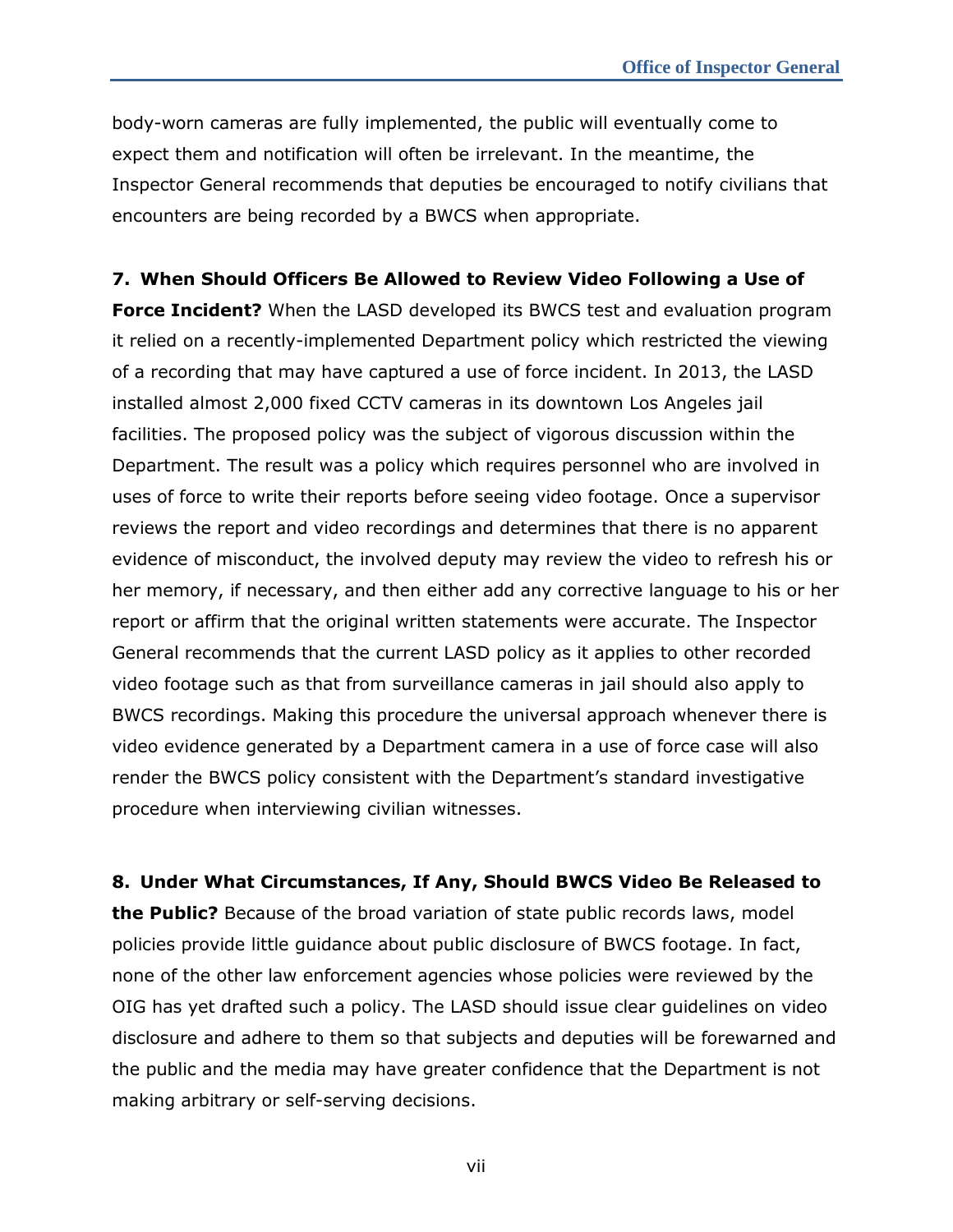It seems inevitable that body-worn cameras will become an accepted and integral part of day-to-day law enforcement activities. The OIG recognizes that there are many factors to consider in implementing a body-worn camera program. The Department should adopt a policy that provides the public with a demonstrable increase in accountability and transparency. We commend the Department's intent to create a Policy Committee to guide the eventual implementation of the bodyworn camera system and look forward to monitoring and reporting upon the program's progress. The Inspector General strongly encourages the Department to work with the Chief Executive Officer to present a plan to the Board for funding not only the equipment needed to implement body-worn cameras, but the staff and infrastructure necessary to properly use the video that is captured, including responding to public and private requests for access.

In this report, after an Introduction in Section I, we provide detail and background in Section II on where various stake-holders stand on the issues. For easy reference to the spectrum of opinions and options, we also provide tables throughout the text. To assist with visualizing the camera systems, we provide photographs of the equipment in Appendix A. Section III of the report provides a full description of the pilot program's design, progress and effectiveness. Section III also focuses on deputy responses to wearing the new technology in a real world test. Deputy experience and feedback has considerably informed our observations and conclusions about body-worn camera systems and BWCS implementation policies and should continue to be a significant part of the Department's approach to policy-making.

viii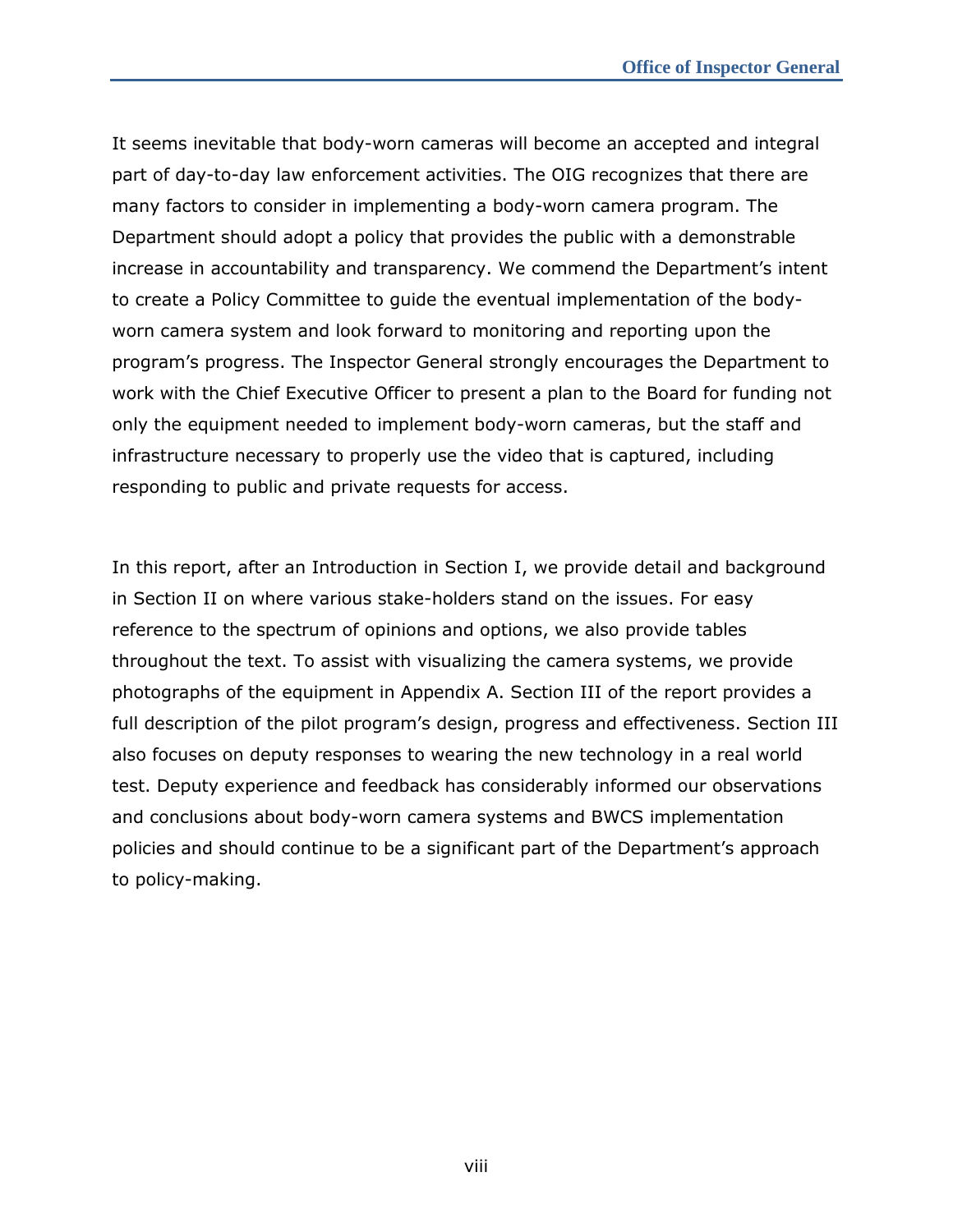## <span id="page-9-0"></span>**I. Introduction**

The LASD launched the body camera pilot project "to evaluate the feasibility of utilizing BWCS for use by LASD patrol personnel." The LASD's design of a pilot project to explore practical application of available body-worn camera systems (BWCS) to law enforcement provided the Department with the opportunity to do two important things: (1) to test the technology in order to identify the specific technical components of the BWCS that were likely to work best for Department personnel and (2) to test run the draft BWCS project implementation guidelines to identify benefits, challenges and potential revisions that would provide a foundation for drafting Department policy.

We recognize that the choice of hardware and software has great practical significance for the Sheriff's Department; however, this report focuses instead on what policies the Department may implement to provide guidance to deputies who use the body-worn cameras. We reviewed the relevant literature in this area including actual policies recently implemented by other law enforcement agencies, draft policies, and model policies and recommendations developed by knowledgeable bodies in the law enforcement field. Whenever possible, we compare the Department's practices with the practices employed or recommended by what we believe is a good cross-section of national thinking in this area. These comparisons are included in table form preceding the Inspector General's recommendations regarding the more difficult or controversial areas of BWCS policy.

## <span id="page-9-1"></span>**II. Inspector General Recommendations**

OIG research found a vigorous nationwide dialogue about how, when and why body cameras should be used and how such video footage should be viewed, retained and shared with the public. This focus is appropriate and recognizes that, despite the sometimes daunting number of options related to technical issues, the most significant questions are ones of policy. When should a deputy with a bodymounted camera activate it or decline to activate it? Should officers or deputies first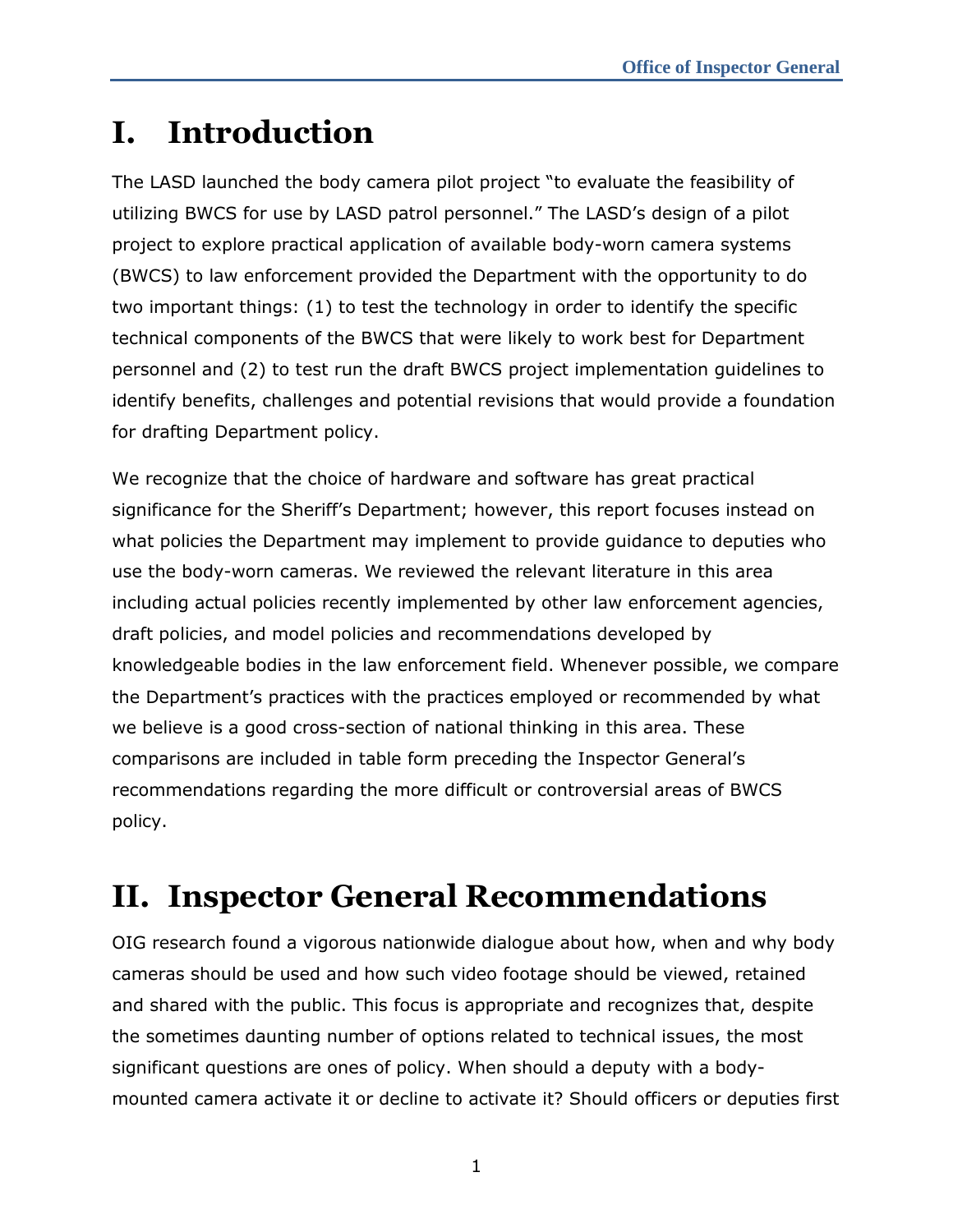seek the public's permission to record? When is it appropriate to record interviews of victims or witnesses? When should a police or sheriff's department disclose body camera footage to the public or the media? Should a deputy involved in a use of force incident be allowed to see a video recording before writing his or her initial statement? The Sheriff's Department developed a set of guidelines at the outset of its preparations for the pilot project which anticipated many of the important issues. $3$  Since the Department has indicated that it will create a policy committee and review all guidelines before widespread implementation of BWCS, we concluded that it is important to examine the most controversial or complex aspects of any future formal body camera policy.

## **A. Activation and Deactivation of Cameras**

<span id="page-10-0"></span>Of primary interest in any BWCS policy is determining who will be recorded, when they will be recorded and where they can be recorded. In addition to its review of the LASD pilot program protocols, the OIG surveyed the BWCS policies (some of which are still in draft form) for five additional law enforcement agencies: the Los Angeles Police Department, SEPTA Transit Police Department (in Philadelphia), the Seattle Police Department, the Delaware County Sheriff's Office (in Ohio) and the Denver Police Department. Some policies set forth their requirements in significant detail, whereas others were brief and general.

The OIG also surveyed key literature, recommendations and model policies in order to capture the thinking of other stakeholders in this evolving area. The primary sources referenced in this section are the American Civil Liberty Union's (ACLU) "Model Act for Regulating the use of Wearable Body Cameras by Law Enforcement"; the Police Executive Research Forum's (PERF) "Implementing a Body-Worn Camera

j  $3$  The Sheriff's Department recognized the need to provide quidelines for the volunteers in its pilot program about when to employ the body cameras and on what subjects or events. It developed guidelines after soliciting input from the Office of Independent Review and the District Attorney's Office. A key element of the guidelines, which was aimed at increasing accountability and transparency, expressly prohibited an officer from modifying, altering or deleting video or audio once it is recorded by the bodyworn camera without the express permission of the Division Chief. An important predecessor to the pilot project guidelines was the policy developed a few years earlier governing use of fixed camera video evidence in the jails which is discussed further in Section II of this report.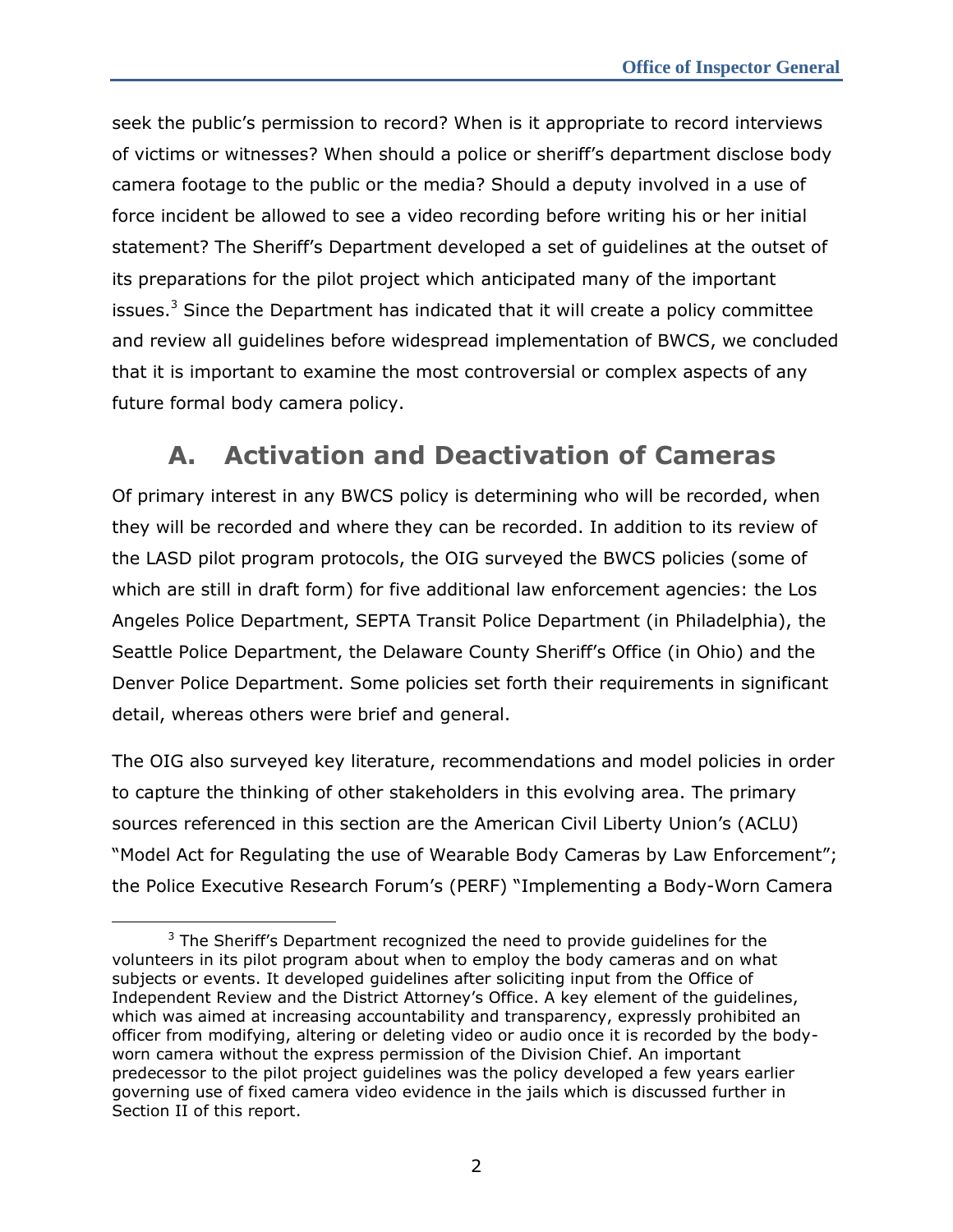Program" report; the January 2015 letter drafted by the Leadership Conference on Civil and Human Rights (The Leadership Conference) to the President's Task Force on 21st Century Policing; the Model Policy of the International Association of Chiefs of Police (IACP); Baltimore Mayor Rawlings-Blake's Working Group "Draft Recommendations" (Baltimore Working Group); and the Denver Office of the Independent Monitor.

Although there are abundant issues to consider relative to the activation and deactivation of body-worn cameras, the OIG focused on five specific questions: (1) when to activate the cameras; (2) where recording should be restricted or prohibited; (3) under what circumstances officers should record witnesses and victims; (4) whether confidential informants should be recorded; (5) when during or after an encounter the cameras should be deactivated and what follow up action should be required of officers who do not comply with the activation/deactivation policy.

### *1. When Should Deputies Activate Their Cameras?*

<span id="page-11-0"></span>A body-worn camera system is only as good as the recordings that are captured by it. Thus, a key question is, when should the cameras should be turned on? There is an inherent tension between the potential of cameras to invade privacy and their benefits which include accountability for officers, early resolution of complaints and the potential to reduce uses of force and citizen complaints. The primary debate appears to be whether or not officers should have any true discretion over what they record.

The ACLU's initial recommendation was to record every interaction with the public, which ensured that "police cannot 'edit on the fly'  $-$  i.e., choose which encounters to record with limitless discretion." $4$  The rationale for this position was that "[i]f police are free to turn the cameras on and off as they please, the cameras' role in providing a check and balance against police power will shrink and they will no

<sup>-</sup><sup>4</sup> Jay Stanley, "Police Body-Mounted Cameras: With Right Policies in Place, a Win for All," *American Civil Liberties Union*, October 2013, 2, [https://www.aclu.org/files/assets/police\\_body-mounted\\_cameras.pdf.](https://www.aclu.org/files/assets/police_body-mounted_cameras.pdf)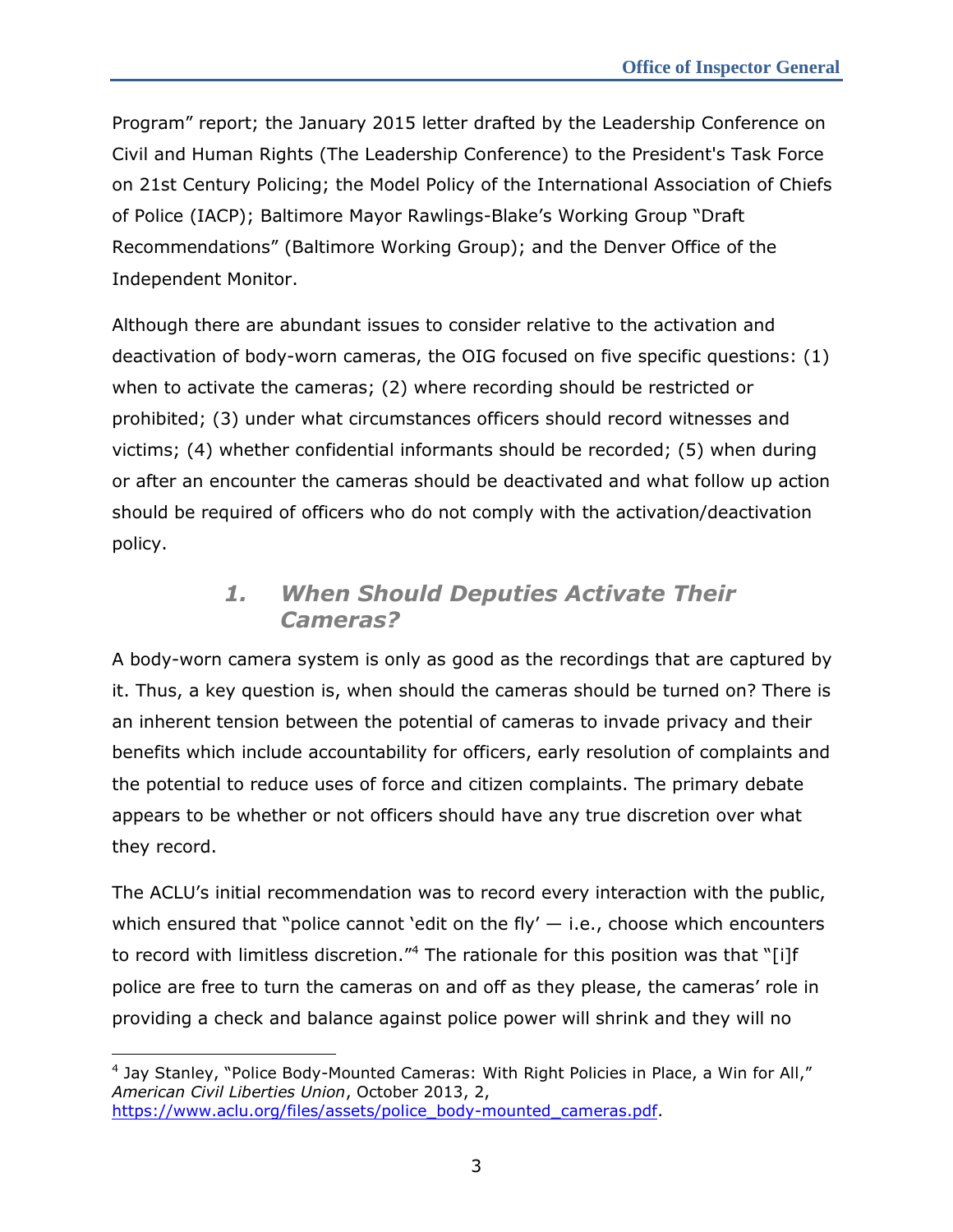longer become a net benefit."<sup>5</sup> Subsequently, the ACLU has refined its position amid recognition that there are a number of other competing interests and acknowledgement that there are interactions with the public where officer discretion is important, including casual interactions with the public and interviews with reluctant witnesses and victims.<sup>6</sup> Thus, the ACLU updated its model policy and now recommends that "an officer activate his or her camera when responding to a call for service or at the initiation of any other law enforcement or investigative encounter," except when it would be dangerous to do so, in which case the officer shall activate the camera at the first reasonable opportunity to do so.<sup>7</sup>

Similarly, all five current law enforcement agency policies reviewed by the OIG require officers to record activity that is consistent with a legitimate law enforcement purpose and none requires officers to record every citizen contact. In contrast, The Leadership Conference, IACP and the Baltimore Working Group recommended that officers record all interactions with the public.

Requiring officers to record all citizen contacts is an appealingly simple rule, but can lead to potential invasions of the privacy of both citizens and officers. This rule can also create massive amounts of additional data that will have to be stored, reviewed, labeled and potentially released pursuant to public records act requests at a high cost to law enforcement departments. Thus, the decision to record is properly influenced by decisions regarding public disclosure of video and the cost of complying with legal and practical mandates.

The PERF Report also notes that some officer discretion is necessary to uphold morale, explaining that "the policy can help to secure officer support for a bodyworn camera program because it demonstrates to officers that they are trusted to

 $\overline{a}$ 

 $<sup>5</sup>$  Ibid.</sup>

<sup>6</sup> Jay Stanley, "Police Officer Discretion in the Use of Body Worn Cameras," *American Civil Liberties Union*, Feb. 12, 2015.

<sup>7</sup> Jay Stanley, *"*Police Body-Mounted Cameras: With Right Policies in Place, a Win for All, Version 2.0," *American Civil Liberties Union*, March 2015, [https://www.aclu.org/police-body](https://www.aclu.org/police-body-mounted-cameras-right-policies-place-win-all)[mounted-cameras-right-policies-place-win-all.](https://www.aclu.org/police-body-mounted-cameras-right-policies-place-win-all) See also, "A Model Act for Regulating the Use of Wearable Body Cameras by Law Enforcement*,*" *American Civil Liberties Union,* May 21, 2015, Sec. 1(b), [https://www.aclu.org/model-act-regulating-use-wearable-body-cameras](https://www.aclu.org/model-act-regulating-use-wearable-body-cameras-law-enforcement)[law-enforcement.](https://www.aclu.org/model-act-regulating-use-wearable-body-cameras-law-enforcement)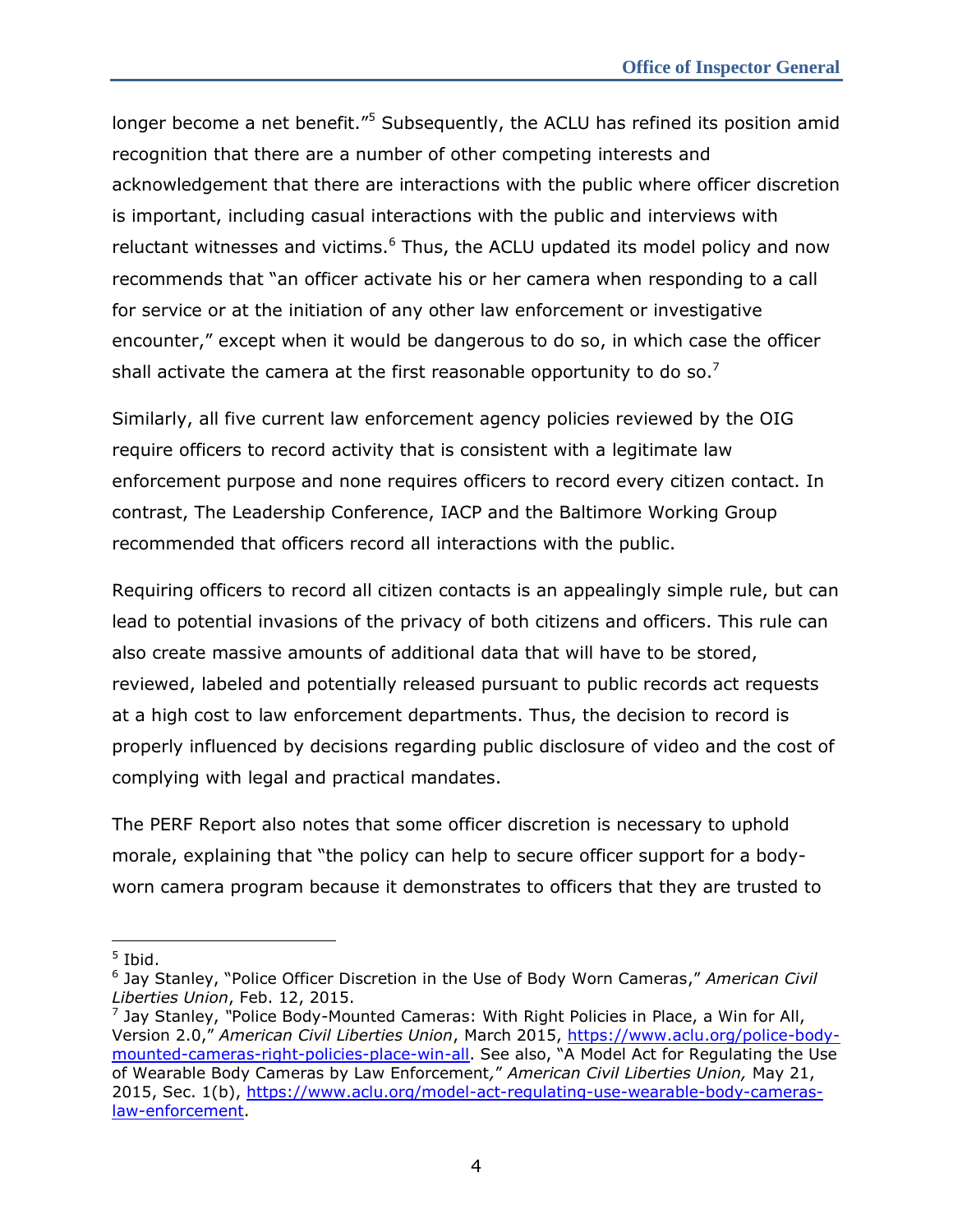understand when cameras should and should not be activated." <sup>8</sup> Moreover, requiring officers to record every contact could "inhibit the informal relationships that are critical to community policing efforts."<sup>9</sup> The OIG believes that a policy that requires deputies to activate their BWCS for all law enforcement actions and that clearly and appropriately defines what is included in the phrase "law enforcement actions," as recommended in the PERF Report, strikes the best balance between ensuring that deputies are held accountable and providing them with protection from false complaints, while also affording privacy protections to citizens and deputies and providing the flexibility to engage in effective community policing. At the very least, all traffic and pedestrian stops as well as consensual encounters initiated by a deputy should be defined as law enforcement actions.

| <b>Table 1 POLICY ON ACTIVATION</b>                                 |                                                                                                                                                                                                                                                                                                                        |  |
|---------------------------------------------------------------------|------------------------------------------------------------------------------------------------------------------------------------------------------------------------------------------------------------------------------------------------------------------------------------------------------------------------|--|
| <b>Source</b>                                                       | <b>Model Policies and Recommendations</b>                                                                                                                                                                                                                                                                              |  |
| <b>ACLU Model Act</b>                                               | "When responding to a call for service or at the<br>initiation of any other law enforcement or investigative<br>encounter between a law enforcement officer and a<br>member of the public, except when an immediate<br>threat to the officer's life or safety makes activating the<br>camera impossible or dangerous." |  |
| <b>Police Executive</b><br><b>Research Forum</b>                    | Activate when responding to all calls for service and<br>during all law enforcement-related encounters and<br>activities and any encounter that becomes adversarial<br>after the initial contact. Exceptions include situations in<br>which activation would be unsafe, impossible, or<br>impractical.                 |  |
| Leadership<br><b>Conference On Civil</b><br><b>And Human Rights</b> | "Officers should be required to record all interactions<br>with members of the public (i.e. anyone other than<br>police personnel) while on duty, unless a specific and<br>well defined exception applies. An officer on foot patrol,<br>for example, would generally be recording throughout<br>the patrol."          |  |
| <b>International</b><br><b>Association of Chiefs</b><br>of Police   | "Officers shall activate the BWC to record all contacts<br>with citizens in the performance of official duties."                                                                                                                                                                                                       |  |

<sup>&</sup>lt;sup>8</sup> Lindsay Miller, Jessica Tolliver, and Police Executive Research Forum (PERF),

j

<sup>&</sup>quot;Implementing a Body-Worn Camera Program: Recommendations and Lessons Learned," *Office of Community Oriented Policing Services*, 2014, 40.

<sup>9</sup> *Ibid.*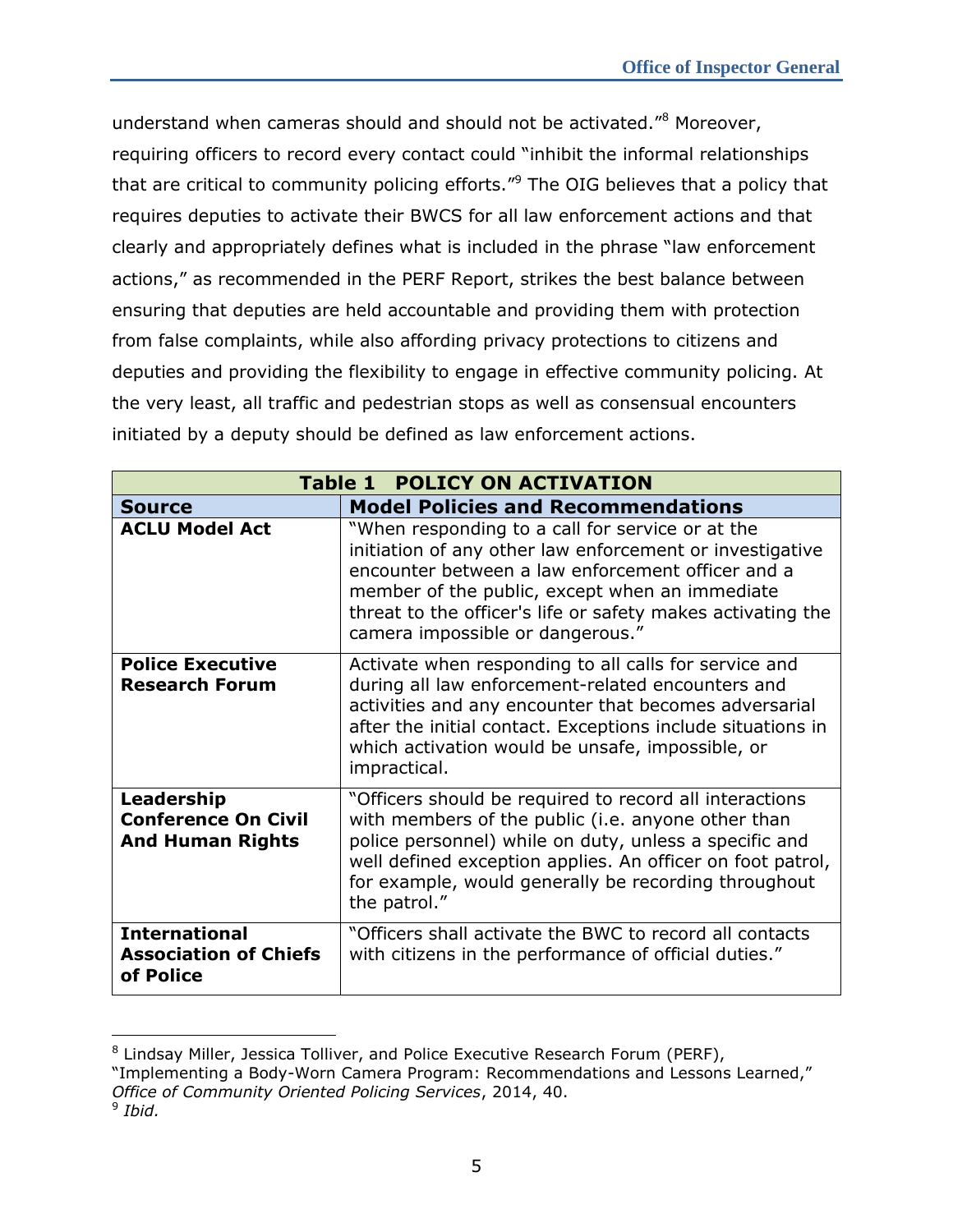| <b>Denver Office of the</b><br><b>Independent Monitor</b>                                                          | The Denver Police Department should "provide<br>additional training on the importance of activating<br>BWCs prior to initiating citizen contacts, rather than<br>after-the-fact, when situations may escalate or<br>deteriorate too quickly to permit BWC activation."                                                                                                                                             |
|--------------------------------------------------------------------------------------------------------------------|--------------------------------------------------------------------------------------------------------------------------------------------------------------------------------------------------------------------------------------------------------------------------------------------------------------------------------------------------------------------------------------------------------------------|
| <b>Baltimore Working</b><br><b>Group</b>                                                                           | "Uniformed police officers should have cameras<br>recording during every interaction with the public and<br>during every exercise of police powers, except in a<br>consensual interaction where the citizen asks that the<br>camera be turned off."                                                                                                                                                                |
| <b>Source</b>                                                                                                      | <b>Law Enforcement Agency Policies</b>                                                                                                                                                                                                                                                                                                                                                                             |
| <b>Los Angeles County</b><br><b>Sheriff's Department</b><br><b>(Testing &amp; Evaluation</b><br><b>Guidelines)</b> | Activate for law enforcement purposes such as<br>pursuits, detentions, domestic violence calls, mental<br>illness-related calls, or for "any other law enforcement<br>action" allowing officer discretion. Exceptions for<br>certain witnesses, victims & locations.                                                                                                                                               |
| <b>Los Angeles Police</b><br><b>Department</b>                                                                     | Activate prior to initiating any investigative or<br>enforcement activity, including searches, arrests,<br>pursuits, calls for service, pedestrian stops, etc.<br>Discretion to record any other activities that would<br>assist in fulfilling duties. Exceptions for certain victims,<br>witnesses, locations.                                                                                                    |
| <b>SEPTA Transit Police</b><br><b>Department</b>                                                                   | Must activate for any legitimate law enforcement<br>purpose, such as when assigned to a radio call, all<br>citizen contacts, observing criminal behavior, observing<br>another unit engaged in a contact, suspect and witness<br>statements, Miranda warnings.                                                                                                                                                     |
| <b>Seattle Police</b><br><b>Department</b>                                                                         | Officers will record response to 911 calls, pedestrian<br>stops, traffic pursuits and stops, observed criminal<br>activity, arrests, searches, transports, questioning<br>suspects or witnesses.                                                                                                                                                                                                                   |
| <b>Delaware County</b><br>(Ohio) Sheriff's Office<br><b>Delaware County</b><br>(Ohio) Sheriff's Office             | Should use "sound judgment in when and how the<br>[BWCS] will be used." Officers shall record pedestrian<br>and vehicle stops, response to resistance, high risk<br>situations, searches, arrests, serious accidents, and<br>"any other legitimate law enforcement activities."                                                                                                                                    |
| <b>Denver Police</b><br><b>Department</b>                                                                          | Required activation for traffic and pedestrian stops,<br>foot or vehicle pursuits, searches, Miranda rights, calls<br>for service that may involve fleeing vehicles, violence,<br>weapons, suicidal persons, the need for a crisis<br>intervention team, etc. Discretion to record "any<br>situation that the officer believes use of the BWC would<br>be appropriate or would provide valuable<br>documentation." |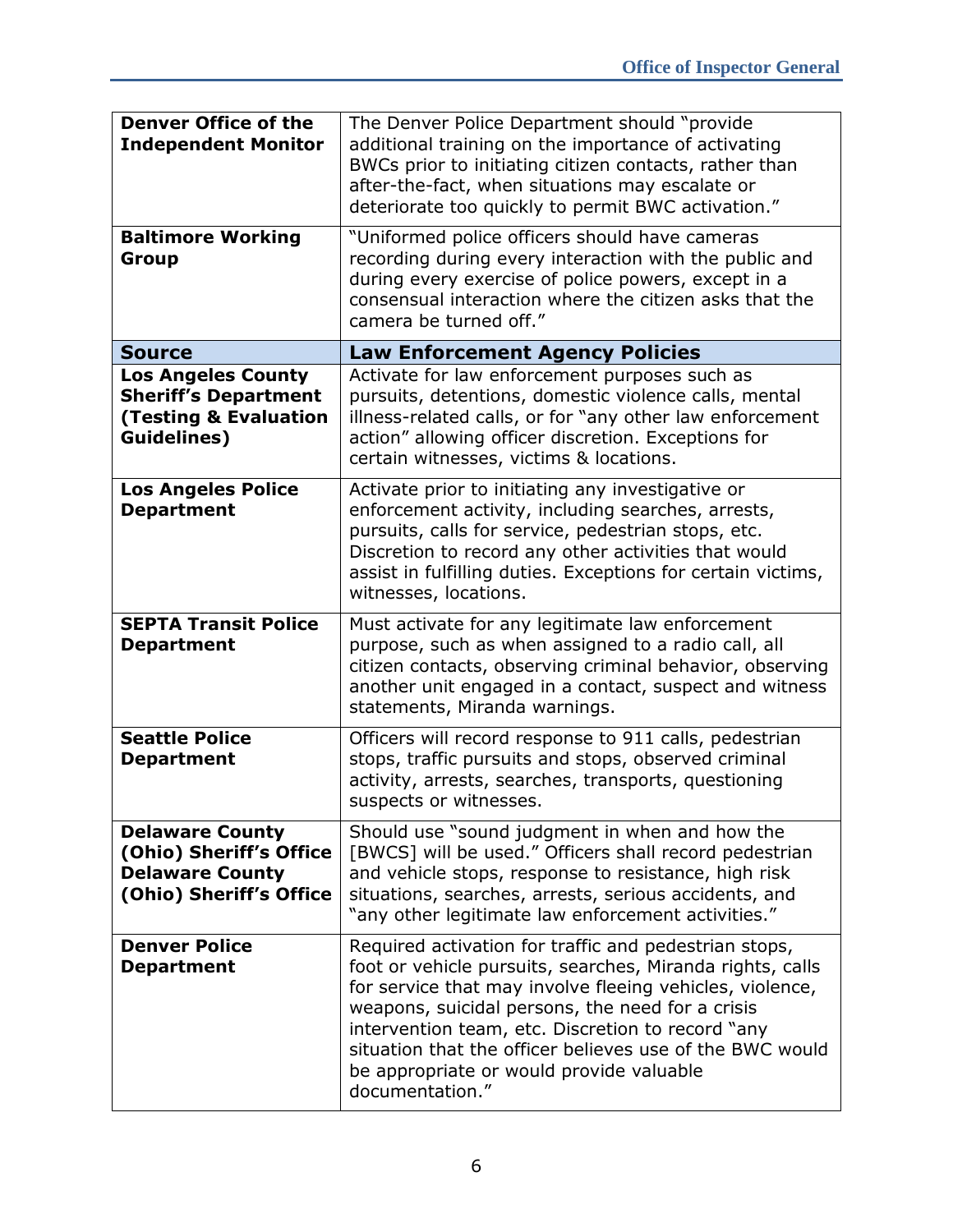**INSPECTOR GENERAL RECOMMENDATION**: Adopt the LASD pilot program policy's current directive to record specified law enforcement activities in addition to other actions that the deputy deems appropriate. Further clarify the meaning of "law enforcement actions."

### *2. Where Should Recording be Restricted?*

<span id="page-15-0"></span>A fundamental challenge to law enforcement agencies is balancing the mandate to protect public safety with the need to ensure that citizens' privacy is not unduly invaded. Instrumental in this balancing process is the determination of whether or not officers should be required to ask for consent to record upon entry into locations with heightened expectations of privacy and, if no consent is required, under what conditions officers should be allowed to record. The policies and literature surveyed by the OIG differ widely.

The Baltimore Working Group outlines the most permissive policy, recommending that if "the officer has legal justification to be in a [private residence], the officer has justification to film." In contrast, the Leadership Conference articulates the most restrictive policy, stating that individuals should have the option to decline to be recorded in locations where they have a reasonable expectation of privacy, unless "the recording is being made pursuant to an arrest or search of the residence or the individuals." A policy that only allows officers to film the arrest of an individual and requires permission to record any of the events leading up to the arrest itself, would make it impossible to provide an accurate recording of many events and would undermine the goal of ensuring transparency and accountability. Although the LASD protocol generally prohibits recording in "locations of privacy" it does not require consent from a citizen when the officer has entered for law enforcement purposes. The OIG believes that this strikes the appropriate balance between the protection of citizen privacy and the "need for transparency of police operations, accurate documentation of events, and evidence collection." <sup>10</sup>

A policy that seeks to maintain the privacy/transparency balance mentioned above must also provide clear instructions to officers regarding which locations are off

 $\overline{a}$  $10$  Miller, Tolliver and PERF, "Implementing a Body-Worn Camera Program," 11.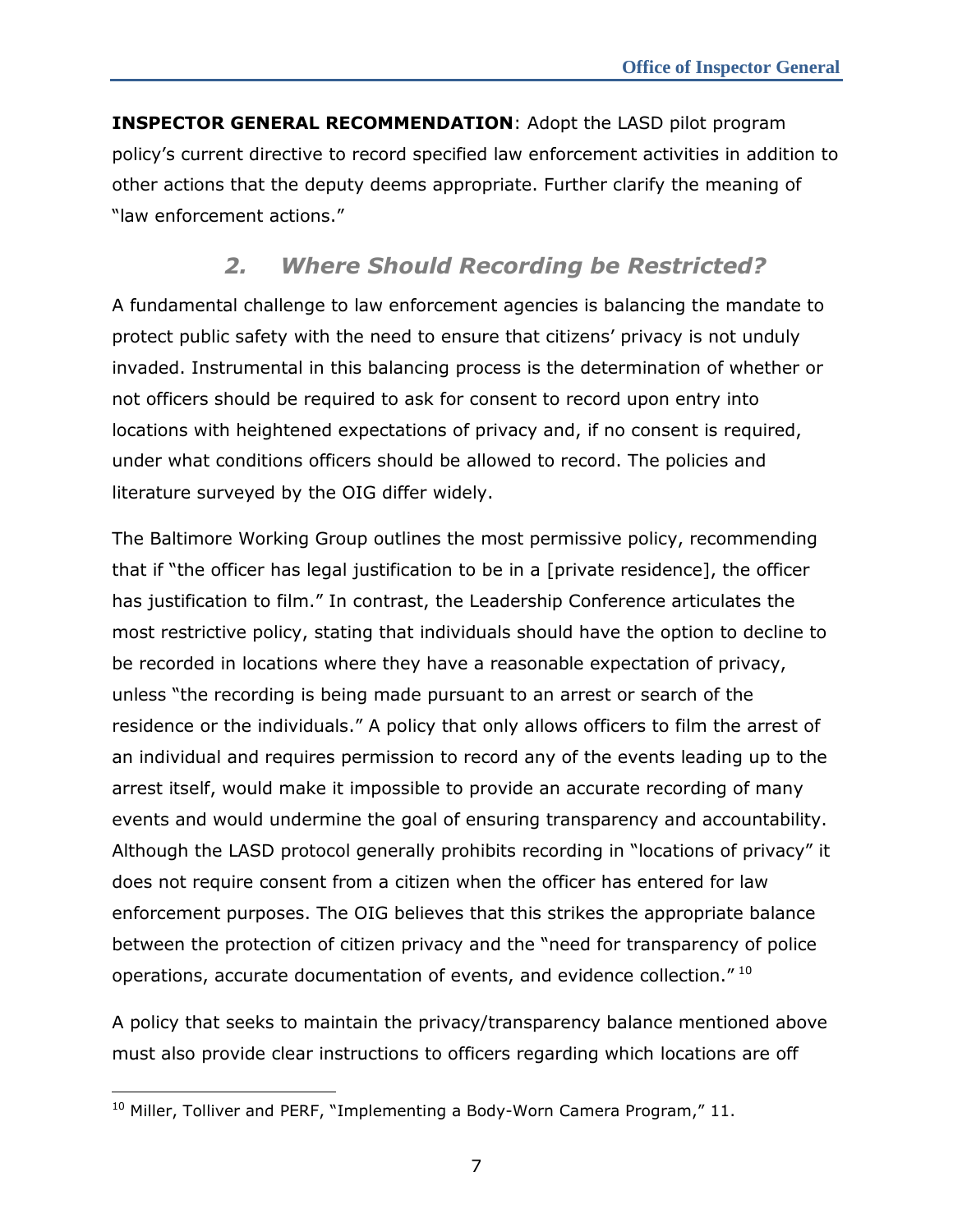limits from recording and the circumstances under which that prohibition is waived. The policy articulated by the Denver Police Department limits recording in certain private places "such as locker rooms or restrooms" yet allows recording "for the purpose of official law enforcement activity such as a call for service." However, the Denver Office of Independent Monitor critiqued this provision as potentially confusing since it does "not provide clear guidance to officers" regarding the definition of an "official law enforcement activity." The monitor recommended that "the DPD provide clear and specific guidance on when recording in private places such as homes, restrooms, locker rooms, houses of worship, certain businesses, and patient care areas is authorized, and when it is unauthorized."<sup>11</sup>

In contrast to the Denver provision, the LASD does not define when officers are allowed to record in a private location by relying on a catch-all for "law enforcement activity." Instead, the LASD's pilot project guidelines provide a specific and comprehensive list of the circumstances under which deputies can record in a "location of privacy," such as, when "they are entering in response to an emergency, crime in progress, call for service, a suspect inside a location, exigent circumstances . . . ." To provide even more clarity to deputies, the Department could further define the meaning of "location of privacy" and give additional examples of such locations.

| <b>Table 2</b><br><b>LOCATIONS WHERE RECORDING IS RESTRICTED</b> |                                                                                                                                                                                           |
|------------------------------------------------------------------|-------------------------------------------------------------------------------------------------------------------------------------------------------------------------------------------|
| <b>Source</b>                                                    | <b>Model Policies and Recommendations</b>                                                                                                                                                 |
| <b>ACLU Model Act</b>                                            | Residence: Shall ask permission unless exigent or<br>warrant.                                                                                                                             |
|                                                                  | School: Shall not activate except when responding to<br>an imminent threat to life or health.                                                                                             |
|                                                                  | Other locations where a reasonable expectation of<br>privacy exists (not specified).                                                                                                      |
| <b>Police Executive</b><br><b>Research Forum</b>                 | Places where a reasonable expectation of privacy exists<br>(e.g., bathrooms or locker rooms) and strip searches.<br>No recommendation made regarding when to record in<br>a private home. |

 $\overline{a}$ <sup>11</sup> "2014 Annual Report," *Denver Office of the Independent Monitor*, 31.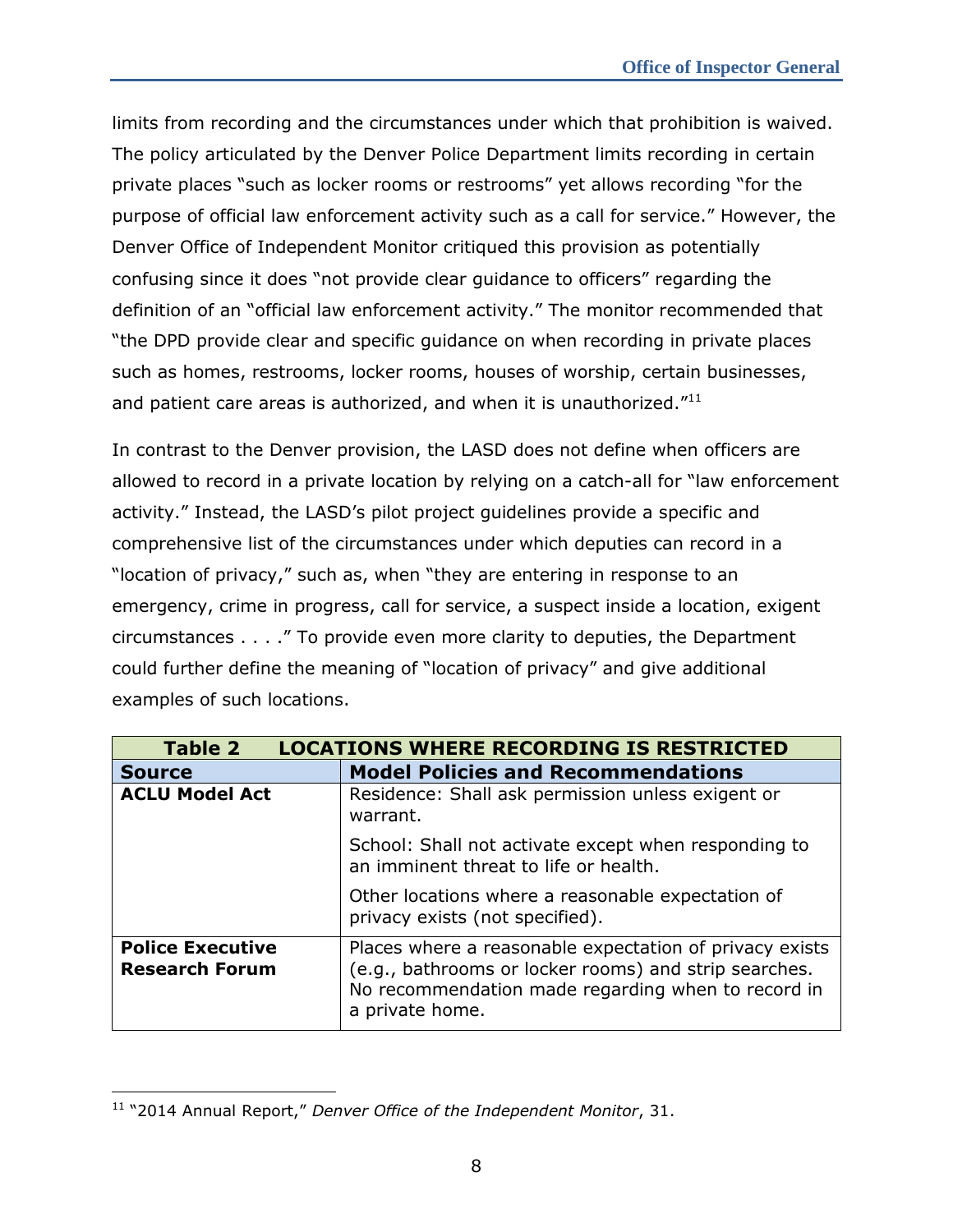| Leadership<br><b>Conference On Civil</b><br><b>And Human Rights</b><br><b>International</b>                                                                                                                                                                                                                                                                                                      | In "locations where individuals have a reasonable<br>expectation of privacy, such as a residence, they<br>[should have the option to] decline to be recorded<br>unless the recording is being made pursuant to an<br>arrest or search of the residence or the individuals."<br>In locations where individuals have a reasonable |
|--------------------------------------------------------------------------------------------------------------------------------------------------------------------------------------------------------------------------------------------------------------------------------------------------------------------------------------------------------------------------------------------------|---------------------------------------------------------------------------------------------------------------------------------------------------------------------------------------------------------------------------------------------------------------------------------------------------------------------------------|
| <b>Association Of Chiefs</b><br><b>Of Police</b>                                                                                                                                                                                                                                                                                                                                                 | expectation of privacy, such as a residence, they may<br>decline to be recorded. However, if an officer may<br>enter a dwelling without the consent of the resident,<br>recordings should be made of the incident until its<br>conclusion.                                                                                      |
| <b>Denver Office of the</b><br>OIM recommends that the DPD provide clear and<br><b>Independent Monitor</b><br>specific guidance on when recording in private places<br>such as homes, restrooms, locker rooms, houses of<br>worship, certain businesses, and patient care areas is<br>authorized, and when it is unauthorized. Consider<br>documenting strip searches, using audio-only devices. |                                                                                                                                                                                                                                                                                                                                 |
| <b>Baltimore Working</b><br>Group                                                                                                                                                                                                                                                                                                                                                                | Private residences should not be treated any differently<br>from other property for purposes of recording, if the<br>officer has legal justification to be there.                                                                                                                                                               |
|                                                                                                                                                                                                                                                                                                                                                                                                  | Officers will respond to hospitals with cameras on, but<br>Hospital Administrators should be consulted further<br>regarding police policy to protect patient and staff<br>privacy.                                                                                                                                              |
| <b>Source</b>                                                                                                                                                                                                                                                                                                                                                                                    | <b>Law Enforcement Agency Policies</b>                                                                                                                                                                                                                                                                                          |
| <b>Los Angeles County</b><br><b>Sheriff's Department</b>                                                                                                                                                                                                                                                                                                                                         | Department personnel should not record in locations of<br>privacy including homes, locker rooms, hospitals unless<br>entering for law enforcement purpose.                                                                                                                                                                      |
| <b>Los Angeles Police</b><br><b>Department</b>                                                                                                                                                                                                                                                                                                                                                   | In a residence, "shall record any enforcement or<br>investigative activity" when lawfully present. Not<br>required to activate BWC when doing so would interfere<br>with investigation. Not required to record in health<br>care facilities unless law enforcement action.                                                      |
| <b>SEPTA Transit Police</b><br><b>Department</b>                                                                                                                                                                                                                                                                                                                                                 | Required by law to deactivate in a private residence.<br>Must obtain permission from those present to record.<br>Should not record in places that possess a higher<br>expectation of privacy such as dressing rooms or<br>restrooms unless police contact is occurring inside                                                   |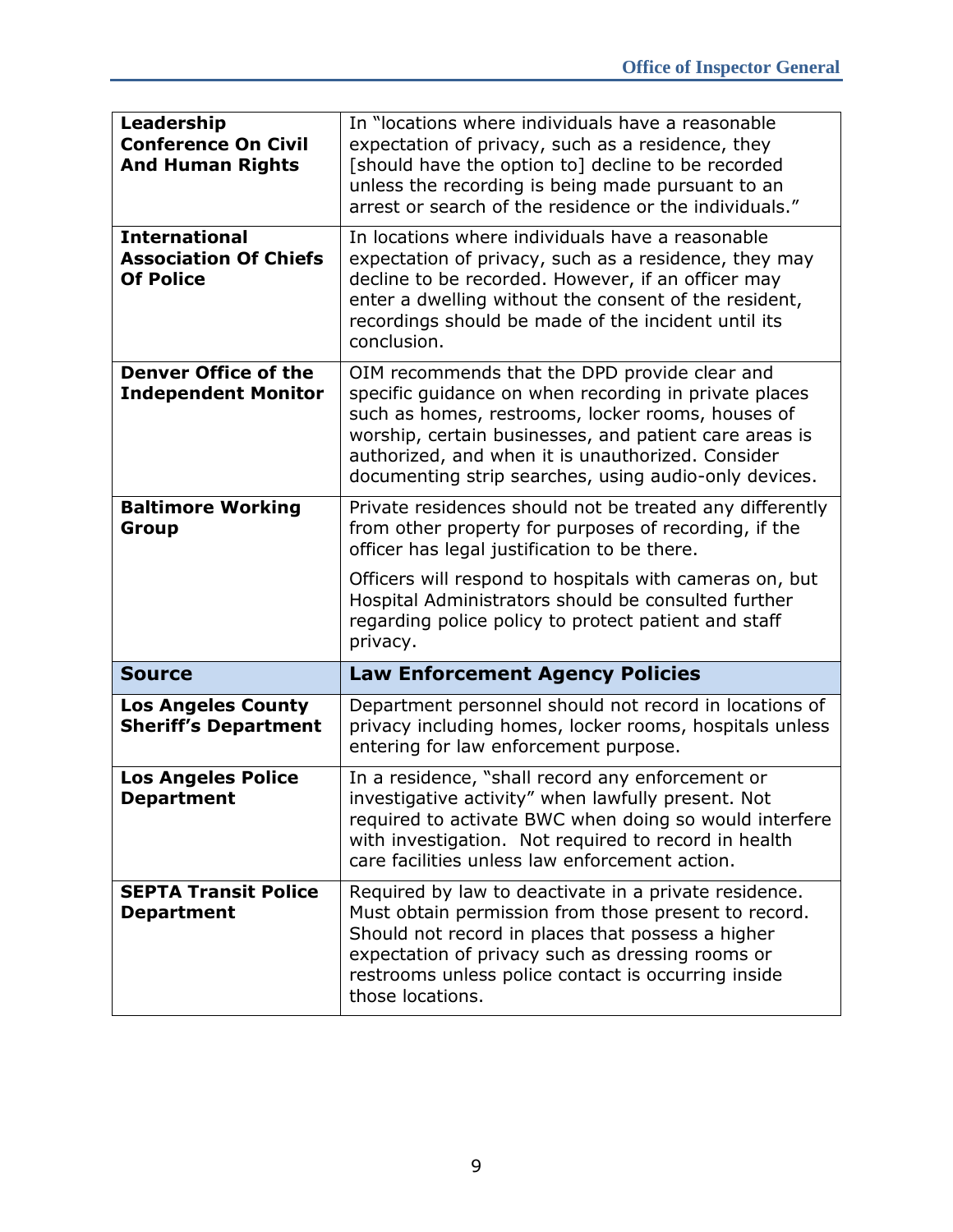| <b>Seattle Police</b><br><b>Department</b>        | Residences: must ask for and record permission unless<br>lawfully present without a warrant. Shall not<br>intentionally record places where a heightened<br>expectation of privacy exists, such as restrooms, jails,<br>or hospitals, unless for a direct law enforcement<br>purpose. |
|---------------------------------------------------|---------------------------------------------------------------------------------------------------------------------------------------------------------------------------------------------------------------------------------------------------------------------------------------|
| <b>Delaware County</b><br>(Ohio) Sheriff's Office | Residences not mentioned. Officers shall not capture<br>Private body parts, Officer's locker or dressing rooms,<br>or other locations where there is a reasonable<br>expectation of privacy.                                                                                          |
| <b>Denver Police</b><br><b>Department</b>         | Residences not mentioned. Will not be activated where<br>a reasonable expectation of privacy exists, such as<br>locker rooms and restrooms, unless the activation is for<br>the purpose of official law enforcement activity. During<br>strip search camera pointed away.             |

**INSPECTOR GENERAL RECOMMENDATION**: The OIG believes that the current guideline's admonition to avoid recording in "locations of privacy," but allowing a deputy to record encounters with a civilian without consent when the deputy has entered for a specific law enforcement purpose, strikes the appropriate balance between the protection of citizen privacy and the "need for transparency of police operations, accurate documentation of events, and evidence collection." <sup>12</sup> In addition, the LASD pilot project protocol provides clear guidance when an officer can record in a location with a heightened expectation of privacy but should further define the meaning of a "location of privacy" by providing additional examples of such locations. The Inspector General's recommendation of this approach assumes that the public will not automatically be able to obtain such video without consideration of the privacy concerns of the persons recorded. If this were not the case, the policy would need to be revisited.

### *3. Under What Circumstances Should Officers Record Witnesses And Victims?*

<span id="page-18-0"></span>The sample of policies reviewed by the OIG reveals a split between policies that have been implemented by law enforcement agencies and model policies regarding when officers should obtain consent from victims before recording them. The

 $\overline{a}$  $12$  Miller, Tolliver and PERF, "Implementing a Body-Worn Camera Program," 11.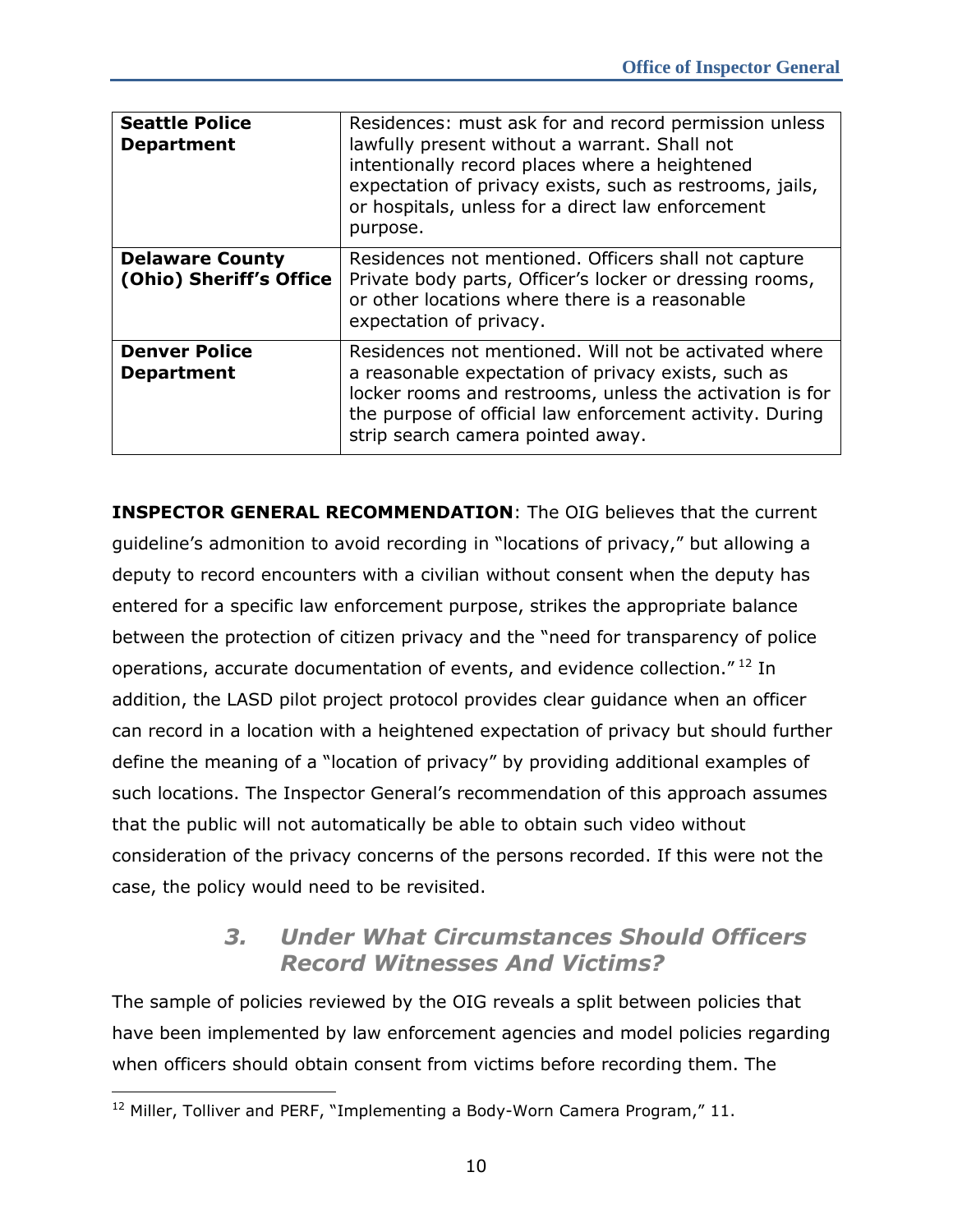majority of the treatises and model policies reviewed by the OIG recommend that officers should obtain consent prior to recording interviews with crime victims. Three of the reports also suggested that officers be given the discretion to turn off their cameras during conversations with witnesses who wish to report or discuss criminal activity.

In contrast, of the five additional Law Enforcement Agency policies reviewed by the OIG, none required the consent of victims before recording. Three require officers to film suspects, victims or witnesses, although the Denver Police Department allows officers the discretion not to record victims "when circumstances warrant." Of the remaining two policies, SEPTA's did not mention any restrictions on recording witnesses or victims and LAPD's policy allowed officers the discretion not to record a witness or victim if he or she refused to provide a statement on camera and the encounter is non-confrontational.

Although the LASD's provisional guidelines also do not require the consent of victims or witnesses to record, it advises officers generally to avoid recording "controlled and formal" interviews with witnesses or victims, "unless it is apparent the victim [or witness] may recant their story at a later time or there is a need to protect the interest of the Department." No other policy we encountered articulated this rationale.

| Table 3                                          | <b>RECORDING WITNESSES AND VICTIMS</b>                                                                                                                                                                                                                                                                                            |
|--------------------------------------------------|-----------------------------------------------------------------------------------------------------------------------------------------------------------------------------------------------------------------------------------------------------------------------------------------------------------------------------------|
| <b>Source</b>                                    | <b>Model Policies and Recommendations</b>                                                                                                                                                                                                                                                                                         |
| <b>ACLU Model Act</b>                            | Crime victim: Shall ask if officer should discontinue<br>recording.                                                                                                                                                                                                                                                               |
|                                                  | Anonymous reporters: Officer shall ask if person wants<br>officer to cease recording.                                                                                                                                                                                                                                             |
| <b>Police Executive</b><br><b>Research Forum</b> | Officers should obtain consent prior to recording<br>interviews with crime victims. Should have discretion to<br>keep cameras turned off during conversations with<br>witnesses who wish to report or discuss criminal<br>activity in their neighborhood. Policies should provide<br>clear guidance regarding officer discretion. |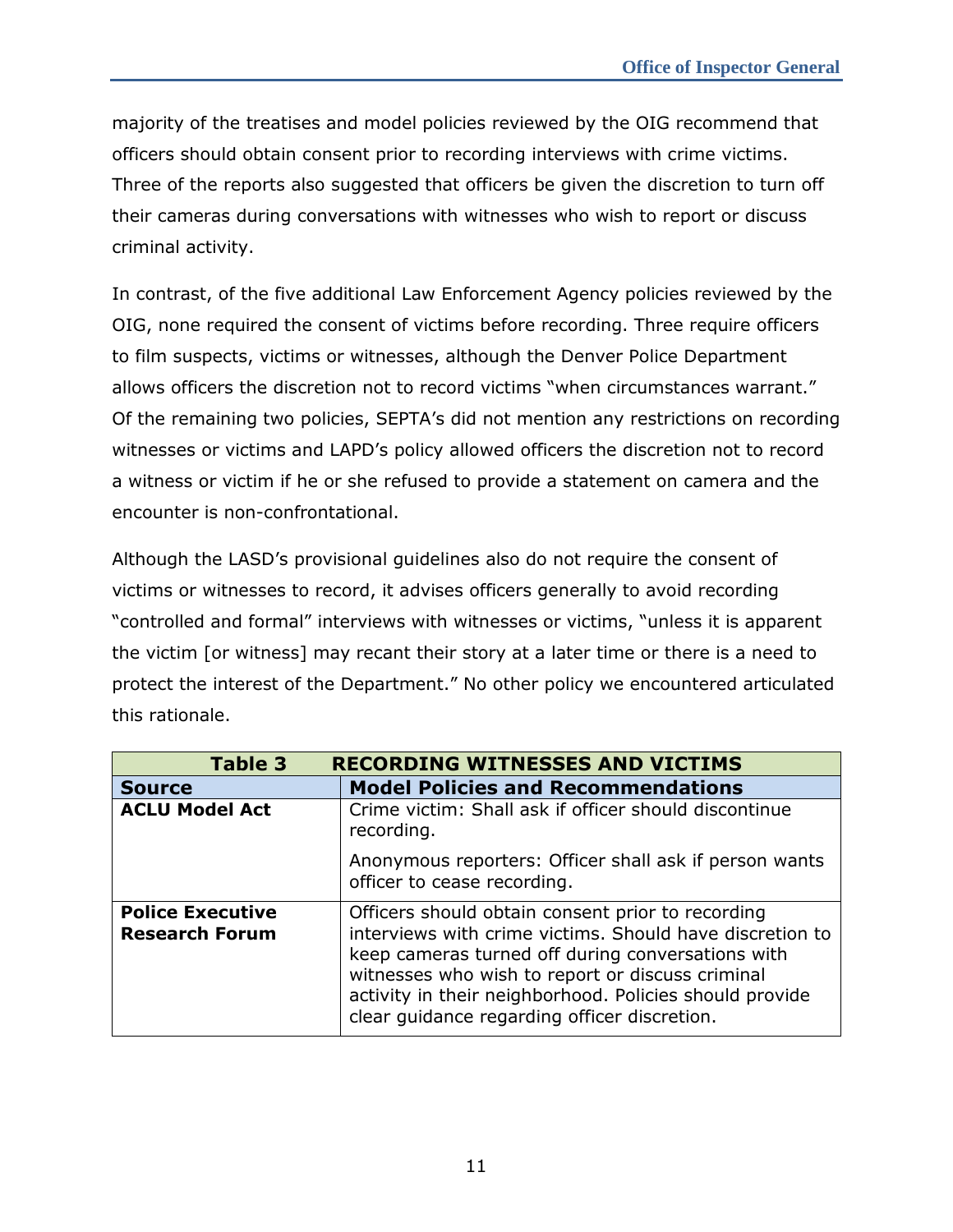| Leadership<br><b>Conference On Civil</b><br><b>And Human Rights</b><br><b>Letter</b> | Officers should obtain consent prior to recording<br>interviews with crime victims. When "crime witnesses<br>and members of the community [] wish to report or<br>discuss criminal activity in their neighborhood<br>policies should create reasonable opportunities for<br>officers and subjects to jointly agree not to record."                              |
|--------------------------------------------------------------------------------------|-----------------------------------------------------------------------------------------------------------------------------------------------------------------------------------------------------------------------------------------------------------------------------------------------------------------------------------------------------------------|
| <b>International</b><br><b>Association Of Chiefs</b><br><b>Of Police</b>             | Officers should have discretion to discontinue recording<br>for instance, when talking to a sexual assault victim, or<br>on the scene of a violent crime or accident.                                                                                                                                                                                           |
| <b>Denver Office Of The</b><br><b>Independent Monitor</b>                            | Not discussed.                                                                                                                                                                                                                                                                                                                                                  |
| <b>Baltimore Working</b><br>Group                                                    | Witnesses, victims of crime and citizens who are not<br>subject to the officer's authority should be notified that<br>the camera is recording and provided with the option to<br>have the camera turned off. Whether there should be a<br>separate policy for filming of sexual assault victims will<br>require additional study and consultation with experts. |
|                                                                                      |                                                                                                                                                                                                                                                                                                                                                                 |
| <b>Source</b>                                                                        | <b>Law Enforcement Agency Policies</b>                                                                                                                                                                                                                                                                                                                          |
| Los Angeles Sheriff's<br><b>Department</b>                                           | Record interviews with all potential suspects.<br>Interviews with witnesses and victims will not be<br>recorded unless it appears the witness may recant at a<br>later time or there is another Department interest.                                                                                                                                            |
| <b>Los Angeles Police</b><br><b>Department</b>                                       | Recording is not required when a witness or victim<br>refuses to provide a statement but refusal should be<br>recorded.                                                                                                                                                                                                                                         |
| <b>SEPTA Transit Police</b><br><b>Department</b>                                     | Not discussed.                                                                                                                                                                                                                                                                                                                                                  |
| <b>Seattle Police</b><br><b>Department</b>                                           | Officers will record when questioning suspects or<br>witnesses. Victim recordings will be "flagged."                                                                                                                                                                                                                                                            |
| <b>Delaware County</b><br>(Ohio) Sheriff's Office                                    | Officers "shall record [s]tatements made by suspects,<br>victims, or witnesses."                                                                                                                                                                                                                                                                                |

While the OIG acknowledges the privacy concerns that underlie the recommendations to obtain consent from crime victims, such a policy could preclude the collection of perishable evidence that is highly relevant to an investigation and potential prosecution. California law specifically permits police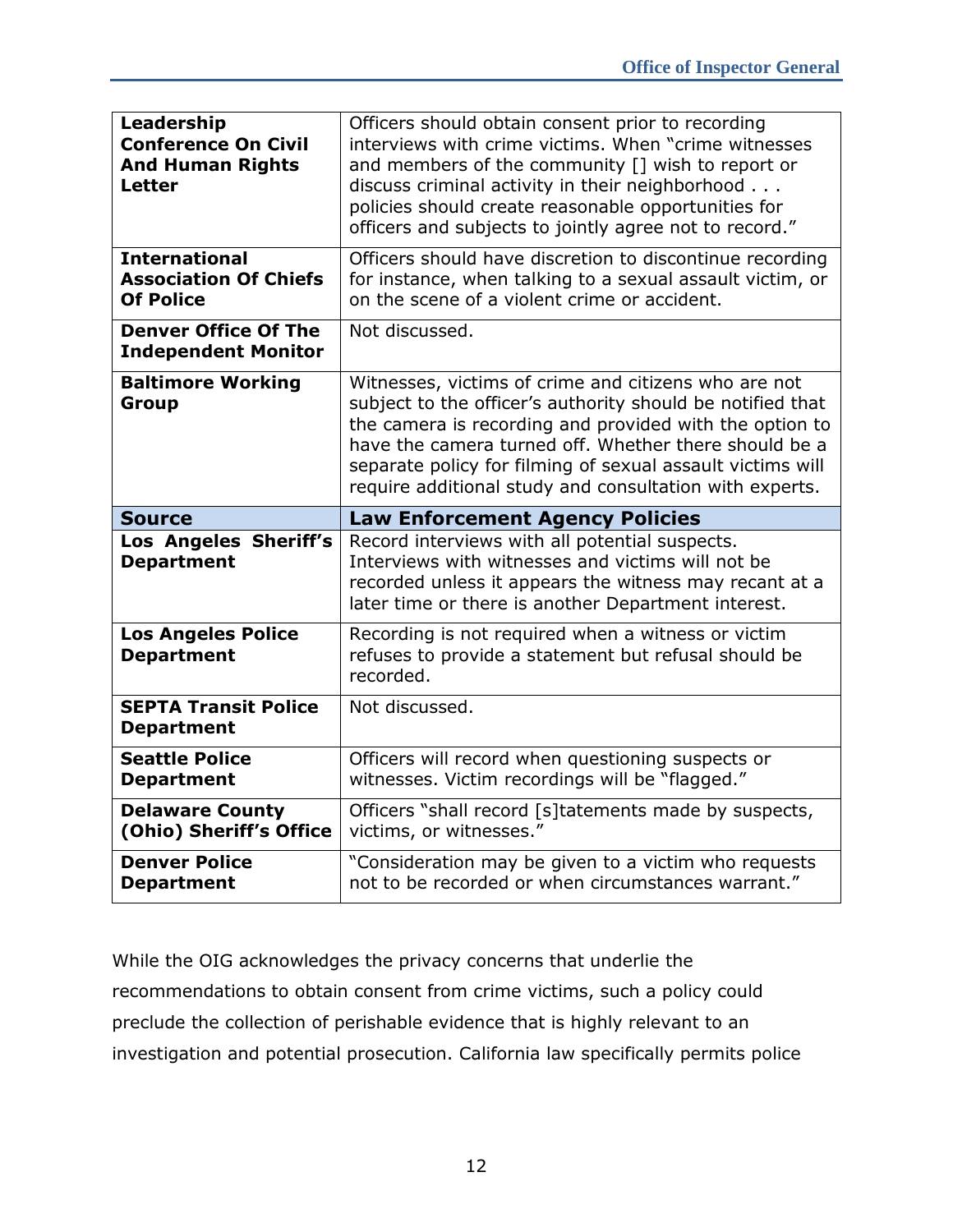officers to record without consent or knowledge.<sup>13</sup> In the case of body-worn cameras, the public interest in monitoring and recording police interaction with civilians should take precedence over the preference for consent. Many of the deputies who participated in the LASD focus groups said that the body-worn camera was especially helpful in capturing the raw emotion and chaos of a domestic violence incident that is often lost in translation when the case is later presented in court. This sentiment was echoed in the PERF report which noted that "[s]ome prosecutors have started encouraging police departments to use body-worn cameras to capture more reliable evidence for court, particularly in matters like domestic violence cases that can be difficult to prosecute. . . . 'The footage [captured by officers who respond to a domestic violence call] shows first-hand the victim's injuries, demeanor, and immediate reactions  $\dots$ ."<sup>14</sup>

The OIG believes that, consistent with the other law enforcement agency policies surveyed (and in contrast with LASD's draft policy), there should be a presumption that officers should record victim or witness statements. In addition, the policy should empower officers with the discretion not to record such individuals when to do so would compromise their investigations. In most cases the benefit to the justice system of an error-free record of witness statements weighs heavily in favor of such recordings.

**INSPECTOR GENERAL RECOMMENDATION**: LASD policy should recommend that deputies record all statements of witnesses and victims unless doing so would compromise the deputy's ability to perform his or her law enforcement duties. The policy should also clearly define the circumstances under which a deputy can exercise discretion and the Department's expectations for documenting that decision.<sup>15</sup>

 $\overline{a}$ 

 $13$  California Penal Code section 633 exempts law enforcement officers from wiretapping statutes. See Chapter 1.5 – Invasion of Privacy, Title 15 - Miscellaneous Crimes, Part 1 – Of Crimes and punishments.

<sup>14</sup> Miller, Tolliver and PERF, "Implementing a Body-Worn Camera Program," 9. *Quoting* Daytona Beach (Florida) Chief of Police Mike Chitwood.  $15$  Ibid, 41.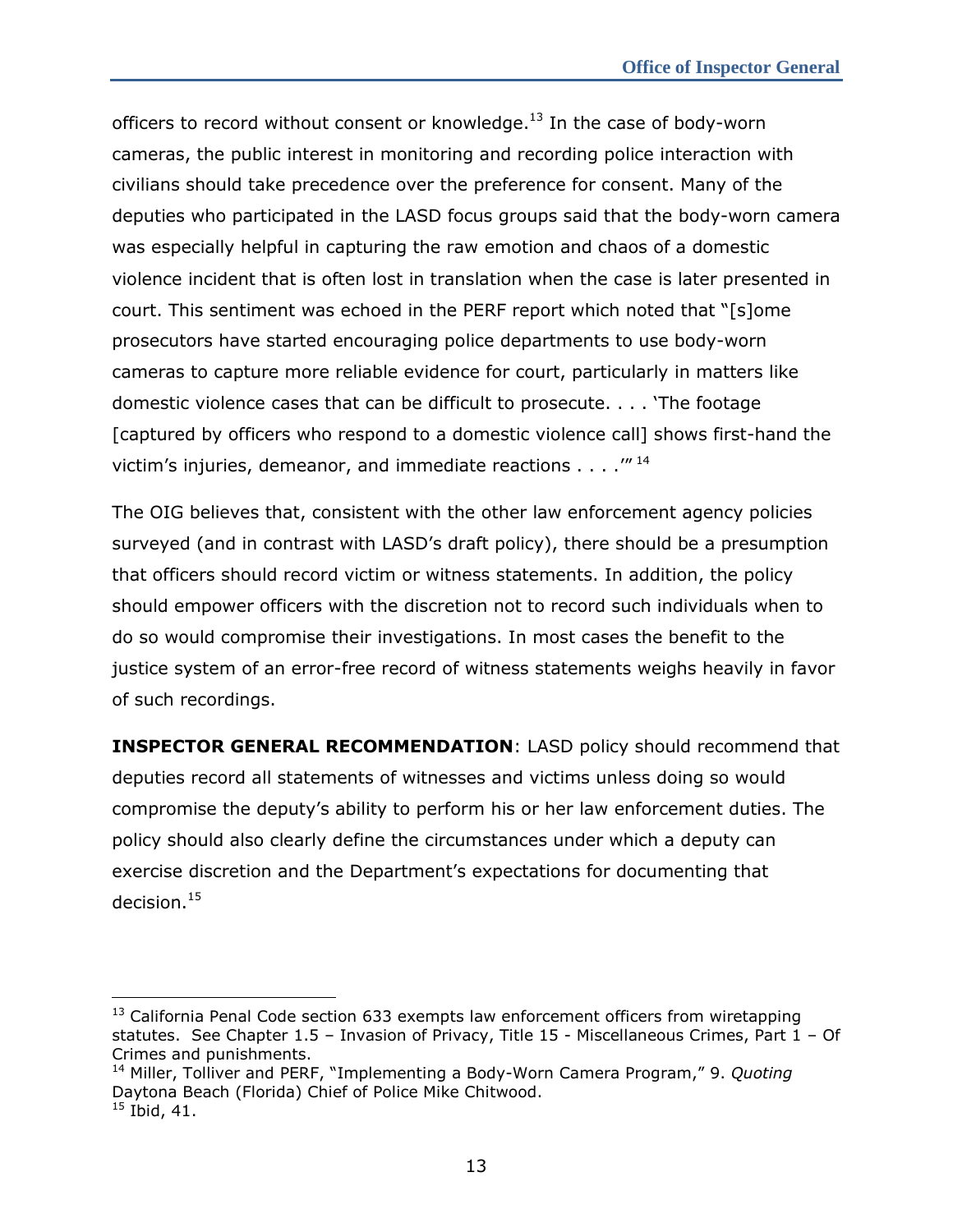## *4. Should Confidential Informants Be Recorded?*

<span id="page-22-0"></span>Whether or not law enforcement agencies should record confidential informants appears to be fairly uncontroversial. Where this issue was addressed in the literature and policies surveyed by the OIG, the general consensus was that confidential informants should not be recorded, which is consistent with the LASD policy. The distinction tended to be whether the recording was left to officer discretion or whether there was a general prohibition. Only the Seattle Police Department mandated recording confidential informants consistent with their activation policy, but required those videos to be "flagged."

The OIG believes that a complete prohibition against recording confidential informants may undermine an officer's ability to pursue an investigation in the event that there is a compelling reason to record an informant's statement. However, the Seattle Police Department's policy of recording all statements but "flagging" videos may create additional problems such as the possibility that an officer will forget to flag a video or that the video will be inadvertently released, thus compromising an investigation and endangering the informant. It is preferable to allow deputies the discretion to record confidential informants only when absolutely necessary.

**INSPECTOR GENERAL RECOMMENDATION**: Modify the current provisional policy, which advises that confidential informants should not be recorded, to allow officers the discretion to do so if they deem it necessary.

### *5. When should officers stop recording and what action should be taken if they deactivate prematurely or fail to record?*

<span id="page-22-1"></span>The decision about when to stop recording is not necessarily as easy as it seems since law enforcement situations are dynamic and even when an event appears to have concluded, it may reignite rapidly. Of the literature and policies reviewed by the OIG regarding when to stop a recording, the Seattle Police Department policy is the most comprehensive as it clearly defines when an event has "concluded." Under this policy, three criteria must be met before an officer may stop recording: "The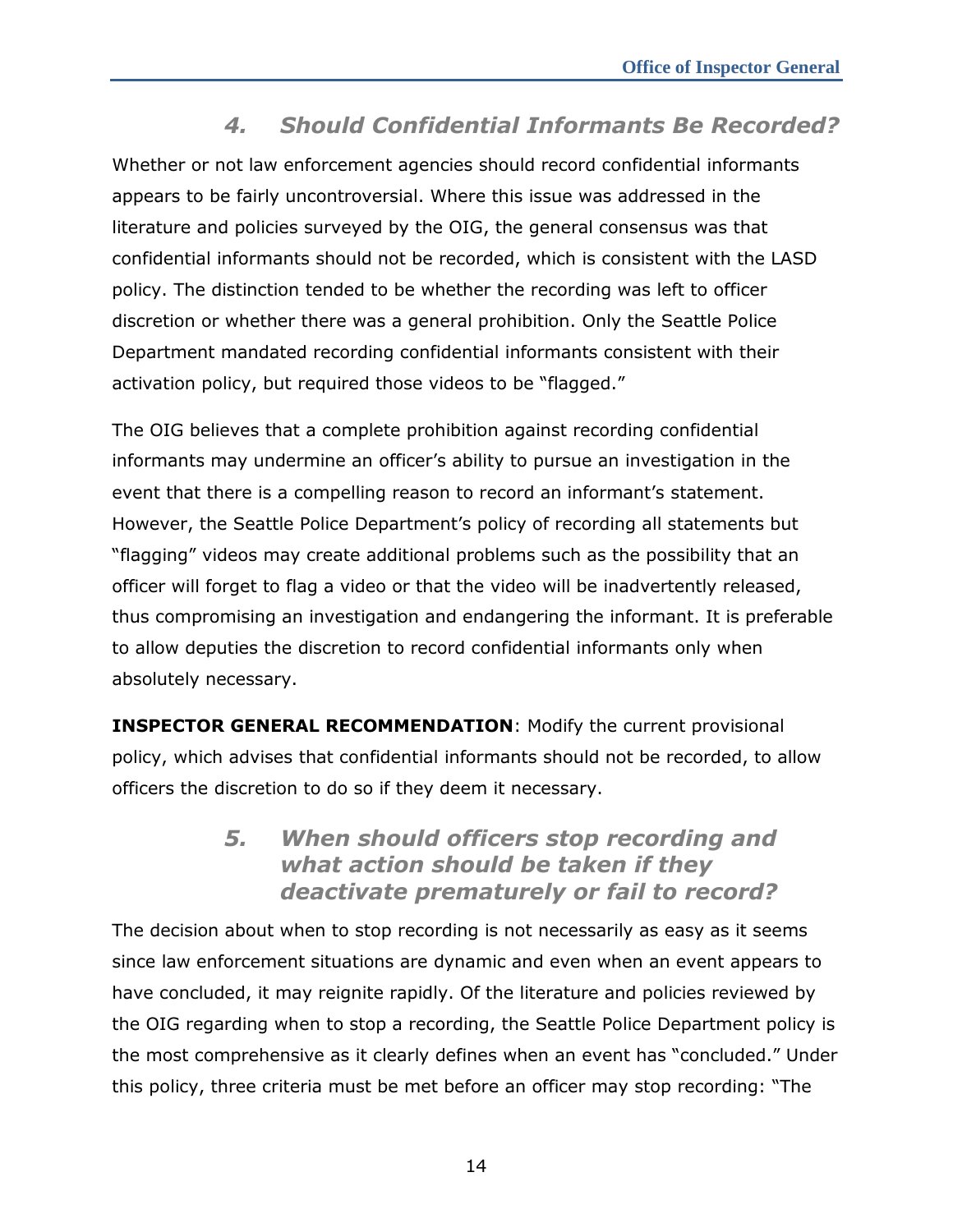employee has completed his or her part of the active investigation; there is little possibility that the employee will have further contact with any person involved in the event; and the employee is leaving the area of the event." The policy further defines when a transport has concluded and also requires that an officer who stops recording during an event "must document the reason(s) for doing so . . . ."

There may be legitimate reasons why an officer will wish to stop a recording in the middle of an event. Moreover, there are times when an officer may not activate the camera at all, such as when it is not safe to make a recording or he is interviewing a confidential informant. The PERF Report recommends that officers should be "required to articulate on camera or in writing their reasoning if they fail to record an activity that is required by department policy to be recorded."<sup>16</sup> PERF reasons that this policy "holds officers accountable and helps supervisors investigate any recording irregularities that may occur."<sup>17</sup>

Although the LASD protocol addresses recording an event "until completion of the detention" and explains that "the recording should not be prematurely terminated," many deputies who participated in the focus groups were confused about the policy's requirements. Deputies said that they would turn off the camera when they believed that, "either the encounter wasn't what they had been told initially . . . or that there was nothing more to do." Other deputies would shut the camera off during long incidents when they were just standing around to preserve the battery life and because they believed that there was nothing relevant to film. The current draft policy is indeed vague and open to multiple interpretations. Also, the LASD draft policy does not require deputies to articulate a rationale for why they either did not record an incident or stopped a recording prematurely. Adopting the PERF recommendation requiring a deputy to articulate why he or she prematurely stopped recording would enhance accountability and protect deputies from unjust allegations of misconduct. While PERF recommends such an explanation be in writing, it may be more practical for deputies to memorialize the reason verbally on the video.

j

<sup>&</sup>lt;sup>16</sup> Miller, Tolliver and PERF, "Implementing a Body-Worn Camera Program," 49.

<sup>17</sup> Ibid*.*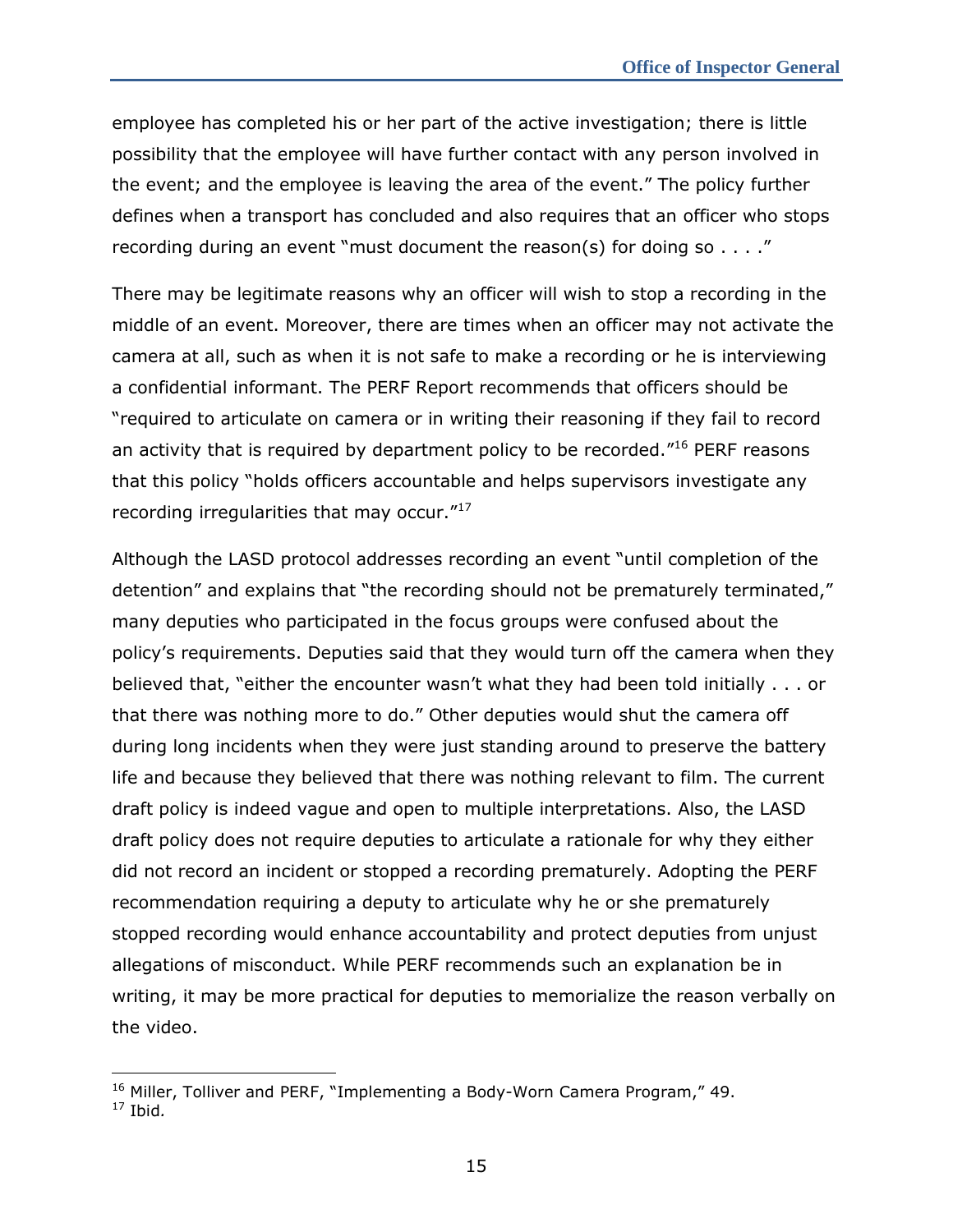| <b>Table 4</b><br><b>DEACTIVATING BODY-WORN CAMERAS</b>                                      |                                                                                                                                                                                                                                                                                                     |  |
|----------------------------------------------------------------------------------------------|-----------------------------------------------------------------------------------------------------------------------------------------------------------------------------------------------------------------------------------------------------------------------------------------------------|--|
| <b>Source</b>                                                                                | <b>Model Policies and Recommendations</b>                                                                                                                                                                                                                                                           |  |
| <b>ACLU Model Act</b>                                                                        | "The body camera shall not be deactivated until<br>the encounter has fully concluded and the law<br>enforcement officer leaves the scene."                                                                                                                                                          |  |
| <b>Police Executive Research</b><br><b>Forum</b>                                             | "Once activated, the body-worn camera should<br>remain in recording mode until the conclusion<br>of an incident/encounter, the officer has left<br>the scene, or a supervisor has authorized (on<br>camera) that a recording may cease."                                                            |  |
| <b>Leadership Conference On</b><br><b>Civil And Human Rights</b><br><b>Letter</b>            | Not discussed.                                                                                                                                                                                                                                                                                      |  |
| <b>Model Policy Of The</b><br><b>International Association Of</b><br><b>Chiefs Of Police</b> | "The BWC shall remain activated until the<br>event is completed in order to ensure the<br>integrity of the recording unless the contact<br>moves into an area restricted by this policy."                                                                                                           |  |
| <b>Denver Office Of The</b><br><b>Independent Monitor</b>                                    | "The OIM recommends that the DPD consider<br>revising its policy to require officers to keep<br>their BWCs activated until the actual conclusion<br>of citizen encounters that must be recorded,<br>regardless of whether or not officers perceive<br>the situation to have 'stabilized.""          |  |
| <b>Baltimore Working Group</b>                                                               | "Once activated, the camera should remain in<br>recording mode until the conclusion of an<br>incident/encounter, the officer has left the<br>scene, or a supervisor has authorized (on<br>camera) that a recording may cease."                                                                      |  |
| <b>Source</b>                                                                                | <b>Law Enforcement Agency Policies</b>                                                                                                                                                                                                                                                              |  |
| Los Angeles County Sheriff's<br><b>Department</b>                                            | "A continuous recording of an event should<br>take place until completion of the detention."<br>"The recording should not be prematurely<br>terminated." Officers should weigh factors,<br>including "the good of the Department" when<br>deciding to stop recording at an individual's<br>request. |  |
| <b>Los Angeles Police</b><br><b>Department</b>                                               | Shall record until the activity involving a<br>member of the public has ended.                                                                                                                                                                                                                      |  |
| <b>SEPTA Transit Police</b><br><b>Department</b>                                             | Shall continue until the subject or officer has<br>"disengaged."                                                                                                                                                                                                                                    |  |
| <b>Seattle Police Department</b>                                                             | Will record the entire event until it is<br>"concluded." Policy defines "concluded."                                                                                                                                                                                                                |  |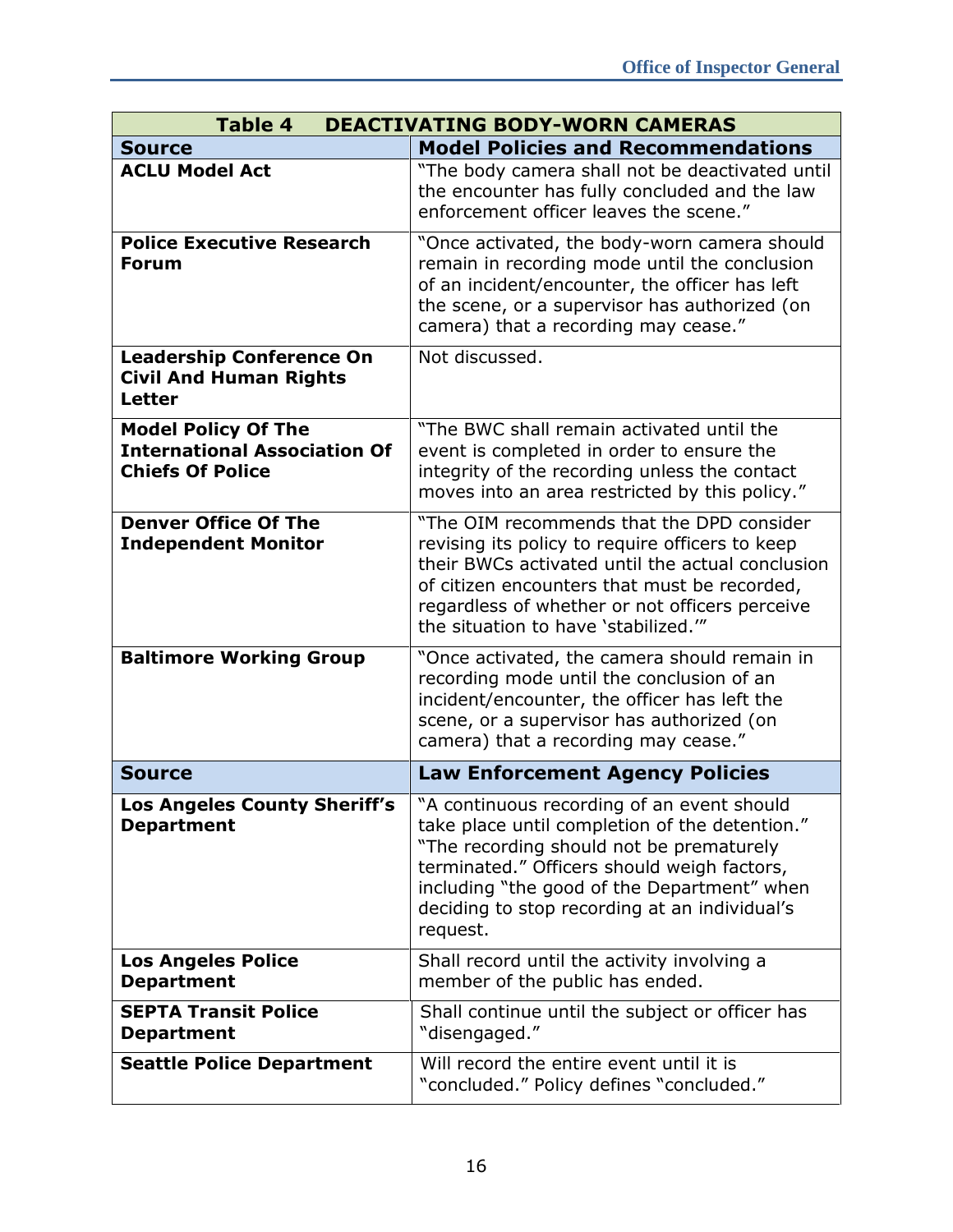| <b>Delaware County (Ohio)</b>   | Once the camera is activated it "shall remain                                                         |
|---------------------------------|-------------------------------------------------------------------------------------------------------|
| <b>Sheriff's Office</b>         | on until the incident has reached a conclusion."                                                      |
| <b>Denver Police Department</b> | Once the initial incident has stabilized or<br>concluded. "Stabilized" defined in training<br>manual. |

**INSPECTOR GENERAL RECOMMENDATION**: Adopt policy language similar to the PERF recommendation and revise the deactivation provision to require recording until the conclusion of an encounter, the deputy has left the scene, or a supervisor has authorized (on camera) that a recording may cease. Ensure that the phrase "conclusion of an encounter" is clearly defined. If a recording is terminated early or paused during a period of inactivity, or the deputy fails to record, the deputy must document, on camera or in writing, why the recording was terminated.

## **B. Verbal Notification to Recorded Persons**

<span id="page-25-0"></span>An additional issue that should be considered when developing the policy for a body-worn camera system is whether or not citizens should be notified that they are being recorded.

The LASD's pilot program guidelines state that "personnel are not obligated to inform members of the public that a recording has been initiated. $18$ <sup>18</sup> In contrast, four of the five law enforcement agencies reviewed by the OIG either require or encourage officers to inform individuals that they are being recorded, so long as it is feasible and safe under the circumstances. Only the Denver Police Department did not have a notice policy. Moreover, all of the model policies and literature reviewed by the OIG strongly suggested that an agency's policy require officers to inform subjects that they are being recorded. The consensus of literature, model policies and existing law enforcement policies appears to favor notifying subjects.

During the LASD focus groups, deputies consistently expressed that both citizens and subjects who were informed that they were being filmed generally "changed their behavior for the better." Given the high likelihood of a positive change in

j

<sup>18</sup> "Body Worn Camera System Test & Evaluation Project Implementation Plan," *Los Angeles County Sheriff's Department*, August 27, 2014, 10.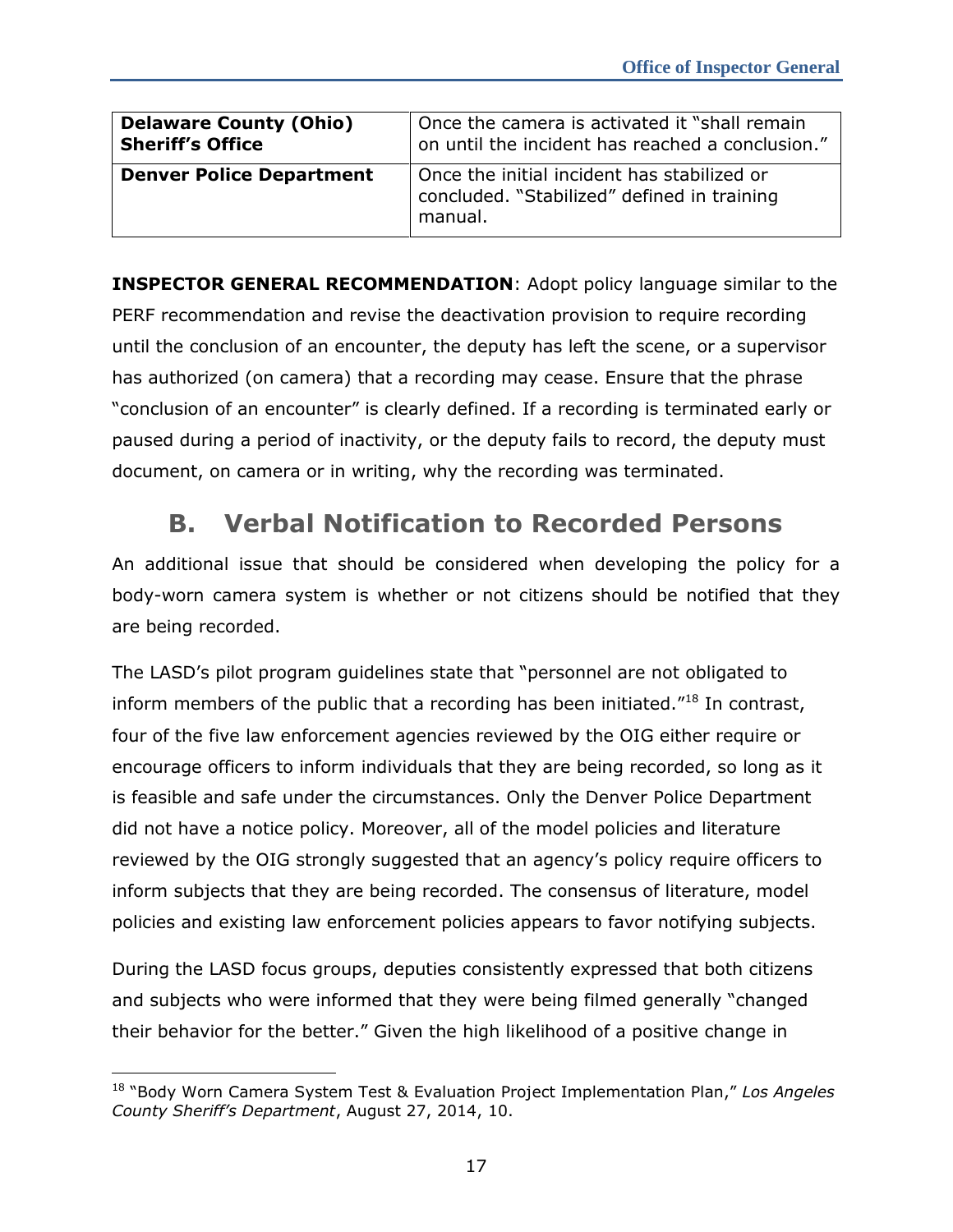behavior of an individual who knows that he or she is being recorded, there is unlikely to be any benefit from withholding this information from the public. Instead, "as a courtesy and so as not to create the impression of trickery or subterfuge," many law enforcement agencies require their officers to inform all persons who are being recorded by BWCs. $19$  There may be instances when providing notice would be unsafe, would undermine the deputy's ability to perform his or her duties or would be impossible such as during a rapidly evolving emergency incident.

Also, key desired outcomes from a body-worn camera program include reductions in the overall number of uses of force by officers and number of citizen complaints. The Rialto, California Police Department, which has a notification requirement, "experienced marked declines in both uses of force by officers and citizen complaints against officers. Notably, Rialto saw remarkable reductions in use of force department-wide, although only some officers were assigned to wear BWCs during the study period.<sup>"20</sup> In contrast, during its pilot program, the Denver Police Department did not require officers to notify citizens that they were being recorded. Over the course of its study period the DPD did not experience declines in uses of force or citizen complaints. In fact, reported use of force incidents and citizen complaints increased in the pilot district. Although the analysis done by the Denver OIM does not prove that the failure to notify citizens that they were being recorded was the cause of the increased incidents of uses of force and citizen complaints in Denver, the OIM "believe[s] that [this] key policy difference between Rialto and

 $\overline{a}$ 

<sup>19</sup> "Body-Worn Cameras: Concepts and Issues Paper," *IACP National Law Enforcement Policy Center*, April 2014, 4.

<sup>20</sup> "2014 Annual Report," *Denver Office of the Independent Monitor*, 28. *See also* Tony Farrar, "Self-Awareness to Being Watched and Socially-Desirable Behavior: A Field Experiment On The Effect Of Body-Worn Cameras on Police Use-Of-Force," *Police Foundation*, Mar. 2013,

[http://www.policefoundation.org/sites/pftest1.drupalgardens.com/files/201303/The%20Effe](http://www.policefoundation.org/sites/pftest1.drupalgardens.com/files/201303/The%20Effect%20of%20BodyWorn%20Cameras%20on%20Police%20Use-of-Force.pdf) [ct%20of%20BodyWorn%20Cameras%20on%20Police%20Use-of-Force.pdf.](http://www.policefoundation.org/sites/pftest1.drupalgardens.com/files/201303/The%20Effect%20of%20BodyWorn%20Cameras%20on%20Police%20Use-of-Force.pdf) *See also* Harold Rankin, "End of Program Evaluation and Recommendations: On-Officer Body Camera System," *Mesa Police Department*, 2013 (finding that during a year-long pilot program there were 40 percent fewer total complaints for officers with cameras during pilot program; 75 percent fewer use of force complaints for officers with cameras during pilot program; and nearly three times more complaints against officers without cameras, eight months after camera deployment).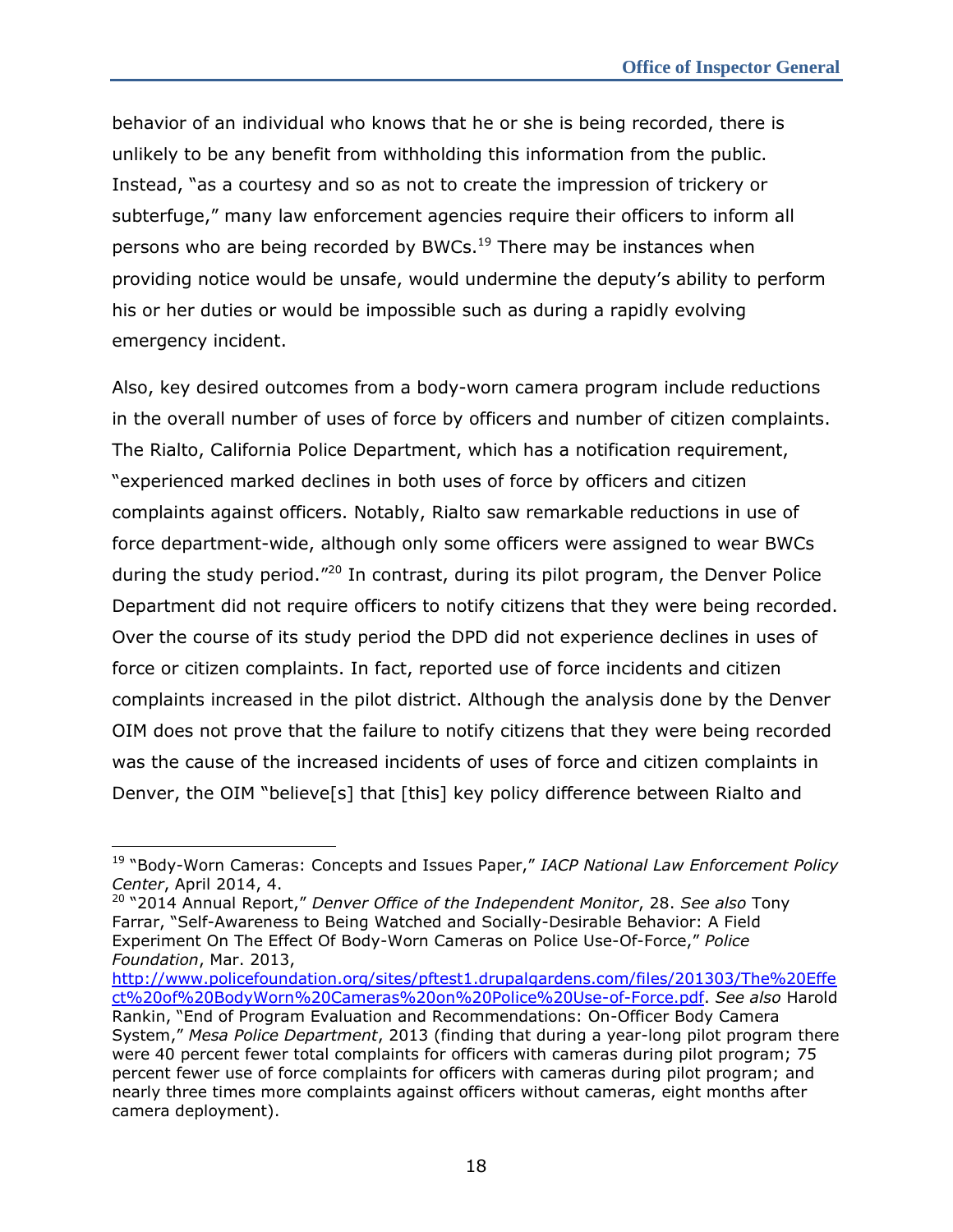Denver during their respective BWC pilot projects may be a factor in their different complaint and force trends."<sup>21</sup>

In any case, the beneficial effects of notifying citizens that they are being recorded should provide deputies with incentives to notify, especially if the Sheriff's Department includes the evidence of these benefits in its training. While a permissive policy seems adequate at this time, the Department may want to reconsider in the future if members of the public perceive unannounced filming as discourteous or a subterfuge. With time, public awareness of body-worn cameras may grow, reducing the concern over notification. It should also be noted that some of the model policies below are responsive to laws restricting surreptitious recording by police that are not present in California.

| <b>Table 5</b>                                                   | <b>VERBAL NOTIFICATION TO RECORDED PERSONS</b>                                                                                                                                                                                                                                                            |
|------------------------------------------------------------------|-----------------------------------------------------------------------------------------------------------------------------------------------------------------------------------------------------------------------------------------------------------------------------------------------------------|
| <b>Source</b>                                                    | <b>Model Policies and Recommendations</b>                                                                                                                                                                                                                                                                 |
| <b>ACLU Model Act</b>                                            | "A law enforcement officer who is wearing a<br>body camera shall notify the subject(s) of the<br>recording that they are being recorded by a<br>body camera as close to the inception of the<br>encounter as is reasonably possible."                                                                     |
| <b>Police Executive Research</b><br><b>Forum</b>                 | Officers should "be required to inform subjects<br>when they are being recorded unless doing so<br>would be unsafe, impractical, or impossible."                                                                                                                                                          |
| <b>Leadership Conference On</b><br><b>Civil And Human Rights</b> | "Officers must make clear to members of the<br>public that they are being recorded unless<br>doing so would be unsafe, impractical, or<br>impossible. Camera systems must include a<br>clear and automatic signal such as a well-<br>labelled recording light to indicate that<br>recording is underway." |
| <b>International Association of</b><br><b>Chiefs of Police</b>   | "Whenever possible, officers should inform<br>individuals that they are being recorded."                                                                                                                                                                                                                  |

 $\overline{a}$ <sup>21</sup> "2014 Annual Report," *Denver Office of the Independent Monitor*, 28.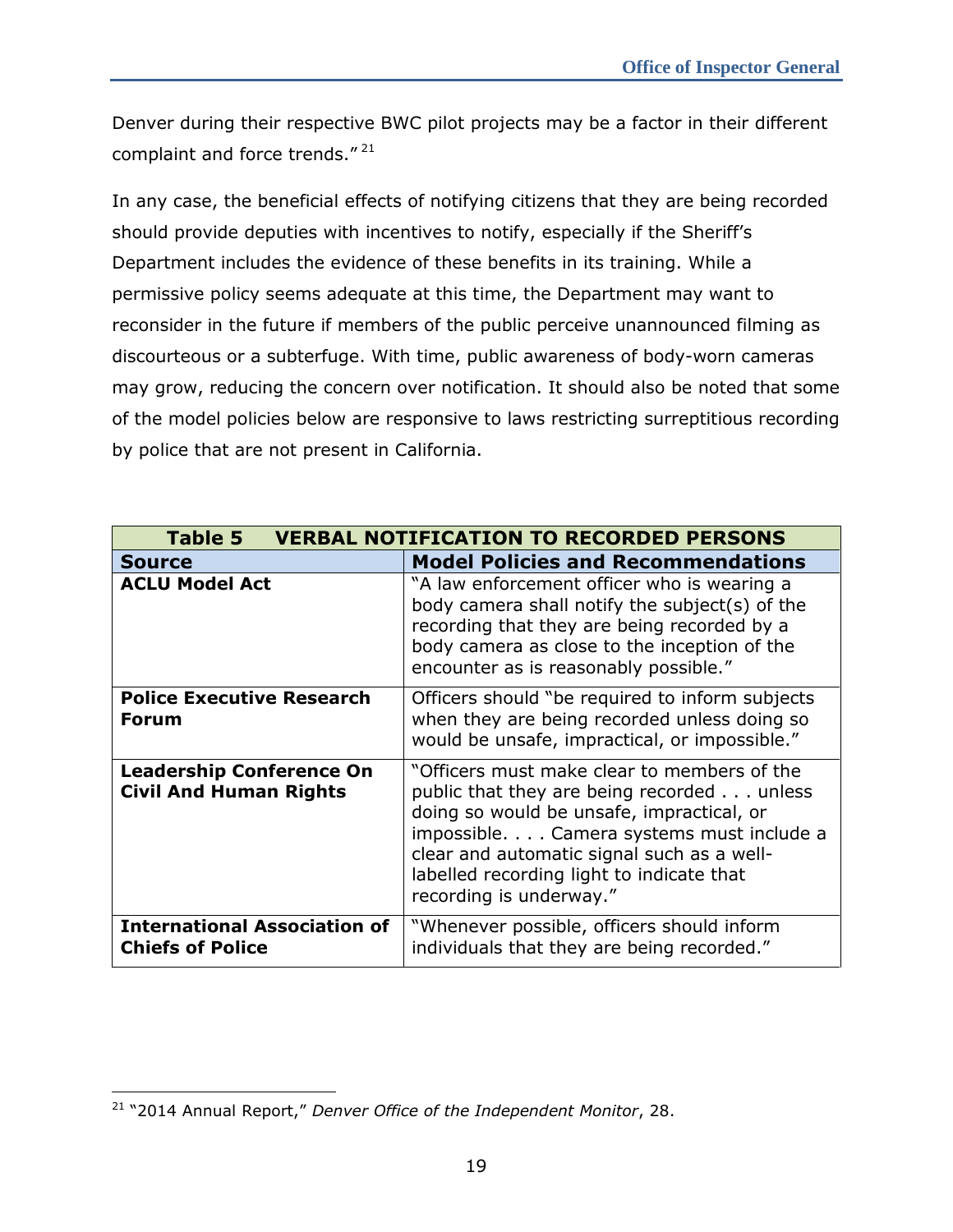| <b>Denver Office Of The</b><br><b>Independent Monitor</b> | The Office of the Independent Monitor<br>recommends that "the Denver Police<br>Department revise its current policy to require<br>officers to notify citizens that encounters are<br>being recorded by BWCs when possible."                                                                                  |
|-----------------------------------------------------------|--------------------------------------------------------------------------------------------------------------------------------------------------------------------------------------------------------------------------------------------------------------------------------------------------------------|
| <b>Baltimore Working Group</b>                            | "An officer with a body-worn camera shall notify<br>video subjects that they are being recorded as<br>close to the inception of the encounter as<br>reasonably possible and inform persons who<br>are not subject to the officer's lawful authority<br>that they have a right to decline to be<br>recorded." |
| <b>Source</b>                                             | <b>Law Enforcement Agency Policies</b>                                                                                                                                                                                                                                                                       |
| <b>Los Angeles County Sheriff's</b><br><b>Department</b>  | Personnel are not required to inform members<br>of the public that a recording has been initiated.                                                                                                                                                                                                           |
| <b>Los Angeles Police</b><br><b>Department</b>            | Officers are encouraged to inform individuals<br>that they are being recorded when feasible.                                                                                                                                                                                                                 |
| <b>SEPTA Transit Police</b><br><b>Department</b>          | Officers shall inform, as soon as reasonably<br>practicable, the individuals present that s/he is                                                                                                                                                                                                            |
|                                                           | recording their conversation                                                                                                                                                                                                                                                                                 |
| <b>Seattle Police Department</b>                          | "Officers using BWV shall notify persons that<br>they are being recorded as soon as practical and<br>the notification must be on the recording."                                                                                                                                                             |
| <b>Delaware County (Ohio)</b><br><b>Sheriff's Office</b>  | "When feasible and safe under the<br>circumstances to do so, officers shall verbally<br>announce when [recording]. 'Camera recording'<br>should suffice (the announcement shall be<br>noted in incident reports)."                                                                                           |

**INSPECTOR GENERAL RECOMMENDATION**: That the Department adopts a policy that states it is preferable for deputies to notify citizens that encounters are being recorded by a body camera whenever it is safe and reasonable to do so.

## <span id="page-28-0"></span>**C. Video Review Following a Use of Force Incident**

Nationwide, polices have disagreed on when an officer should review video of his actions following a use of force. The answer to this question depends in part on the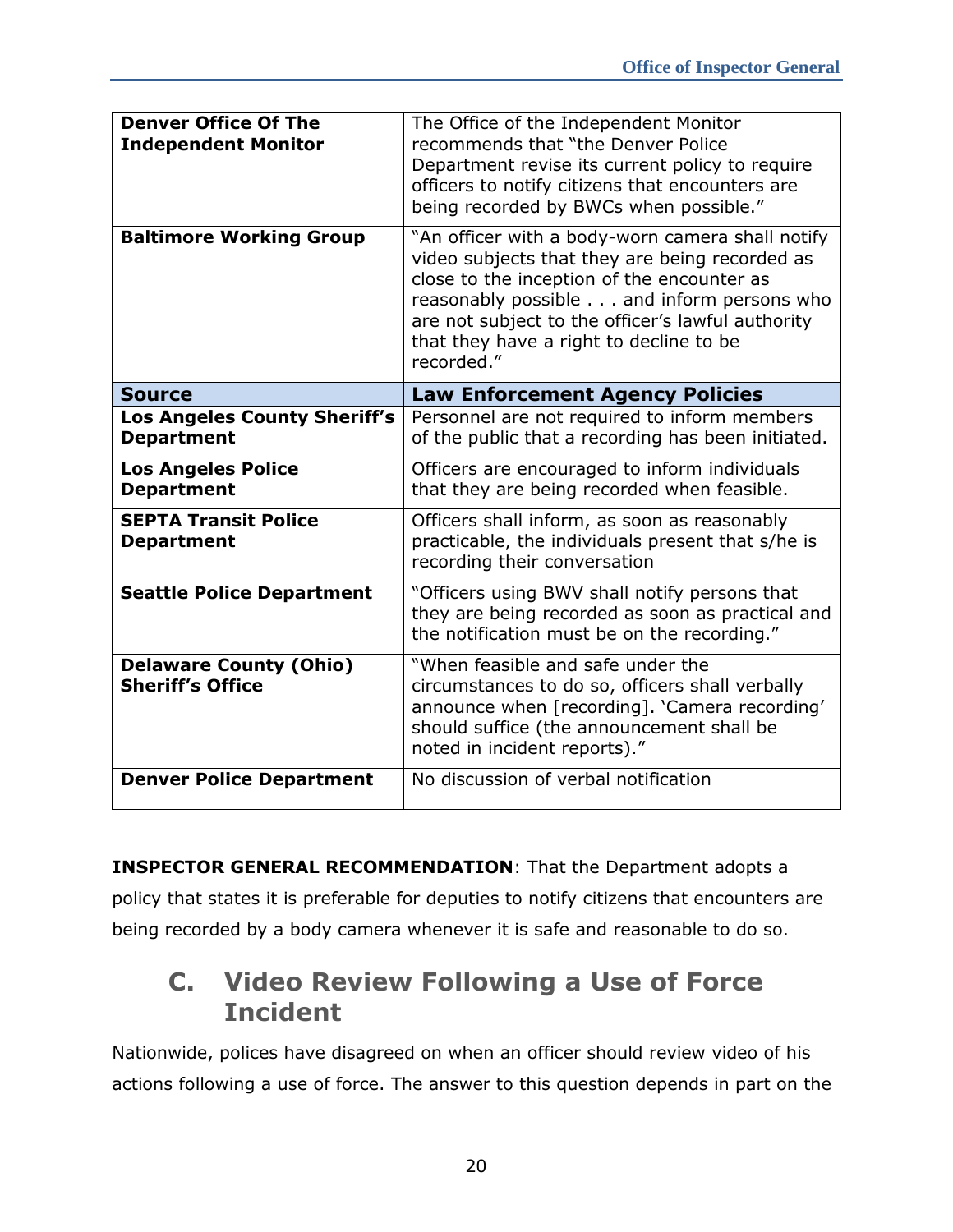goals of a BWCS and in part upon balancing the competing interests of the people impacted by the policy. If the primary purpose of a BWCS is to aid in evidence collection for criminal proceedings, making the video available to a peace officer prior to the writing of a report is most likely to produce complete reports that are incorporate all available evidence. In the case of the LASD, the stated primary purpose of its BWCS, and its most compelling argument to justify the substantial funding needed for the project, is improving public confidence in police practices. In engaging this issue, it is important to distinguish between the great majority of BWCS video which would depict the full variety of police actions and the smaller subset of video depicting police uses of force. The potential policy variations below would apply only to video of police uses of force where the interest of the public and the police agency in an objective internal review process is paramount.

### *1. LASD Policies*

j

<span id="page-29-0"></span>When the LASD developed its BWCS test and evaluation program it relied on a past practice which generally did not preclude the viewing of video prior to report writing but restricted the practice with a recording that may have captured a use of force incident. In 2013, the LASD installed hundreds of fixed CCTV cameras in its downtown Los Angeles jail facilities. The proposed policy which formalized this past practice was the subject of a vigorous discussion within the Department. That discussion resulted in a policy that involved personnel should first write reports before seeing video footage in use of force cases. Then, once a supervisor review of the report and video recordings determined there was no apparent evidence of misconduct, the involved deputy could review the video to refresh his or her memory, if necessary, and then either add any corrective language to his or her report or affirm that the original written statements were accurate. <sup>22</sup>

The resulting policy is consistent with an even earlier policy regarding the showing of video recordings, no matter their source, for use during force, deputy involved shooting or administrative investigations. In July 2010, the then-Undersheriff issued a policy that "the investigator will inform the employee that there is video of the

 $22$  This process was adopted in LASD Manual of Policies and Procedures 3-10/115.00, "Video Review and Admonishment."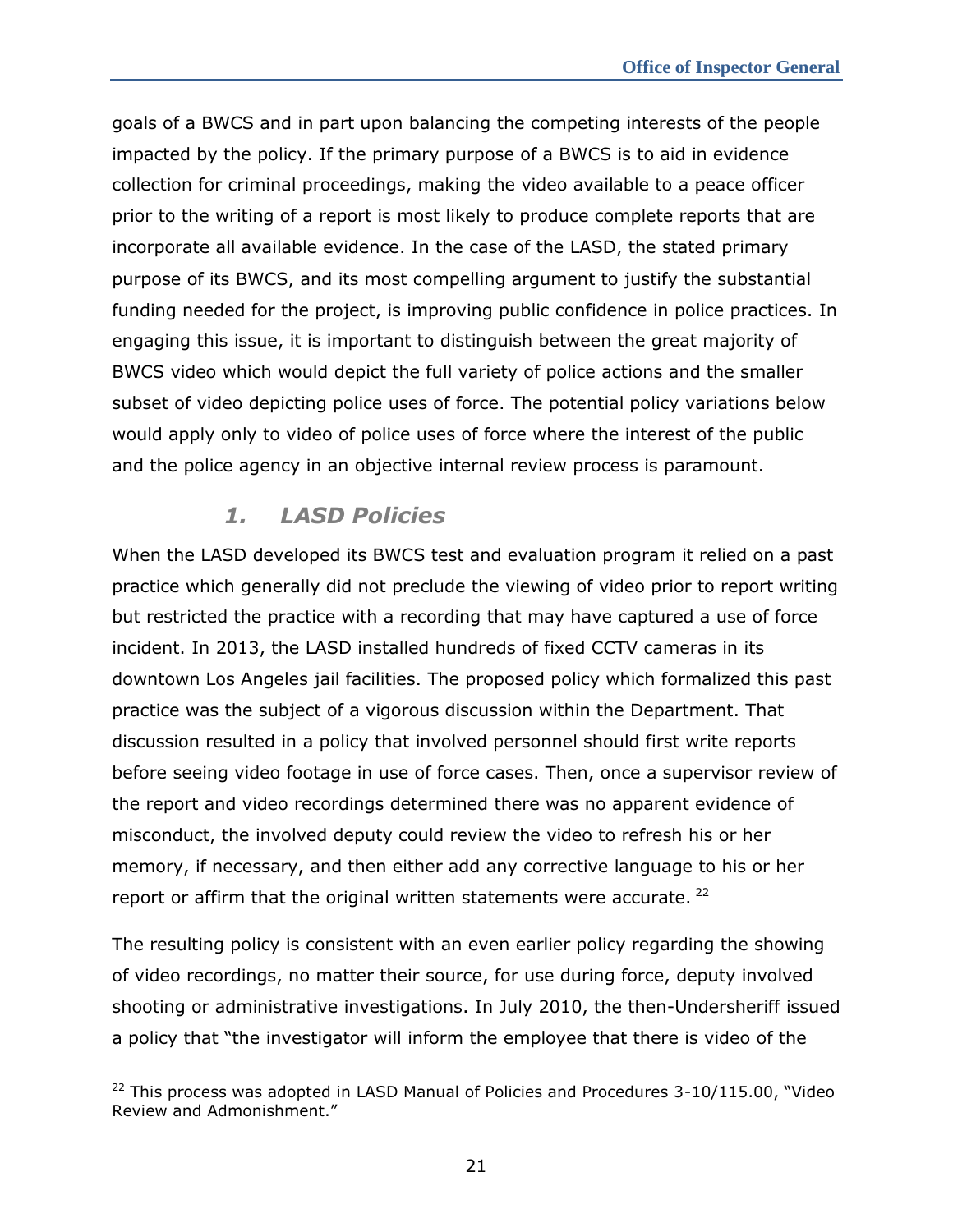incident and that the video will be shown to the employee *after* the employee is interviewed by the investigator (emphasis in original)." The written policy contains the reasoning behind it:

The policy recognizes the importance of first obtaining a "pure" statement from an employee. At the same time, this policy recognizes the value in providing the employee an opportunity to view video evidence after being interviewed because the video might assist the employee in providing a fuller account of the incident.<sup>23</sup>

## *2. Model Policies and Literature Review*

<span id="page-30-0"></span>The ACLU model act is the most stringent and would prevent a deputy or officer from seeing a video recording prior to completing "any required initial reports, statements and interviews" not only for uses of force but for any incident which leads to a complaint and even events leading up to a felony arrest. The model act does not provide a process for an officer to see footage after providing an initial statement.

At the other end of the spectrum, the PERF recommendations would always permit an officer to review footage prior to making a statement. The guidelines provide three rationales for an involved officer seeing footage first:

- 1. That it "will help officers remember the incident more clearly, which leads to more accurate documentation of events,"
- 2. "Real-time recording of the event is considered best evidence," and
- 3. "If a jury or administrative review body sees that the report says one thing and the video indicates another, this can create inconsistencies in the evidence that might damage a case or unfairly undermine the officer's credibility."

In the appendix, further explanations are provided by the authors of the PERF/COPS report for permitting officers to see footage first. These include the claim that "eyewitness testimony has demonstrated that stressful situations with many distractions are difficult for even trained officers to recall correctly," and that

<sup>23</sup> Undersheriff Larry L. Waldie, *Department Policy Regarding the Showing of a Video to an Employee During a Force/Shooting Investigation or an Administrative Investigation*, July 20, 2010.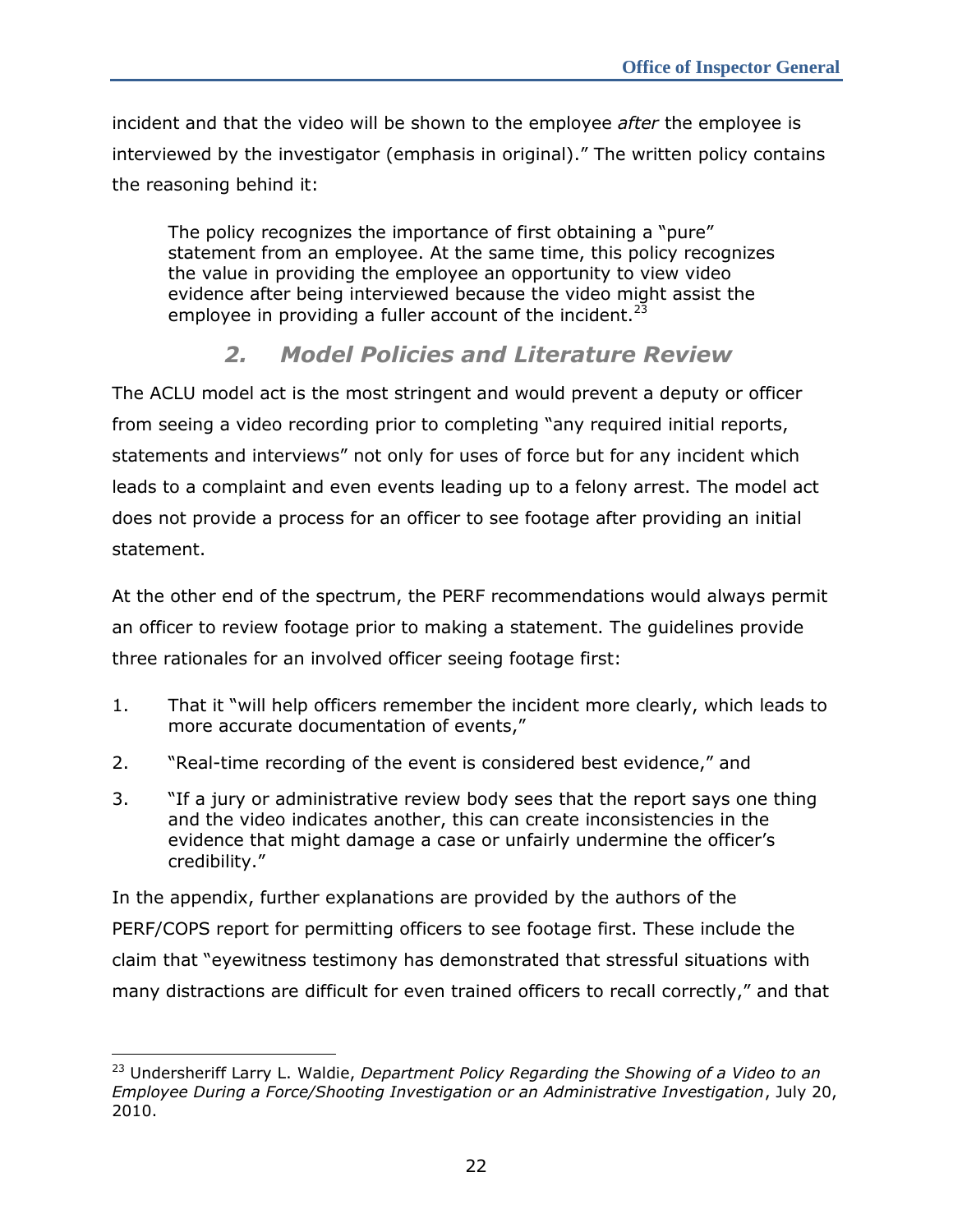"officers will have to explain and account for their actions, regardless of what the video shows."

It is an established convention of police investigation that civilian witnesses are not given the opportunity to view video evidence of an incident prior to making a statement. Because such incidents are often violent, fast moving and stressful, it is important to also acknowledge that "officers may honestly say they cannot recall some aspect of the incident or report information that conflicts with other evidence.<sup>"24</sup> However, allowing officers to first view footage so that the officer's recollection can mirror what the video depicts does not make the officer's memory more accurate, it merely makes it consistent with another perspective. A body camera will not provide the exact same angle as the deputy's perspective and it will not focus on what the deputy is focusing on – say a suspect's hands. A deputy may tend to shape his or her statement to now fit what he or she sees on the recording even though it may not be what the deputy saw at the time of the incident. This would be inconsistent with the direction given by the United States Supreme Court in its seminal opinion on police use of force that "the 'reasonableness' of a particular use of force must be judged from the perspective of a reasonable officer on the scene, rather than with the 20/20 vision of hindsight."<sup>25</sup>

Two high profile police use of force incidents that led to fatalities highlight the potentially contaminating impact of video evidence if it is not used correctly. In the aftermath of the shooting of Oscar Grant in Oakland's Fruitvale Station in 2009 by a Bay Area Rapid Transit (BART) police officer, BART commissioned a report on its police department's policies and procedures. In examining the use of video evidence, the authors emphasized that "allowing involved officers to view video prior to an interview allows them to either subconsciously fill in the blanks where there are no memories of the incident or preplan for alibis for substandard conduct.

<sup>24</sup> National Institute of Justice, "Police Responses to Officer-Involved Shootings," *NIJ Journal*, No. 253, January 2006.

<sup>25</sup> *Graham v. Connor*, 490 US 386, 396 (1989).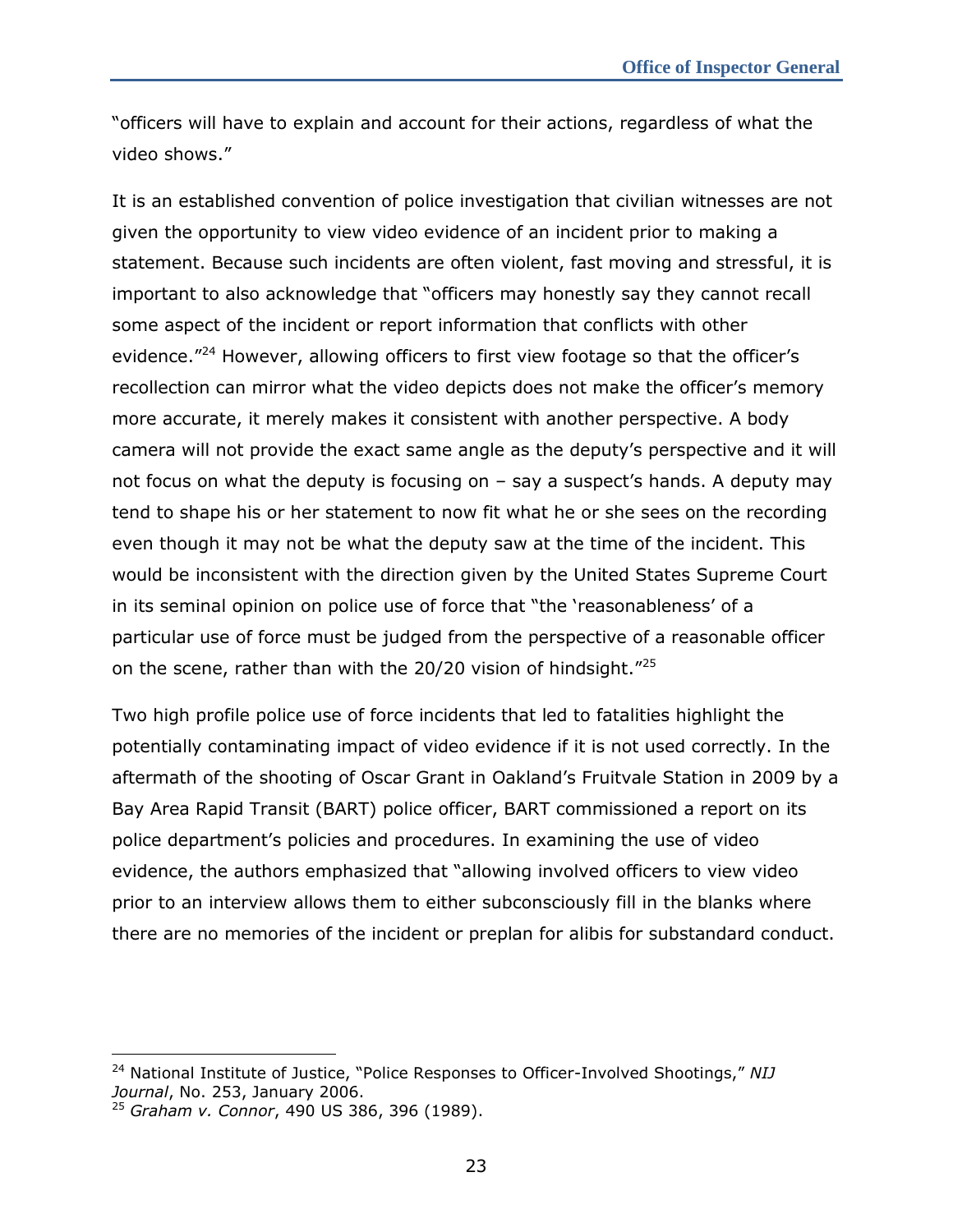Either way, allowing officers to view video of the event prior to the interview erodes the public's faith in the process and unnecessarily impacts the investigation."<sup>26</sup>

A similar tone was taken after the death of Kelly Thomas, a mentally ill homeless man in Fullerton. The Fullerton Police Department's acting chief acknowledged that allowing the involved officers to see the video of the incident was in error and that it "compromised, or at least damaged, the public's trust and confidence in the process."<sup>27</sup>

A recent article on the ACLU national website by Jay Stanley and Peter Bibring addressed the PERF report and the controversy over when officers should be permitted to view footage. In the article, they argued that the position that viewing video footage first allows a statement to be as accurate as possible "may sound appealing at first blush, but if you scratch below the surface, permitting officers to view video before they make their initial report of an incident hurts accountability and accuracy far more than it helps.<sup> $n28$ </sup> They conclude that it is a poor investigative practice that also enables an officer who is inclined to lie or shade the truth when he is allowed to see that the video undermines the justification he was planning for his conduct. As mentioned previously, the persuasiveness of this argument depends upon the goal of the investigation. In the majority of investigative contacts an officer acts as an objective fact-finder and viewing video may well enhance that process. In the smaller subset of incidents in which the primary goal is evaluating a use of force by an officer, failure to test the officer's objectivity can erode public confidence.

[http://www.ocregister.com/articles/hughes-355892-officers-thomas.html.](http://www.ocregister.com/articles/hughes-355892-officers-thomas.html)

<sup>&</sup>lt;sup>26</sup> "Public Report: Review of BART PD Policies, Practices and Procedures: New Year's Day 2009," submitted to Bay Area Rapid Transit by Meyers, Nave Professional Law Corporation, at p. 5.

<sup>27</sup> Joshua Sudock, "Fullerton chief on Kelly Thomas case, public: 'We blew it'," *Orange County Register*, May 25, 2012, updated August 21, 2013,

 $28$  Jay Stanley, and Peter Bibring, "Should Officers Be Permitted to View Body Camera Footage Before Writing Their Reports?" *American Civil Liberties Union*, Free Future Blog, January 13, 2015, [https://www.aclu.org/blog/free-future/should-officers-be-permitted](https://www.aclu.org/blog/free-future/should-officers-be-permitted-view-body-camera-footage-writing-their-reports)[view-body-camera-footage-writing-their-reports.](https://www.aclu.org/blog/free-future/should-officers-be-permitted-view-body-camera-footage-writing-their-reports)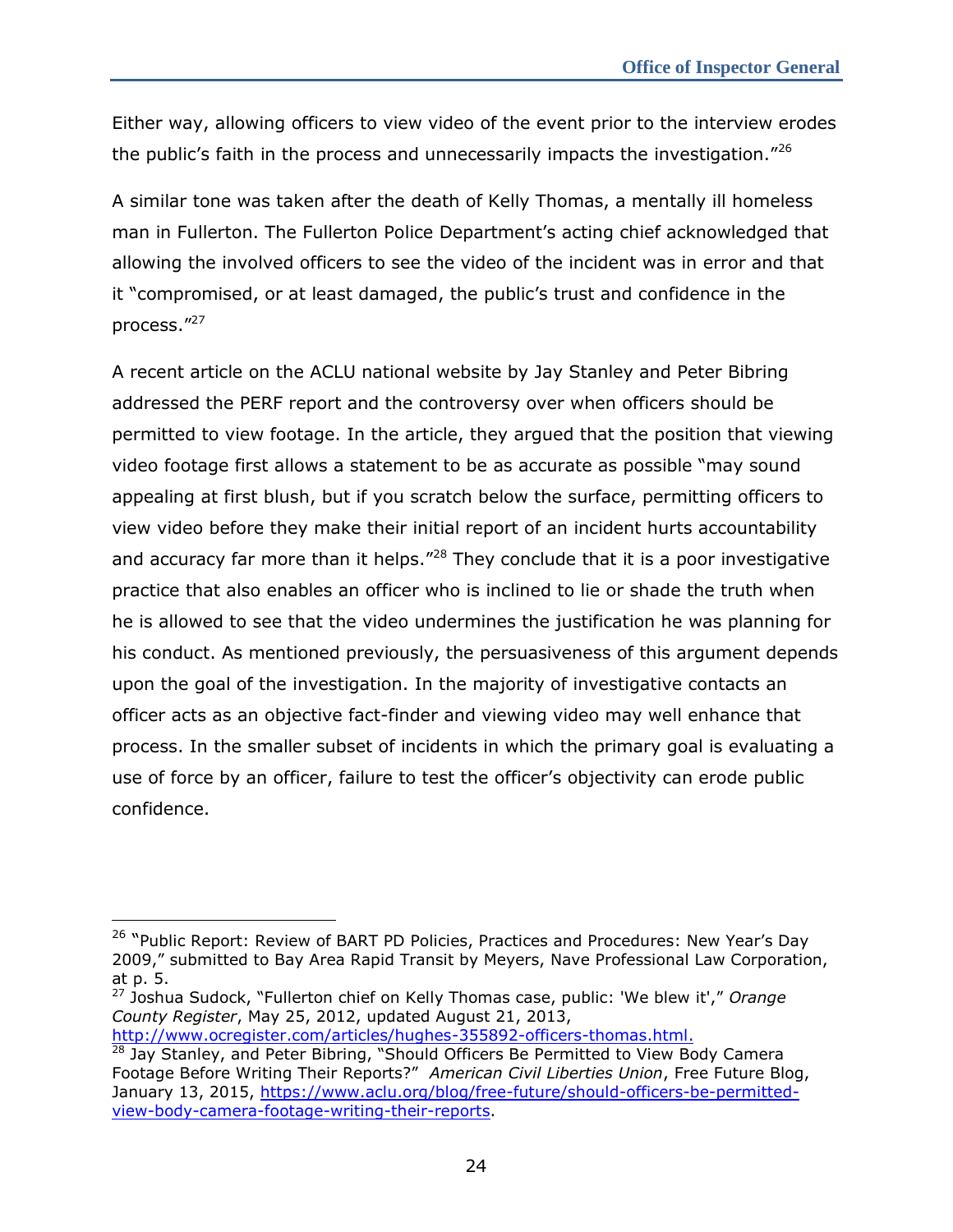| <b>Table 6</b>                                                                 | <b>VIDEO REVIEW AFTER A CRITICAL INCIDENT</b>                                                                                                                                                                                                                                                                                                                                                                                                            |
|--------------------------------------------------------------------------------|----------------------------------------------------------------------------------------------------------------------------------------------------------------------------------------------------------------------------------------------------------------------------------------------------------------------------------------------------------------------------------------------------------------------------------------------------------|
| <b>Source</b>                                                                  | <b>Model Policies and Recommendations</b>                                                                                                                                                                                                                                                                                                                                                                                                                |
| <b>ACLU Model Act</b>                                                          | Any footage of a use of force, events leading up to<br>felony-level offense or an encounter for which a<br>complaint has been registered shall be retained for a<br>minimum of three years. No law enforcement officer<br>shall review or receive an accounting of any footage that<br>is subject to minimum three year retention period prior<br>to completing any required initial reports, statements<br>and interviews regarding the recorded event. |
| <b>Baltimore Working</b><br>Group                                              | Allows review of footage for "routine matters," however,<br>after "categorical uses of force, an officer should be<br>required to make a statement concerning the incident<br>without first reviewing his or her camera footage of the<br>incident."                                                                                                                                                                                                     |
| <b>International</b><br><b>Association of Chiefs</b><br>of Police Model Policy | If an officer is suspected of wrongdoing or involved in an<br>officer-involved shooting or other serious use of force,<br>the department reserves the right to limit or restrict an<br>officer from viewing the video file.                                                                                                                                                                                                                              |
|                                                                                | Comments in issue paper: "The question of whether an<br>officer should be allowed to review recordings before<br>writing a report, especially following an officer-involved<br>shooting or accident, is a matter that should be<br>examined closely by administrators."                                                                                                                                                                                  |
| Leadership<br><b>Conference on Civil</b><br>and Human Rights                   | Officers should not see police-operated camera footage<br>before filing their reports, because such pre-report<br>viewing effectively eliminates the officer's independent<br>recollection of the event as a source of evidence.                                                                                                                                                                                                                         |
| <b>Police Executive</b><br><b>Research Forum</b>                               | Officers should be permitted to review video footage of<br>an incident in which they were involved, prior to making<br>a statement about the incident.                                                                                                                                                                                                                                                                                                   |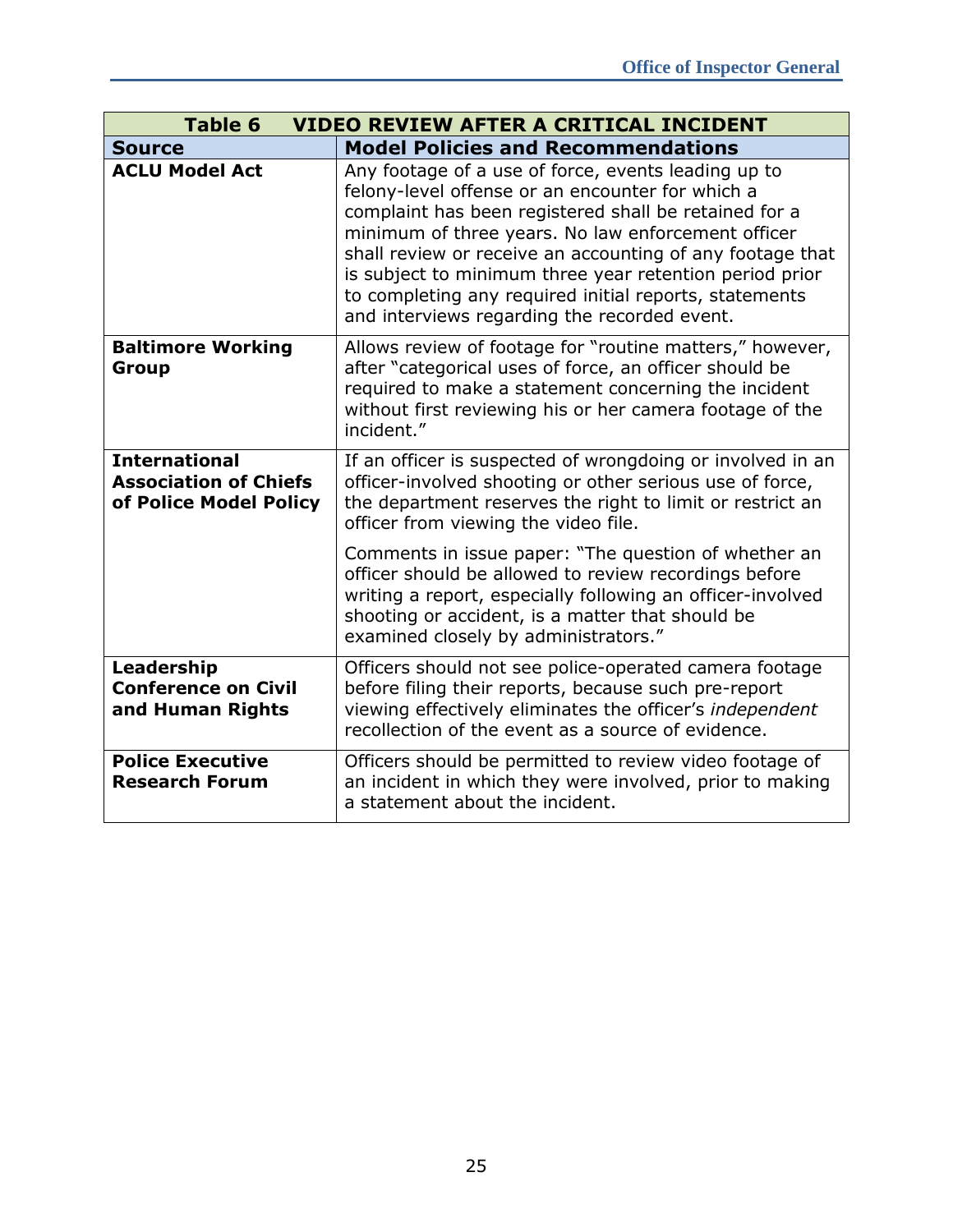## *3. Comparison to Other Agencies' Policies*

<span id="page-34-0"></span>A review of other department policies shows that current LASD provisional protocol leads most other departments in promoting trust and accountability. As the table below demonstrates, the range of actual policies is as broad as the model policies reviewed above:

| <b>Table 7</b>                                           | <b>VIDEO REVIEW FOLLOWING A CRITICAL INCIDENT</b>                                                                                                                                                                                                                                                                                                                                                                                                                                                                                                                                                                                                                                                      |
|----------------------------------------------------------|--------------------------------------------------------------------------------------------------------------------------------------------------------------------------------------------------------------------------------------------------------------------------------------------------------------------------------------------------------------------------------------------------------------------------------------------------------------------------------------------------------------------------------------------------------------------------------------------------------------------------------------------------------------------------------------------------------|
| <b>Source</b>                                            | <b>Law Enforcement Agency Policies</b>                                                                                                                                                                                                                                                                                                                                                                                                                                                                                                                                                                                                                                                                 |
| <b>Los Angeles County</b><br><b>Sheriff's Department</b> | When video believed to have captured a use of force.<br>"Prepare all necessary written reports related to a force<br>incident prior to reviewing a video recording of the<br>incident." Can review recording to refresh memory<br>once a supervisor has reviewed the first reports and<br>video and concludes that there is no evidence of<br>apparent misconduct. For a deputy-involved shooting,<br>the investigator informs the deputy that there is video<br>footage and that it will be shown to him or her after the<br>employee is interviewed.                                                                                                                                                 |
| <b>Los Angeles Police</b><br><b>Department</b>           | Officers are "required to review BWV recordings on<br>their assigned device or computer prior to documenting<br>an incident [or] use of force $\frac{1}{29}$ For a<br>categorical use of force, such as an officer-involved<br>shooting, an officer shall not review the footage "until<br>authorized by the assigned Force Investigation Division<br>(FID) investigator. Once authorized, the officer shall<br>review his or her BWV recording and any other relevant<br>BWV footage as deemed necessary and appropriate by<br>the assigned FID supervisor." The officer is permitted<br>to review the footage with his employee representative<br>without an FID investigator or supervisor present. |
| <b>Delaware County</b><br>(Ohio) Sheriff's Office        | Policy is silent regarding a use of force report<br>specifically. "For report writing purposes officers may<br>review their own video recording. Officers shall not<br>review another officer's video recording for report<br>writing unless authorized by a supervisor."                                                                                                                                                                                                                                                                                                                                                                                                                              |

j

<sup>&</sup>lt;sup>29</sup> LAPD Chief of Police, Interdepartmental Correspondence, Body Worn Video Procedures, April 23, 2015.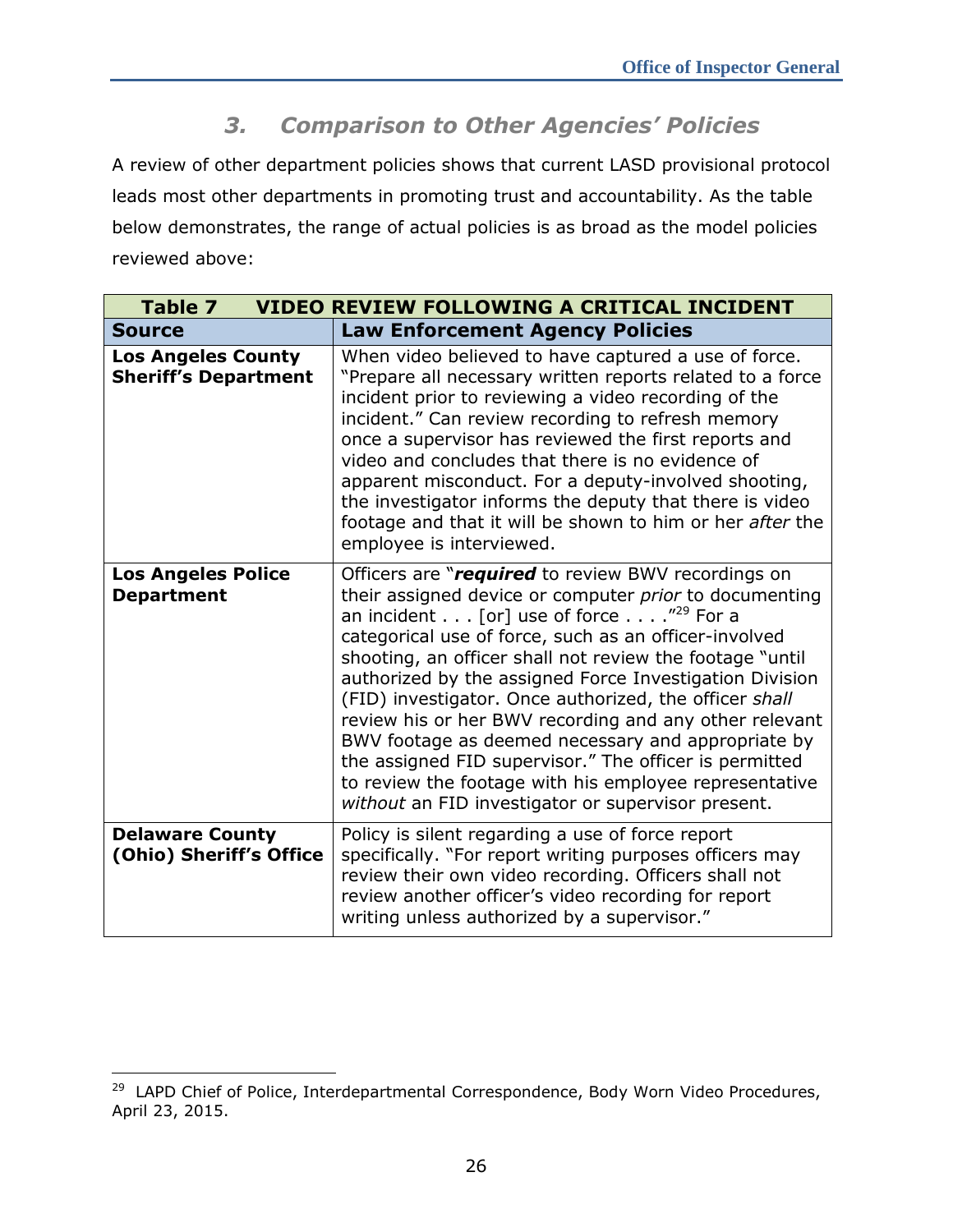| <b>Denver Police</b><br><b>Department</b>                           | 1. If the officer is involved in (or witness to) a use of<br>force incident that per policy requires the response of<br>an Internal Affairs Division investigator (see OMS<br>503.01), the officer may be authorized to view their<br>BWC recording after the Internal Affairs Division<br>investigator has been consulted. The viewing of any<br>BWC recording will only be permitted after receiving<br>authorization from the Internal Affairs Division<br>investigator acting under the direction of the<br>commander of the Internal Affairs Division. |
|---------------------------------------------------------------------|-------------------------------------------------------------------------------------------------------------------------------------------------------------------------------------------------------------------------------------------------------------------------------------------------------------------------------------------------------------------------------------------------------------------------------------------------------------------------------------------------------------------------------------------------------------|
|                                                                     | 2. If the officer is involved in (or witness to) a critical<br>incident such as a police shooting or an in-custody<br>injury resulting in death, the officer may be authorized<br>to view their BWC recording after the Major Crimes<br>Division investigator and the commander of the Major<br>Crimes Division have consulted. The viewing of any<br>BWC recording will only be permitted after receiving<br>authorization from the commander of the Major Crimes<br>Division and/or his/her designee.                                                     |
| <b>Las Vegas</b><br><b>Metropolitan Police</b><br><b>Department</b> | Permits officers to view video before writing a report or<br>before providing a statement in an internal<br>investigation or after a critical incident. While involved<br>officers may not view footage before force or internal<br>affairs investigators have first seen it, officers "shall<br>be allowed to view their own BWC recording prior to<br>walkthrough and statement." On the other hand, is<br>very clear that civilian victims or witness are not<br>permitted to see footage before making "a first account<br>statement."                  |
| <b>Seattle Police</b><br><b>Department</b>                          | "Employees <b>may view</b> body-worn video for the<br>following purposes: complaint officer-involved<br>collision Force Review Board Use of Force review or<br>investigation" 16.091-POL-2.                                                                                                                                                                                                                                                                                                                                                                 |
| <b>SEPTA Transit Police</b><br><b>Department</b>                    | "When a response to resistance occurs (R2R), the<br>officer will prepare the R2R report without reviewing<br>the BWC video. This is in compliance with our normal<br>procedures that also exist for station and vehicle<br>video." 620.3.3.                                                                                                                                                                                                                                                                                                                 |

While the LASD does not allow personnel to review footage prior to an interview, LAPD in many circumstances actually requires officers to see their footage first as well as the video from other officers' cameras. Similarly, the Las Vegas Metropolitan Police Department mandates that involved officers shall be permitted to view their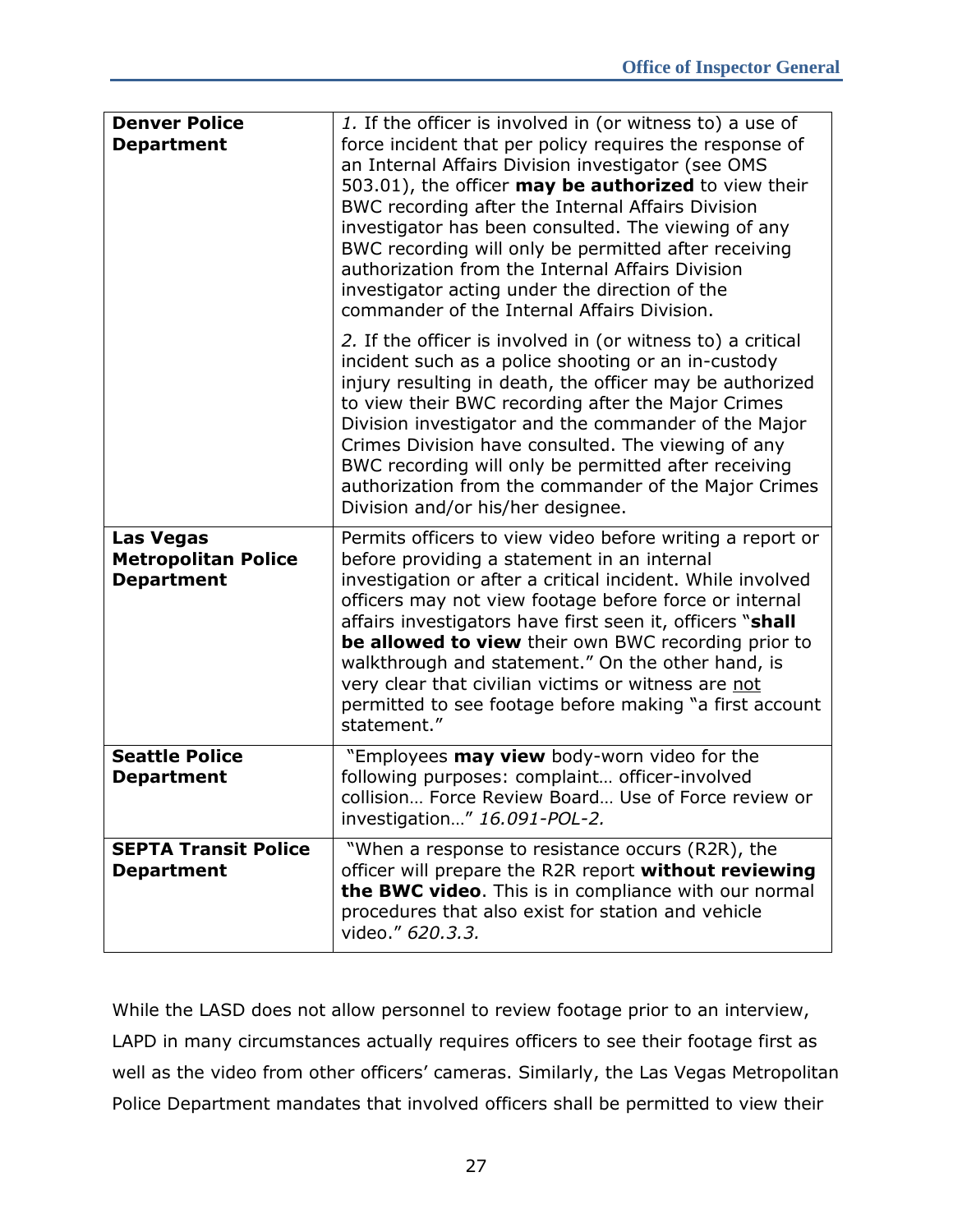own recording but does not allow review of other officers' recordings. On the other hand, the SEPTA Transit Police in Philadelphia has a stringent standard similar to the LASD. While both Seattle and Denver police department policies state the involved officer may view recorded footage, the two departments have an important distinction. In Denver, the officer has to receive authorization to do so, while no such permission is required of the Seattle officer.

### *4. Analysis of Viewing Policies*

<span id="page-36-0"></span>The confluence of advancing video technology and the national debate ignited by videotaped incidents like the BART police shooting and the death of Kelly Thomas in Fullerton have caused other stakeholders to voice deep misgivings over allowing officers to see footage before making a statement. In its January 2015 submission to the President's Task Force on 21st Century Policing, The Leadership Conference on Civil and Human Rights stated that officer viewing before writing a report compromises independent recollection because:

Footage of an event will always present a partial, not complete, perspective of how events unfolded, and can at times create a misleading impression; in such situations, pre-report viewing could create a counter-productive incentive for the officer to conform his or her report to what the video appears to show, rather than to what he or she actually remembers.

We have observed that the various positions on this important policy question tend to be polarized. We believe that the parties in stark opposition to one another may fail to recognize the necessity of balancing the competing values of accuracy, confidentiality, accountability and public confidence. The PERF position, for instance, focuses exclusively on the issue of "accuracy" while the ACLU places accountability above all other considerations. We believe it is possible to compromise and address each value in a pragmatic way.

The Inspector General recommends that the current LASD policy as it applies to other recorded video footage should also apply to BWCS recordings for the following reasons. As outlined above, deputies involved in force incidents would write reports or be interviewed, then view the video, and finally write a supplemental report or statement if the video stimulated any new recollections of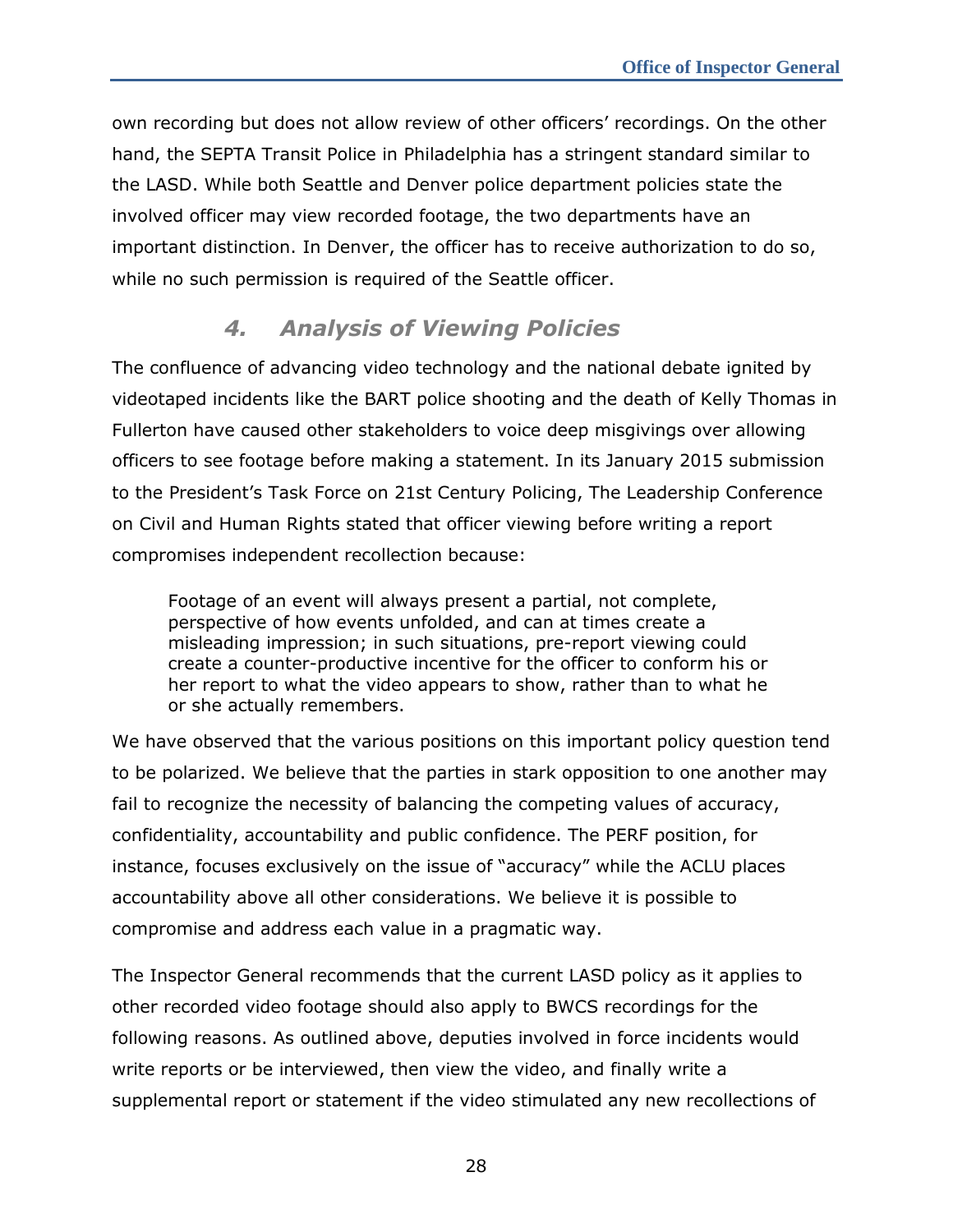the incident. This procedure should be the universal approach whenever there is video evidence generated by a Department camera in a use of force case for the following reasons:

The procedure is consistent with the Department's current policy concerning fixed camera video and the procedures adopted for its BWCS pilot project. These previously tested policies have proven to be workable in the field.

The procedure is consistent with the Department's standard investigative procedure when interviewing civilian witnesses to a crime. (Following an incident, detectives would typically take statements from civilian witnesses before allowing them to view any surveillance or bystander video of the event.)

• The procedure preserves an involved deputy's immediate recollection of a violent incident while allowing for subsequent correction or supplement by the deputy.

The procedure allows for clear and easy explanation to the public that there is no double standard regarding interviews of deputy witnesses.

• The procedure acknowledges that video evidence is not the only authoritative viewpoint but rather an additional viewpoint.

 The procedure acknowledges that deputies may not have perfect recollection. There may be inconsistencies between their memories and any video record and this does not necessarily indicate dishonesty or call for discipline or other corrective action.

In the focus groups OIG staff attended, although deputies indicated a strong preference to be able to review videos that captured a use of force prior to writing their reports, no deputies or line supervisors indicated that the provisional policy is a hindrance to the force investigation process. The policy in its current form allows a deputy to review video footage before preparing routine crime and other incident reports, but following a use of force, requires that a supervisor first examine the recording.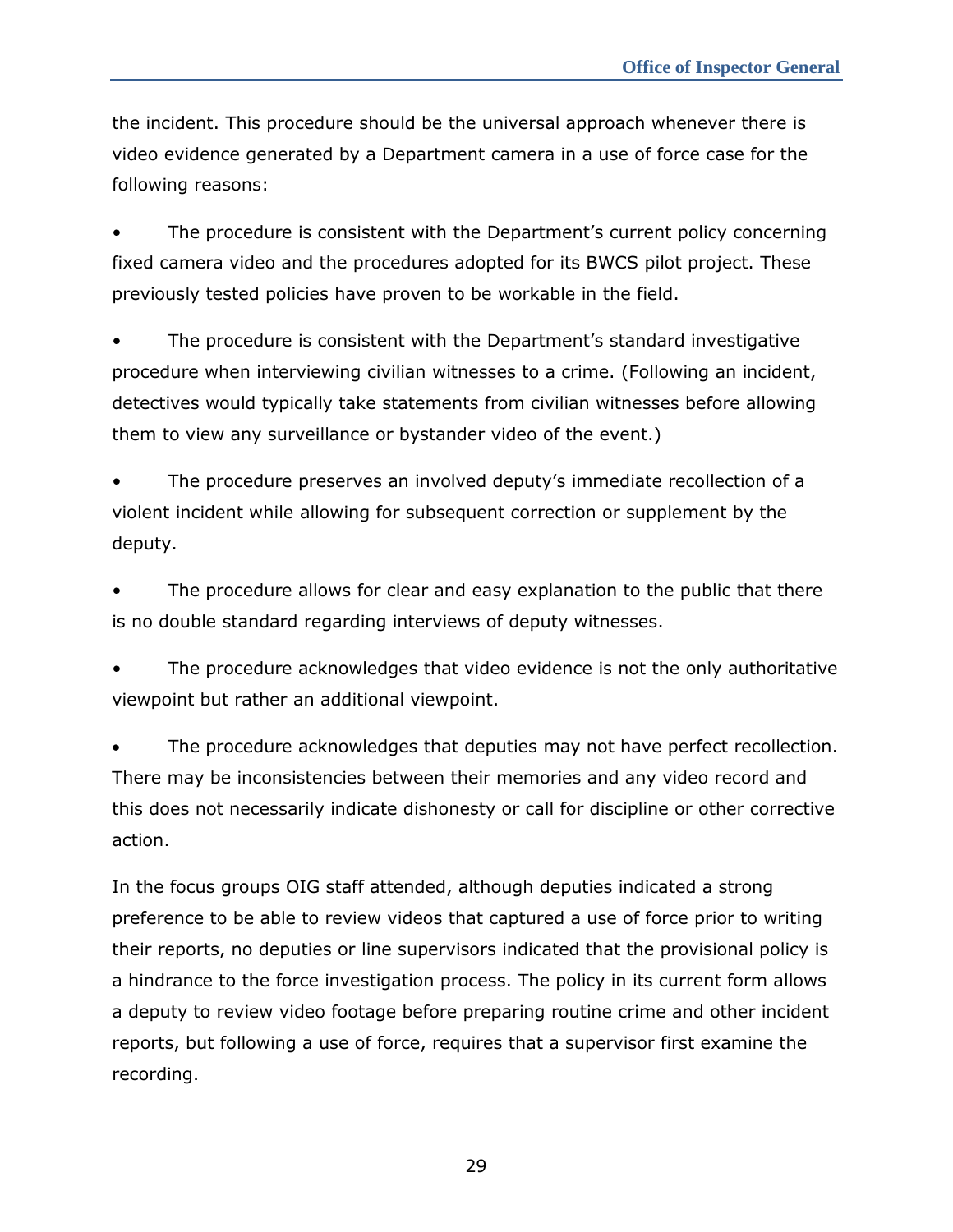**INSPECTOR GENERAL RECOMMENDATION**: Adopt policy language consistent with the current BWCS pilot project protocol and with MPP Section 3/579.15 which would require deputies to complete initial reports or interviews concerning a use of force before viewing any video evidence of the incident. Allow the deputy to view use of force BWCS video after a supervisor has reviewed it and provide an immediate opportunity for the deputy to supplement his or her statement after viewing the video.

## **D. Release of Video to the Public**

<span id="page-38-0"></span>The question of whether and under what circumstances BWCS footage should be released to the public evokes a number of conflicting interests. Some transparency advocates have argued that all video should be publically released immediately. While such a practice would certainly improve the ability of a democratic society to monitor its police, it would create other problems, including often unfairly invading the privacy of those who had been recorded, sometimes compromising the ability of the police to properly investigate crimes, creating a burden on tax payers to fund searching and producing the video upon request, and ultimately leading to a potential incentive for police *not* to record video in many cases where they otherwise would.

California statutes address some of the competing interests involved: the preference for disclosure in the California Public Records Act (Gov. Code, §§ 6250 et seq.) versus the protection of officer personnel records found in Penal Code section 832.7.<sup>30</sup> Sheriff's Department policy alone cannot resolve these conflicts. Courts will certainly be required to rule on many public disclosure issues and the whole process would go much more smoothly if the state legislature were to directly address the issue. Legislation currently pending before the state legislature would regulate the types of body camera footage that can be released to the public although it is not the subject of this report and the Inspector General takes no position as to its contents.

j

 $30$  "Peace officer or custodial officer personnel records ... or information obtained from these records, are confidential and should not be disclosed in any criminal or civil proceeding except by discovery pursuant to Sections 1043 and 1046 of the Evidence Code." California Penal Code section 832.7, subdivision (a).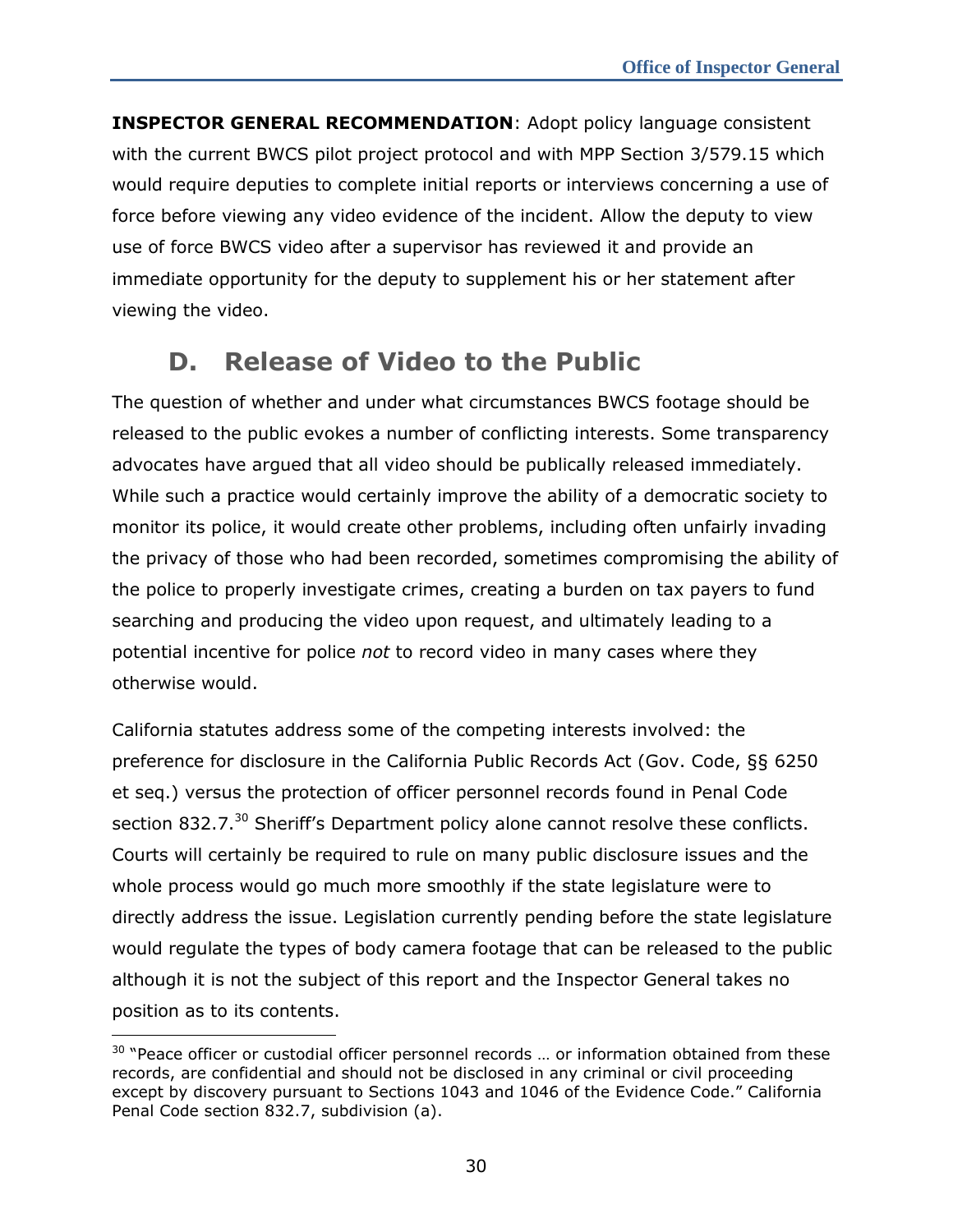### *1. LASD Policy*

<span id="page-39-0"></span>The LASD pilot project guidelines are silent regarding the public disclosure of BWCS footage. To OIG's knowledge, the LASD has not released any footage from the BWCS pilot project to the public. Recently-enacted LAPD policies also do not address the issue of public release but LAPD Chief Charlie Beck, has stated that the LAPD would not release BWCS footage to the public, including officer-involved shootings.<sup>31</sup> The ACLU of Southern California has criticized the Chief's statement and argued that "the power we give to police officers to use force, even to take human life, is extraordinary – and the public deserves to understand how that power is used, not to be told 'just trust us,' whether the 'us' is the police department or its civilian oversight."<sup>32</sup> More recently, the ACLU disclosed a letter it sent to the United States Bureau of Justice Assistance asking the Department of Justice to deny the LAPD's request for funding support for purchasing body-worn cameras because of the failure to provide any form of public access to footage.<sup>33</sup>

Because the Sheriff's Department has no specific policy addressing the public release of BWCS video footage, we cannot compare its policy to those of other agencies. In fact none of the other law enforcement agencies we have looked at has yet drafted such a policy. This makes consideration of model policies and recommendations all the more relevant.

## *2. Model Policies and Literature Review*

<span id="page-39-1"></span>Because of the broad variation of state public records laws, model policies have only provided general guidelines for disclosure of body-camera footage. The ACLU, however, has proposed specific circumstances where the subject depicted in the video has essential veto power over the disclosure of a recording.

 $\overline{a}$ 

<sup>31</sup> Kate Mather, "Divided Police Commission Approves Rules for LAPD Body Cameras," *Los Angeles Times,* April 28, 2015, [http://www.latimes.com/local/lanow/la-me-ln-lapd-body](http://www.latimes.com/local/lanow/la-me-ln-lapd-body-cameras-rules-20150427-story.html)[cameras-rules-20150427-story.html.](http://www.latimes.com/local/lanow/la-me-ln-lapd-body-cameras-rules-20150427-story.html)

 $32$  Hector Villagra, Executive Director, ACLU of Southern California, press release, April 24, 2015.

<sup>&</sup>lt;sup>33</sup> Letter, Peter Bibring, ACLU of Southern California to Director Denis E. O'Donnell, Bureau of Justice Assistance, September 3, 2015.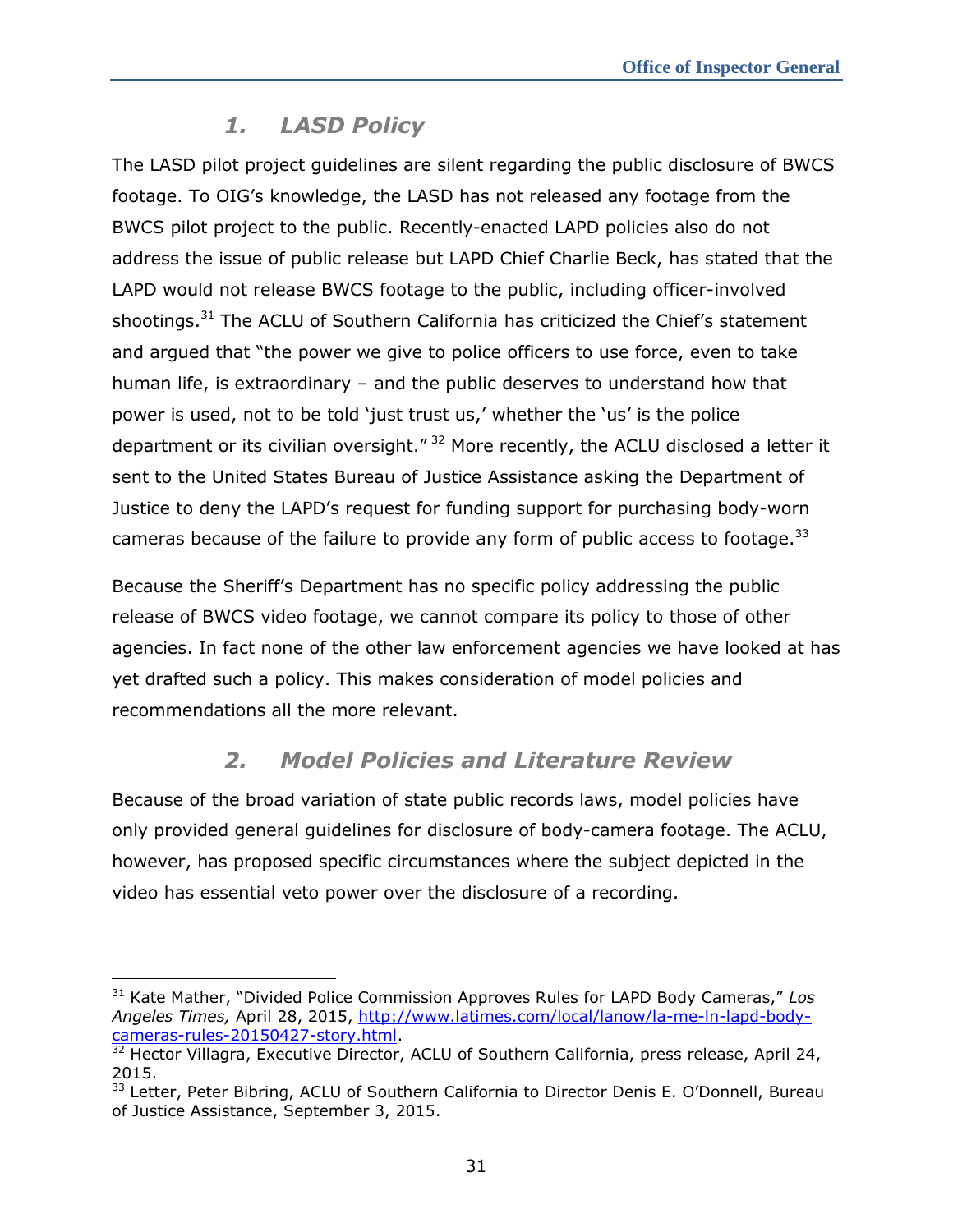| <b>Table 8</b><br><b>DISCLOSURE OF BWCS VIDEO</b>                 |                                                                                                                                                                                                                                                                                                                                                                                                                                                                                                                                                                                                                                                                                                                                 |
|-------------------------------------------------------------------|---------------------------------------------------------------------------------------------------------------------------------------------------------------------------------------------------------------------------------------------------------------------------------------------------------------------------------------------------------------------------------------------------------------------------------------------------------------------------------------------------------------------------------------------------------------------------------------------------------------------------------------------------------------------------------------------------------------------------------|
| <b>Model Polices and Recommendations</b><br><b>Source</b>         |                                                                                                                                                                                                                                                                                                                                                                                                                                                                                                                                                                                                                                                                                                                                 |
| <b>ACLU Model Act</b>                                             | • Any subject depicted in video or a parent or legal<br>guardian of a minor, who is a subject of video, or a<br>deceased subject's next of kin, shall be permitted to<br>review video so they can make a retention request.<br>• Certain video footage will be exempt from public<br>disclosure if:<br>o It is not related to a use of force, felony arrest or a<br>complaint.<br>o The complainant requests the video not be made<br>public.<br>o The video is retained only because an officer who<br>recorded the video or a supervisor asserts the<br>content has evidentiary or exculpatory value.<br>o A member of the public has requested a 3-year<br>retention but also requests that the video not be<br>made public. |
| <b>Baltimore Working</b><br><b>Group</b>                          | Concluded that BWCS video footage would constitute<br>an investigatory record subject to special rules under<br>the Maryland Public Information Act (PIA). "Custodians<br>of such records need not disclose them, or may redact<br>portions of them, when disclosure would be 'contrary to<br>the public interest." Persons who interacted with an<br>officer on camera or whose actions were recorded by a<br>BWCS should have a presumptive right of access to the<br>recording.                                                                                                                                                                                                                                              |
| <b>International</b><br><b>Association of Chiefs</b><br>of Police | Is silent regarding public disclosure policies.                                                                                                                                                                                                                                                                                                                                                                                                                                                                                                                                                                                                                                                                                 |
| <b>Police Executive</b><br><b>Research Forum</b>                  | Recognizes that specific state laws will govern policy<br>and that most disclosure laws contain an exception for<br>ongoing investigations. Consideration must also be<br>given to the privacy of crime victims and witnesses as<br>well as whether footage falls within personnel records<br>exception. "However, by policy and practice, law<br>enforcement agencies should apply these exceptions<br>judiciously to avoid any suspicion by community<br>members that police are withholding video footage to<br>hide officer misconduct or mistakes."                                                                                                                                                                        |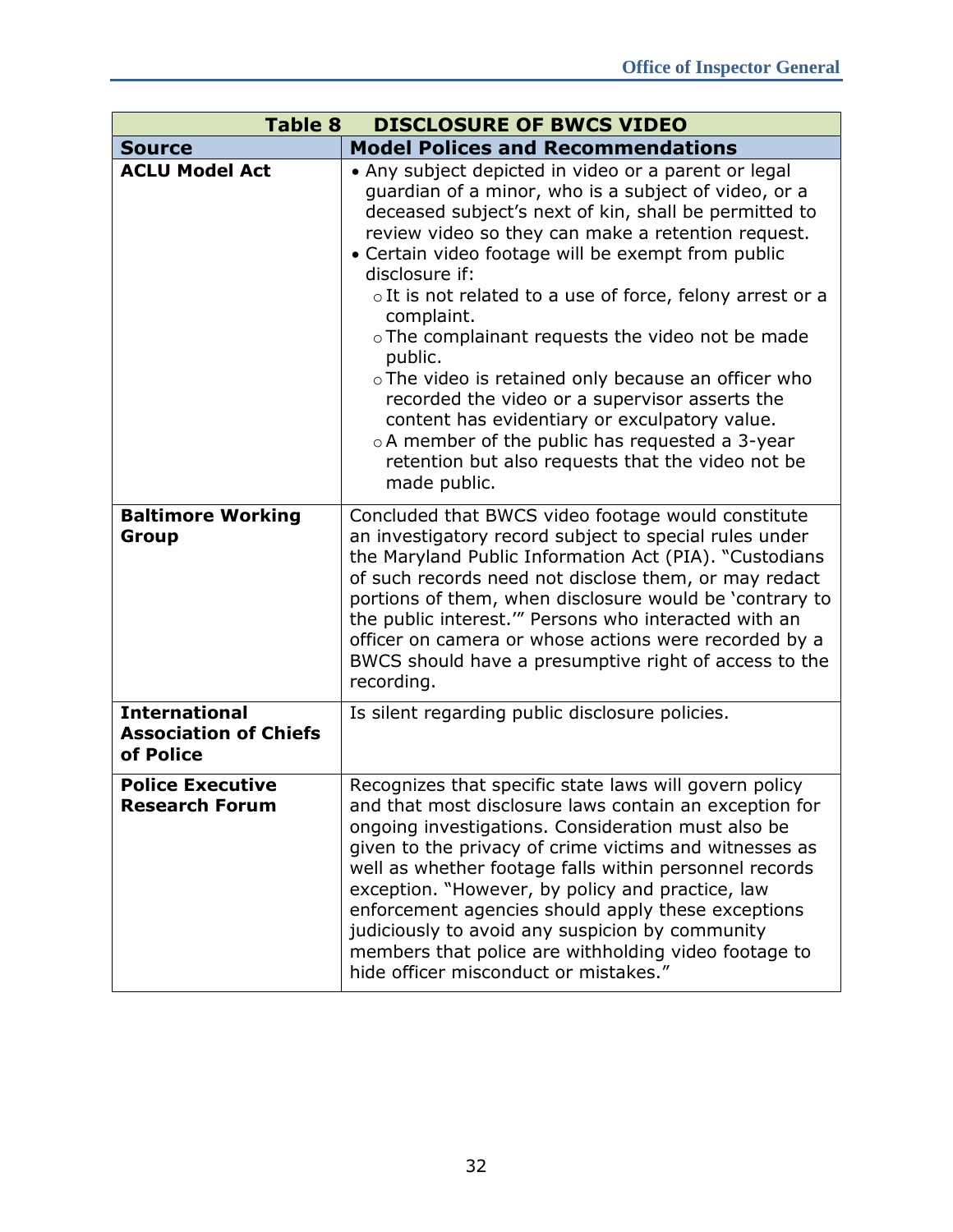| Leadership<br><b>Conference on Civil</b><br>and Human Rights | Retention by a department should be limited with<br>automatic deletion after a period of as long as "it might<br>become relevant" to a timely complaint or as required<br>by rules of evidence so as not to become a "tool of<br>injustice." On the other hand, "an appropriate<br>redaction process for private information should be<br>developed so that redacted footage can be made<br>available for non-commercial public interest purposes |
|--------------------------------------------------------------|---------------------------------------------------------------------------------------------------------------------------------------------------------------------------------------------------------------------------------------------------------------------------------------------------------------------------------------------------------------------------------------------------------------------------------------------------|
|                                                              | subject to appropriate protections for witnesses and<br>victims."                                                                                                                                                                                                                                                                                                                                                                                 |

In addition to the model policies outlined here, the pending state legislation, AB66, would prohibit the disclosure of body-camera footage if it depicts victims of rape, incest, domestic violence, or child abuse, any law enforcement informant, an undercover officer or when a peace officer is in a private residence in a nonemergency situation without a warrant.

**INSPECTOR GENERAL RECOMMENDATIONS:** The decision of whether to publically disclose video outside of legal and administrative proceedings is an important but difficult one. Unless a uniform state law is passed on the subject, each California policing agency will have to weigh the costs and benefits and be prepared to implement its decision. The best policy is one that will allow a BWCS to be affordable and practical. As a result, until Sacramento acts, there can be no "right" or "wrong" answer to this question. A poorly conceived or vague policy may create a high volume of public requests or litigation, thereby substantially increasing the cost of the program, but an overly restrictive policy will undermine the benefits of transparency.

A responsible and effective Sheriff's Department policy on public disclosure of video should consider the following:

The policy must comply with the California Public Records Act and yet apply the investigation exception in a reasonable and consistent manner. Records of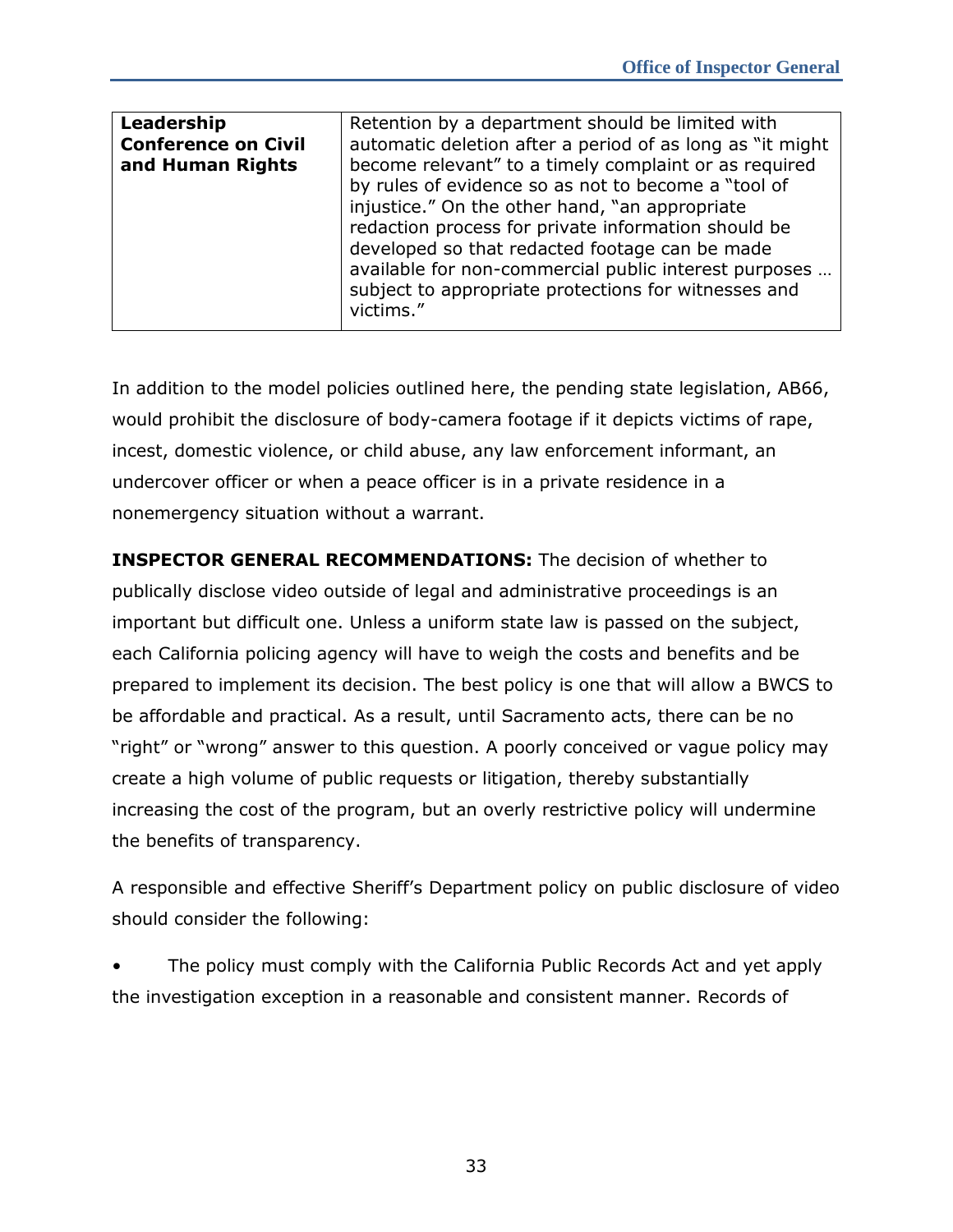complaints to and investigations by a local law enforcement agency are exempt from disclosure. $34$ 

The policy should comply with Penal Code section 832.7, prohibiting disclosure of peace officer personnel records. In addition, records for which disclosure is prohibited by state law are also exempted from disclosure by the Public Records Act, as is the case with records peace officer personnel records.<sup>35</sup> The Department should define what it considers to be a "personnel record" in order to provide foreseeable guidelines to deputies, media and the public.

• There may be circumstances under which it is beneficial for involved persons who have lodged a complaint to review video footage of the incident in question. This can often help resolve minor complaints. However, a practice of disclosure to involved persons must be exercised in an even-handed manner that is not driven by whether the video may appear to show the Sheriff's Department in a flattering or unflattering light. The policy must also be mindful of the potential of inadvertently waiving Public Records Act protections as well as privacy concerns.

• The policy should consider if selected categories of events should have a presumption of disclosure, such as significant uses of force; certain felony arrests; enforcement actions at public demonstrations, and if so, when and how such disclosure should occur. For instance, it may be appropriate to release video of all deputy-involved shootings after a set period of time or after the District Attorney has concluded with the matter.

• The policy should consider when video footage should not be disclosed because of privacy or other legal or ethical concerns, such as legal restrictions regarding minors and sex crime victims, privacy rights in residences and under other circumstances, as well as concerns regarding the safety of crime victims and witnesses.

• The Office of Inspector General should have unrestricted access to all bodycamera video footage to carry out its monitoring obligations.

j

 $34$  California Government Code, section 6254, subdivision (f).

 $35$  California Government Code, section 6254, subdivision  $(k)$ .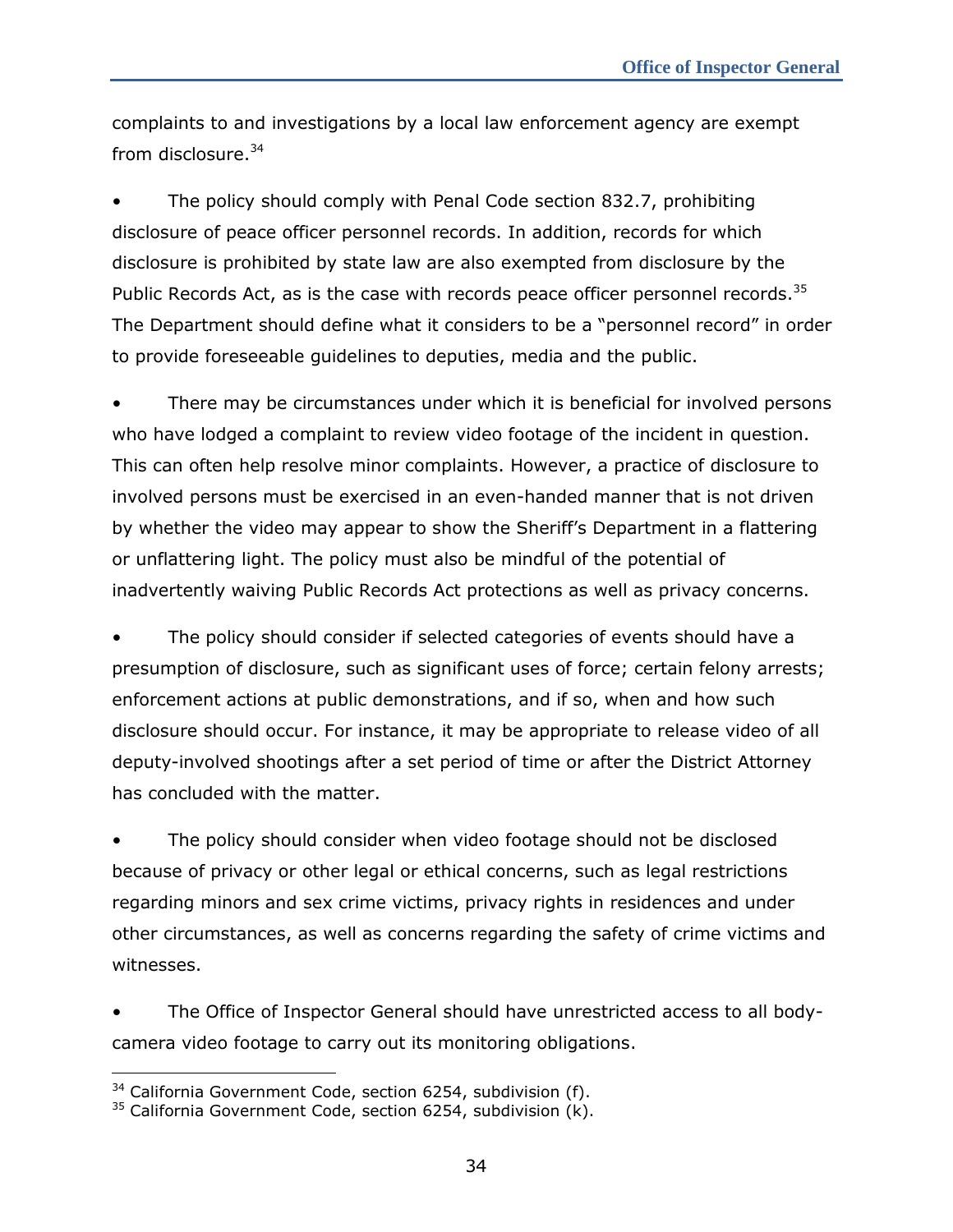Video footage should be retained in a manner that makes it available to any appropriate proceeding, including internal discipline, criminal (whether prosecution or defense), and civil (both to defend deputies against false charges and to permit plaintiffs to pursue true claims).

## <span id="page-43-1"></span><span id="page-43-0"></span>**III.The LASD Pilot Program**

## **A. History and Design**

In the spring of 2014, the LASD initiated the research and analysis necessary to implement a pilot project that would test various brands of body-worn camera systems under real patrol conditions. The Department identified the problem this way:

Patrol personnel in LASD perform law enforcement duties in an environment that is increasingly complex and challenging. Their actions are publicly scrutinized daily, while attempting to answer to misperceptions, false allegations, and civil liability claims. Meanwhile, the public expects greater transparency from LASD and evidence to support law enforcement's word or testimony . . . In order to enhance documentation of law enforcement activities, more accurately address allegations of misconduct, and increase the public's trust, a Body-Worn Camera System (BWCS) may provide a practical solution.<sup>36</sup>

In September of 2014 the Department launched its pilot program to test four different body camera systems at four patrol stations around Los Angeles County:

*Carson Station*: **Digital-Ally**, a modular device in which the camera clips to the officer's chest while the battery and storage fits into the chest pocket of the uniform. Carson Station deployed 19 Digital-Ally cameras to 19 deputies.

*Century Station*: **Vievu**, a camera that mounted is on the chest, similar to the Taser Axon body. Eighteen devices were deployed to 18 deputies at Century Station.

j <sup>36</sup> Los Angeles County Sheriff's Department Body-Worn Camera System Test and Evaluation Project Implementation Plan, March 24, 2014.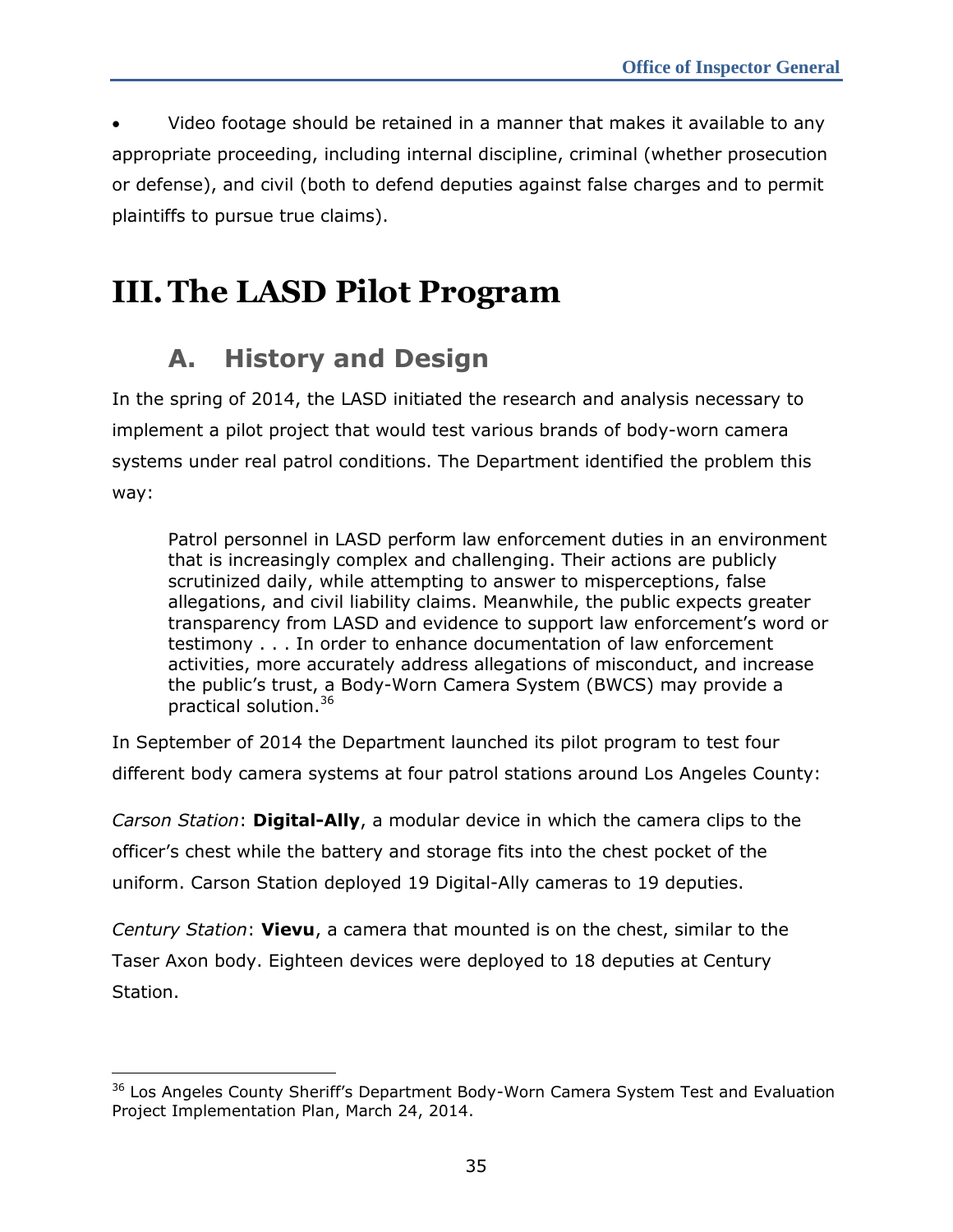*Lancaster Station*: Used Taser-brand cameras, including the **Taser Axon Flex,** a small camera that can be mounted on glasses, a baseball cap, a uniform collar or epaulet and the **Taser Axon Body,** a camera that is mounted on the officer's chest or at his/her belt. The LASD deployed eighteen of each type of camera to 36 deputy volunteer participants at Lancaster Station.

*Temple Station*: Used the **VidMic** camera system, a standard police radio style speaker microphone clipped to the upper chest with an embedded video camera and audio recorder. At the Temple Station, 19 deputies used 19 VidMic cameras.

Pictures of the system hardware are available in Appendix A of this Report.

Participation in the Pilot Program was voluntary. Department members who volunteered were asked to remain for the entire six month program and were not offered any incentive for their participation nor were they disciplined for failing to follow the draft protocol such as not recording an incident. Before the deployment of the body-cameras at each station, the deputies and sergeants were given a fourhour training about how to utilize the body-camera system and data interface at their station, a legal update on search and seizure law and an overview of the pilot project policy guidelines.

In light of the significant impact that body-worn cameras may have throughout the Department in future, the Office of Inspector General monitored this pilot program closely. Our observations of the program are based on conversations with the designers of the program, station supervisors and with the deputies who volunteered to wear a body-worn camera system. In addition, we went on ridealongs at three of the four participating stations, reviewed feedback surveys and attended all of the focus groups during which participating deputies and sergeants discussed their experiences in the field with the technology and their opinions about the provisional policy.

The OIG's monitoring of the pilot program has provided a good opportunity to explore this technology which will influence how law enforcement relates to the community it serves. We have also been able to observe the LASD grapple with a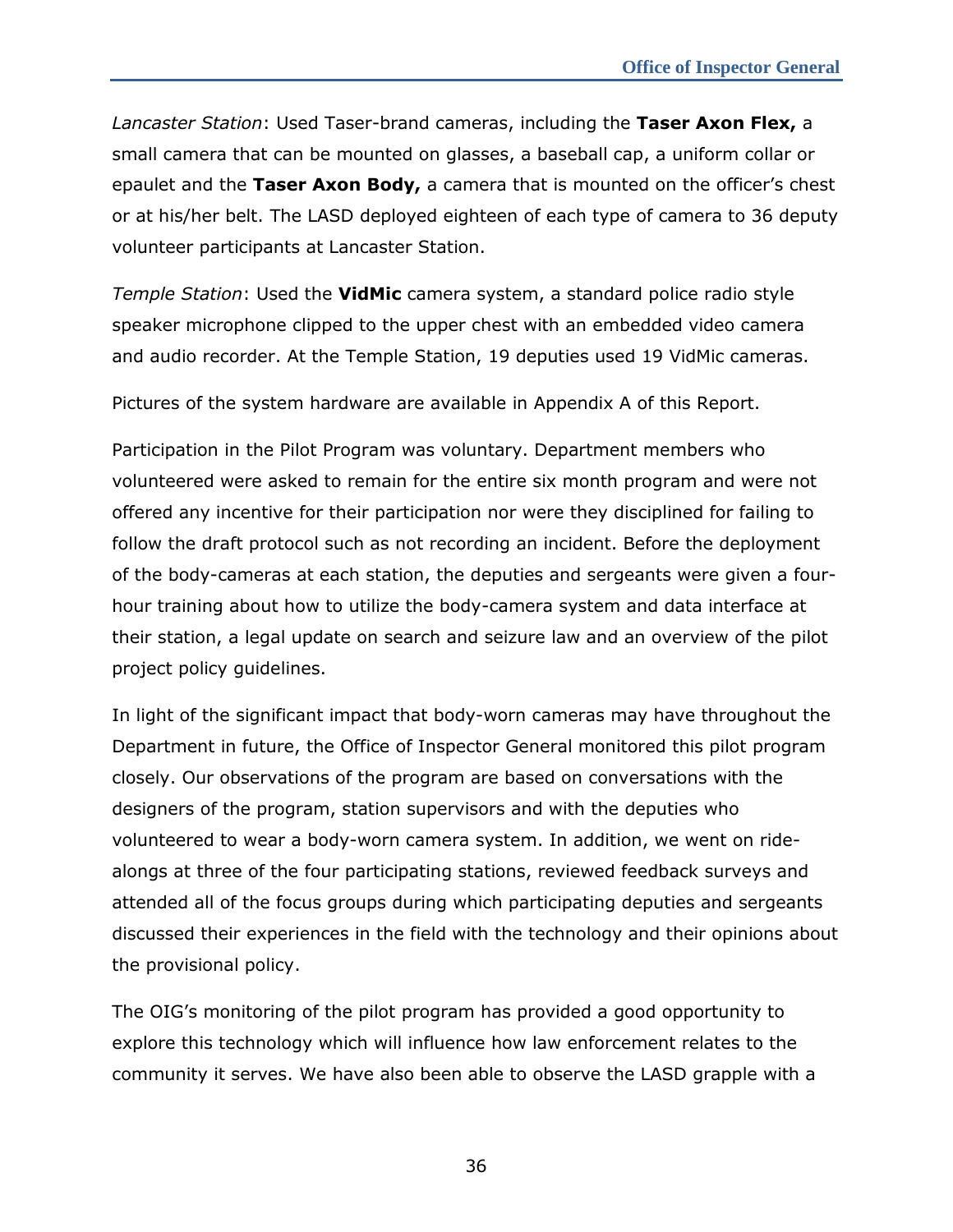decision about new equipment that has complex legal, policy and practical considerations.

The Pilot Program ran from September 2014 through early April of 2015 at Lancaster, Century and Carson stations. The Program at Temple Station was terminated early in December of 2014 when it was discovered that the cameras interfered with radio traffic to the deputies' microphones.

## <span id="page-45-0"></span>**B. Officer Feedback – Surveys and Focus Groups**

For the first few months of the program the officers provided feedback by filling out individual on-line surveys at the end of each week. Recognizing that more detailed and thoughtful feedback was likely to be elicited from an in-person interaction, the Department held focus groups at each station in February, March and April of 2015 to solicit the opinions of deputies and their sergeants regarding the technology and draft policies. The OIG reviewed and provided comments on the questions that were presented to the officers and attended each focus group. There were a number of trends that emerged from the focus groups, which included:

## *1. Technology*

<span id="page-45-1"></span>*Equipment features:* Deputies preferred equipment that was durable and could withstand the physical requirements of patrol which include running to emergent situations and physical engagement with suspects. Deputies could not always easily determine whether the camera was turned on. One camera had the recording light mounted on the front. Battery length was a key component of the equipment and varied depending on how much was recorded during an individual shift. Deputies often work two consecutive 8-hour shifts and need their cameras to last for 16 hours. Battery life appeared to vary.

*Pre-Record Function:* Some BWC systems automatically record 30 seconds of video just prior to the moment that the camera is "switched on." Deputies generally agreed that the pre-record function was a positive feature since it would capture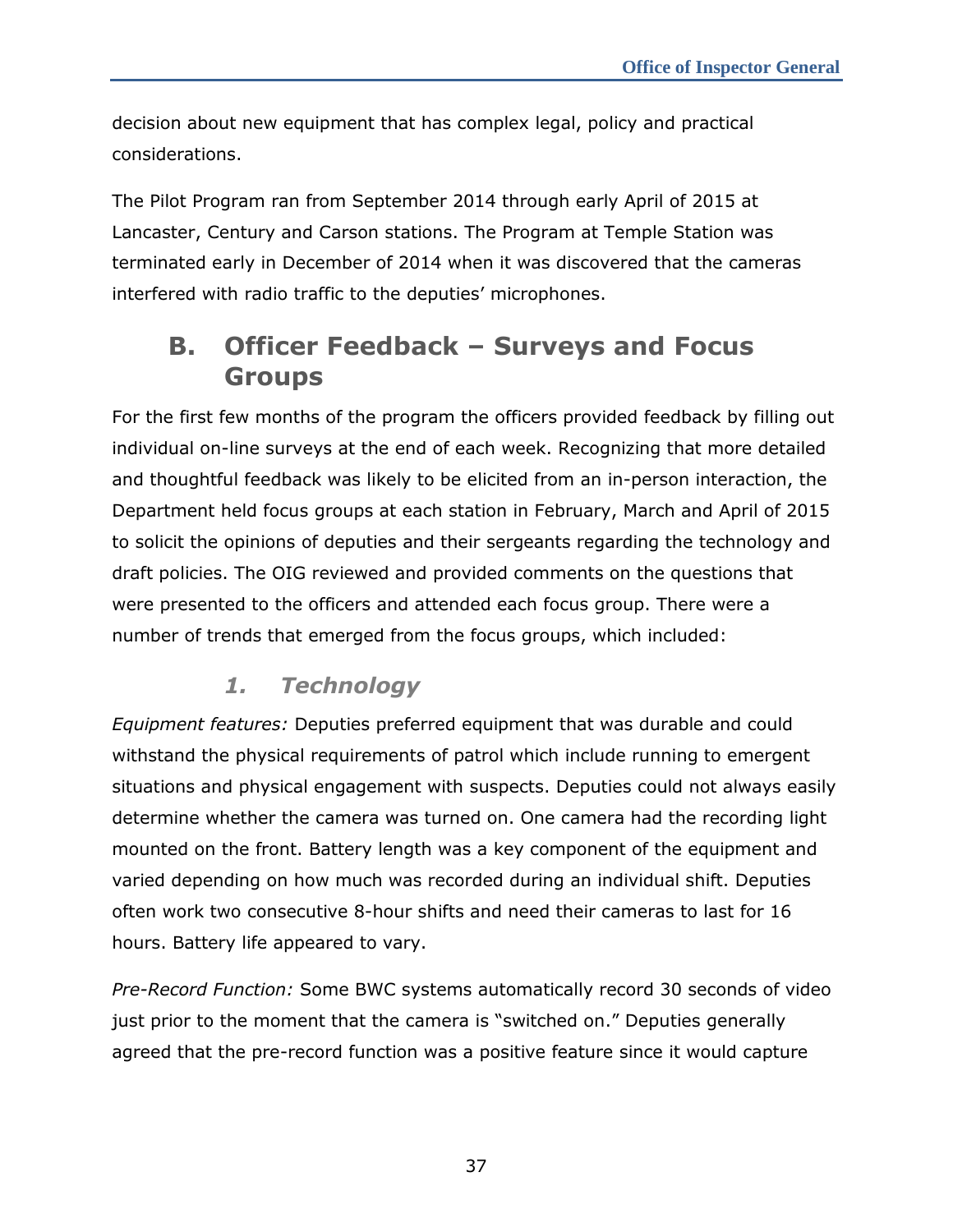more of a sudden or unanticipated event or if the deputy forgot or was late to turn on the camera.

*Camera Mounting Location:* The standard location for three of the four brands was on the chest; however Deputies expressed a number of challenges with this location. The chest-mounted camera often only captured the individual with whom a deputy was interacting from the neck down. In addition, when a deputy was holding his gun out, especially as trained with a two hand grip, the positioning of his hands blocked the lens, obscuring much of what the camera saw during the encounter. Because the chest-mounted camera can be next to the radio microphone, every time a deputy activated his microphone, his hand blocked the camera lens. One deputy expressed the concern that the public perception might be that they were intentionally blocking the camera. Deputies also said that the chestmounted camera did not "see what the deputy saw" if the deputy turned his head to look at something that was not directly in front of him. Finally, for many deputies, the camera frequently got entangled with the seatbelt. Deputies who had the opportunity to test a camera that was mounted on the glasses, hat or epaulette, expressed consistently positive feedback since the equipment eliminated many of the concerns related to the chest-mounted camera, including the fact that the camera captured the deputies' point-of-view, so long as it was mounted on the glasses or hat.  $37$ 

*Functionality:* The ease of turning the equipment on and off depended on the brand of camera. Almost all deputies expressed the need to develop "muscle memory" that would enable them to automatically turn on the camera without having to distract themselves from a potentially dangerous situation.

*Tagging Videos:* One of the challenges with video recordings is the ability to find a relevant video after the fact without having to review every minute that was recorded on a certain day or time period. Since video recordings have no text

j

 $37$  Halfway through the pilot project, Sheriff McDonnell changed the dress code; baseball caps which had been authorized for deputies in certain assignments were no longer allowed. One deputy suggested that, since mounting the camera on the bill of a cap was such an optimal location, management might consider issuing one standard cap that all deputies could use.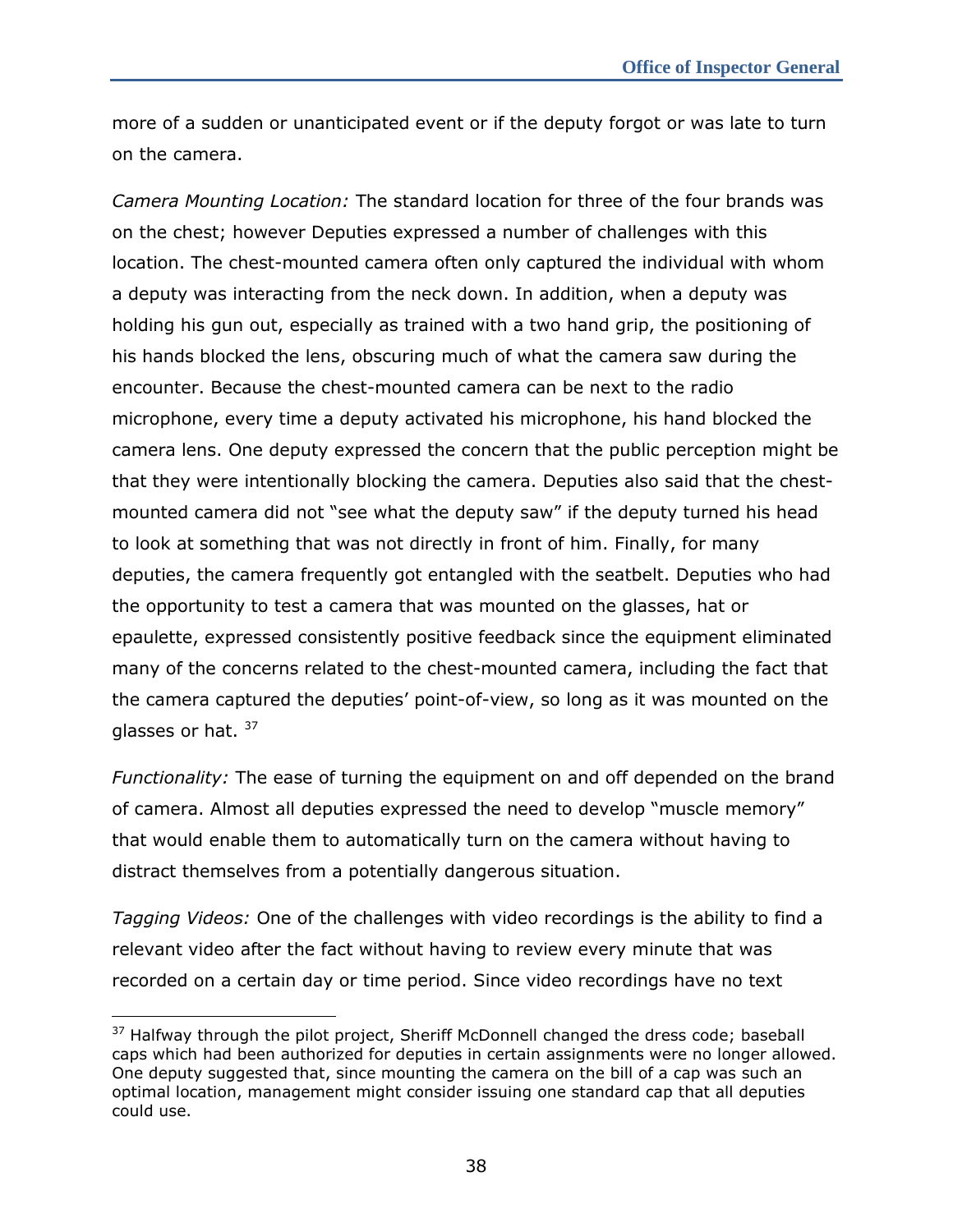associated with them, the ability to "tag" videos electronically with key words, citation numbers or other descriptive text, will significantly assist the Department in its ability to organize and locate videos as needed. Ideally video tagging would be done in the field during a shift using equipment that was built into the body camera system, but deputies who tested equipment that had the option of tagging videos were concerned with the amount of time it would take over the course of the day to tag each video. To assist with this effort, deputies wanted to have as many pre-set tags as possible.

*Downloading Videos from Camera Equipment:* The overwhelming consensus from deputies was that requiring them to sit at a computer, plug in the camera and download videos at the end of their shift was time consuming and frustrating. For many deputies the process took 45 minutes to an hour which would require them to either come in from the field an hour early or get paid an hour of overtime. In addition, there were not enough station computers for each deputy. One BWCS company, however, offered a docking station, which allowed the deputies to insert their cameras into the docking port and leave immediately at the end of the shift.

### *2. Policy Feedback*

<span id="page-47-0"></span>Deputy feedback about the pilot project policies was an important part of the focus group discussions. It generally appeared to be candid and consistent. Many deputies felt that the appropriate uses of the cameras were self-evident and they wanted more autonomy over activation and review of their video cameras.

*Activation and Deactivation of BWCS:* Deputies overall felt very strongly that they should be able to exercise discretion over when they turned the cameras on and off making statements such as "the Policy about turning on the camera should be whenever you need to" or "whenever it is reasonable," such as traffic stops, Code 3 (emergencies), calls for service or other activities that tend to generate the most complaints or controversy. Deputies did not want to be disciplined if they inadvertently forgot to activate the device. The deputies typically deactivated the camera when they believed that there was nothing else worth filming. Overall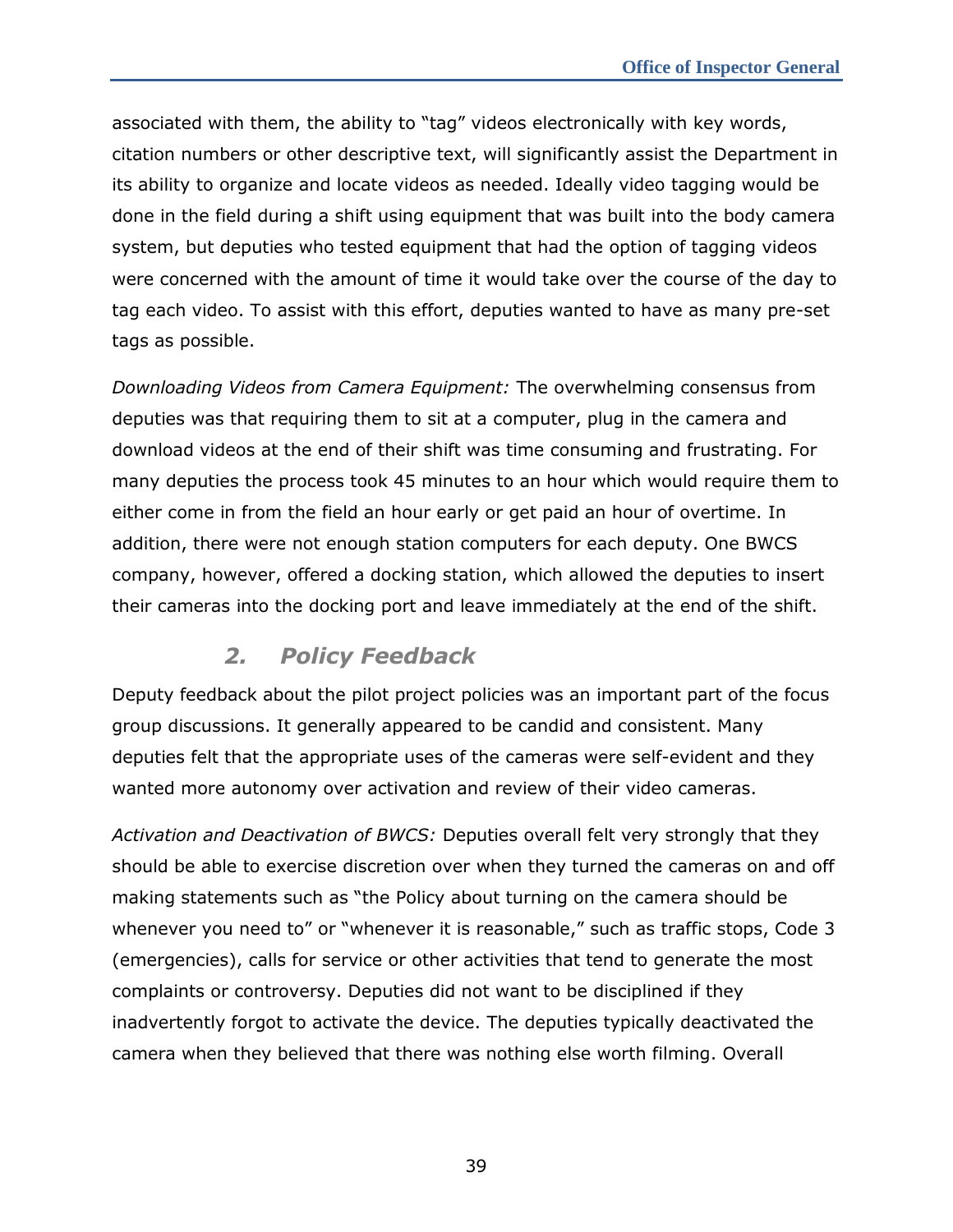deputies believed that they were the best judges and predictors of when they should start and stop filming.

*Recording of Witnesses:* Deputies expressed hesitation in recording victims of crime such as rape victims and children. The concern was that the video could fall into the wrong hands and be released to the public. However, deputies generally believed that they should videotape certain categories of victims who were highly likely to recant or stop cooperating after the incident, such as domestic violence victims. Deputies believed that the body-worn camera was especially helpful in capturing the raw emotion and chaos of a domestic violence incident that is often lost in translation when the case is later presented in court.

*Effect on the Conduct of Witnesses:* Deputies believed that the camera equipment blended in with all of the other equipment that they carry on a regular basis and therefore very few individuals noticed that they were being filmed. Many deputies reported that "if the incident was going south" they would notify a suspect that he was being filmed, which often resulted in a change of behavior for the better. The OIG only heard of one instance when a suspect, who had been providing a potentially self-incriminating statement to the deputy, "decided to plead the fifth" and refused to continue speaking after noticing the camera. In addition, the camera did not affect the behavior of the extremely mentally ill or those who were under the influence. However, deputies believed that the camera was very useful to capture the behavior of these subjects and how it was related to their detention or arrest.

*Review of Videos in Use of Force Cases:* Deputies overwhelmingly felt that they should be able to review the video recordings of their uses of force before they wrote the report and seemed baffled that the policy should be otherwise. Since a use of force is such an adrenaline-filled encounter, the details of which are very difficult to remember afterwards, Deputies felt that reviewing the video would help them to write a more accurate report. Deputies also expressed the fear that they would be disciplined if their report did not reflect exactly what was captured on film.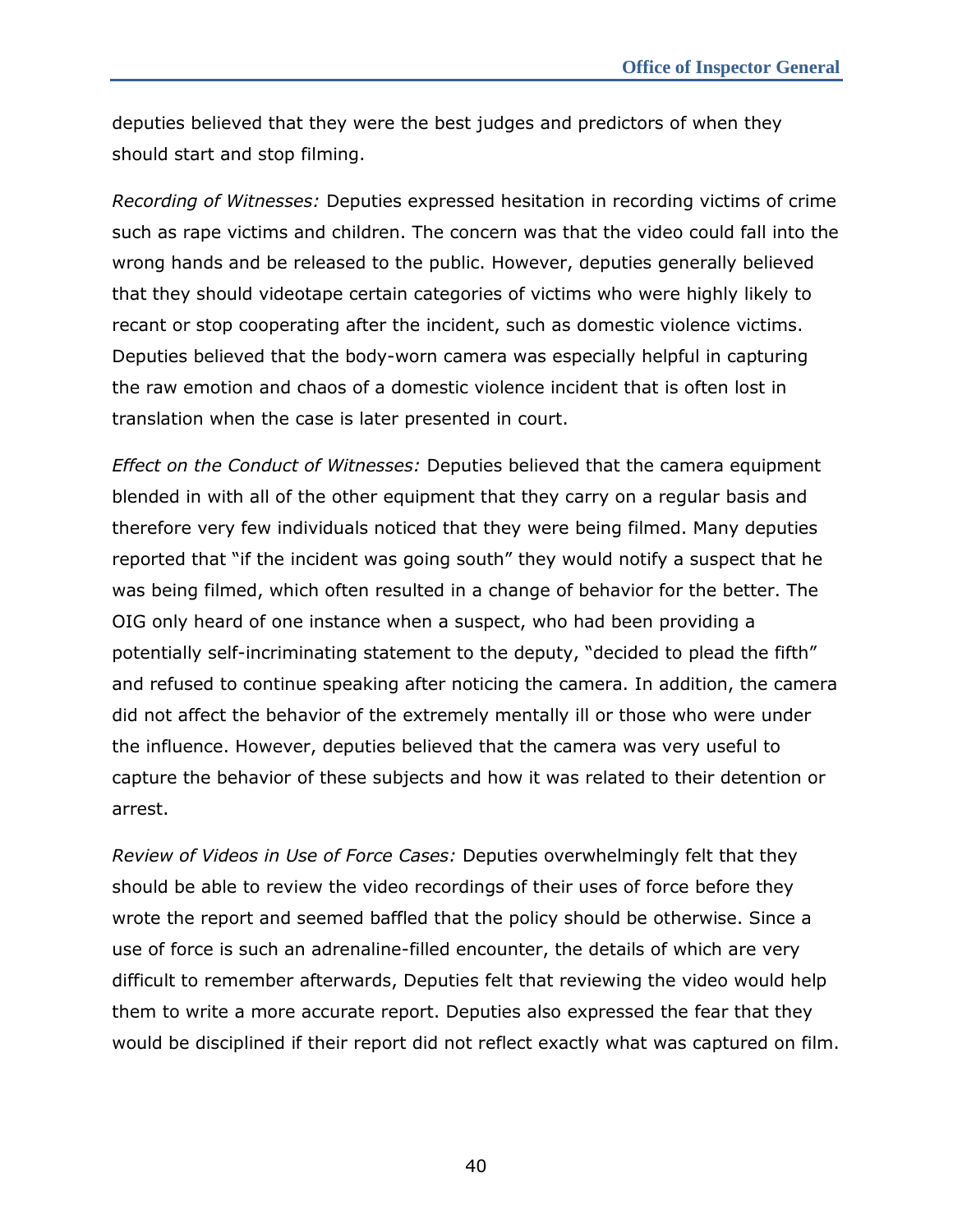*Use of Body Camera Video for Deputy Training:* Deputies appeared to be split over the idea of using their video for training purposes. Some deputies eagerly welcomed the idea, explaining that "I like being able to Monday morning quarterback and think about how I could improve my tactics the next time." However, other deputies did not want to be embarrassed or critiqued in front of their peers.

### *3. Overall Feedback*

<span id="page-49-0"></span>The four LASD stations chosen for the pilot program represent a wide range of local crime rates, enforcement problems and community demographics. It was all the more striking to us when we observed a clear consensus emerge among deputies from different stations using different equipment.

*Benefits of the BWCS:* All of the deputies who participated in the pilot program focus groups stated that having a body-worn camera system would be a huge asset. Most deputies believed that the primary benefit of the cameras would be to protect them from baseless civilian complaints. Many explained that "as a law enforcement officer, you know you're being recorded everywhere you go;" having a body-worn camera would accurately document events from their perspective. A number of deputies had become accustomed to the camera and missed the equipment after the pilot program ended. One deputy explained that he initially worried that the equipment was a tool for the department to determine who was "doing something wrong," but, during the course of the pilot program, he saw the benefits of the camera and changed his perspective. Many deputies also relied on the video to assist in writing their reports later, and believed that their reports were much more accurate as a result.

*Concerns Related to the BWCS:* Some deputies believed that the "old school guys" might not welcome the cameras because they generally resist change. Deputies also expressed concerns that vindictive supervisors might discipline them for using inappropriate language when they were engaging in locker room talk or when they were tactically using strong language to control a suspect.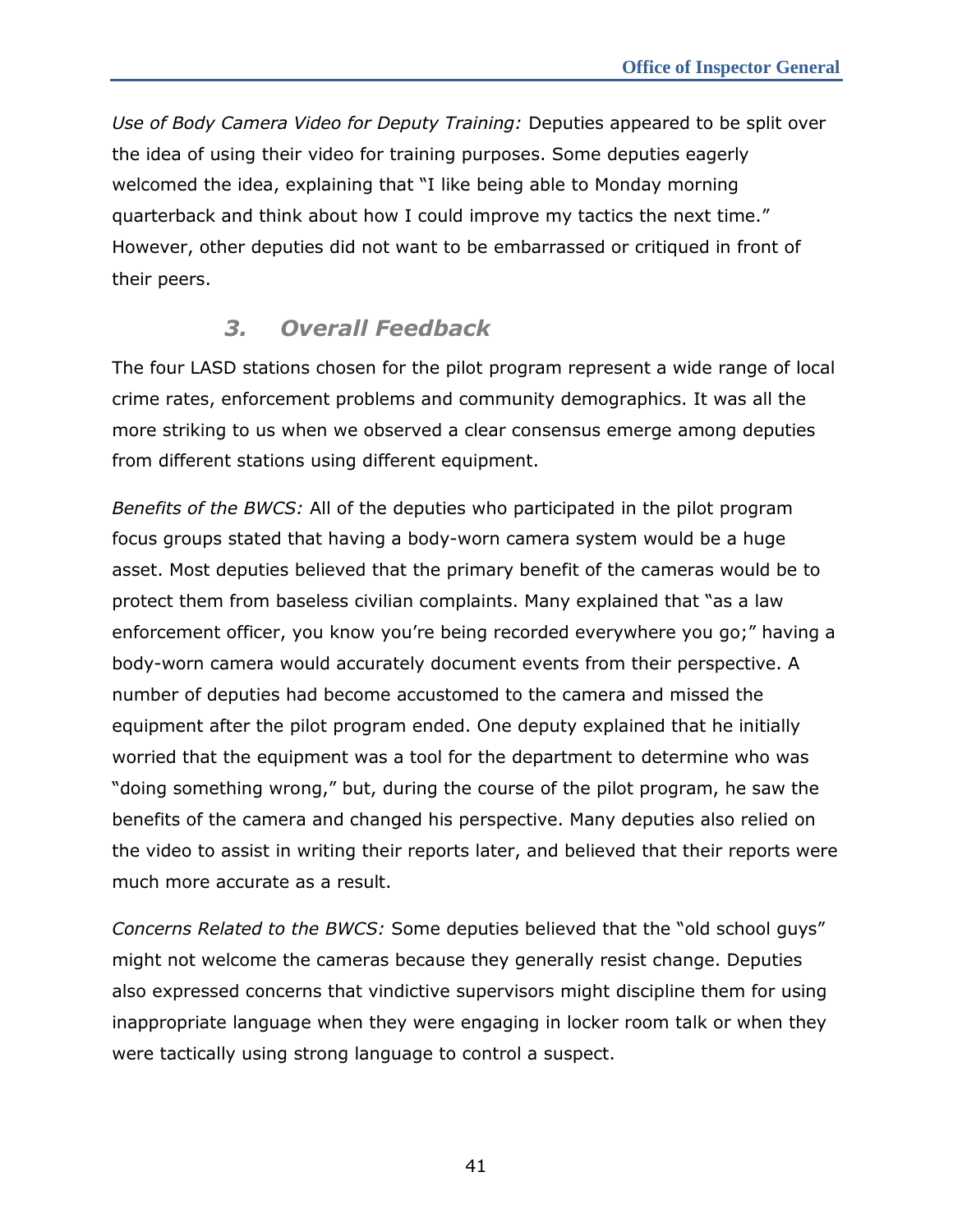## **C. Current Status of BWCS Program**

<span id="page-50-0"></span>The Department recently established a dedicated "Body Camera Unit," which consists of three full-time personnel: a deputy, sergeant and lieutenant. The unit reports to the Commander of the Communication and Fleet Management Bureau and will handle all aspects of the BWC program going forward except for policy development. This includes guiding the Department through the procurement of BWCS for personnel; implementing the roll out of cameras and equipment throughout the Department; training personnel on the use of the equipment and data management and staffing a help desk for deputies who are experiencing technological problems. In order to elicit input and feedback regarding the content of the BWCS Policy itself, the Department plans to put together a Policy Committee that consists of internal Department members and will consult with internal and external subject matter experts and be monitored by the OIG.

## <span id="page-50-1"></span>**IV. CONCLUSION**

Video recording is a critical component of modern urban policing. Video technology is now so advanced that it is present in almost every pocket, attached to the heads of skateboarders, and hovering above us as part of what we once called model aircraft. Failure to incorporate that technology is not just a missed opportunity, but a shortcoming that the public is increasingly unwilling to accept. Just as we have learned that every jail corridor needs a camera, we should also realize that every radio car should have a "dash cam" and every patrol officer should have a bodyworn camera. We commend the Department's efforts in moving to implement this technology and its intent to create a Policy Committee to guide the eventual implementation of a body-worn camera system. Carefully drafted policies will improve the effectiveness of such a program and appropriate state legislation may help reduce its cost. However, regardless of the options chosen, the cost of equipment, storage of data, and work-hours in getting the data where it needs to go, will be substantial and ultimately the public and their elected representatives will need to decide if they wish to pay for it. This Office strongly recommends that they do, for the cost of not having the cameras is likely to be much higher.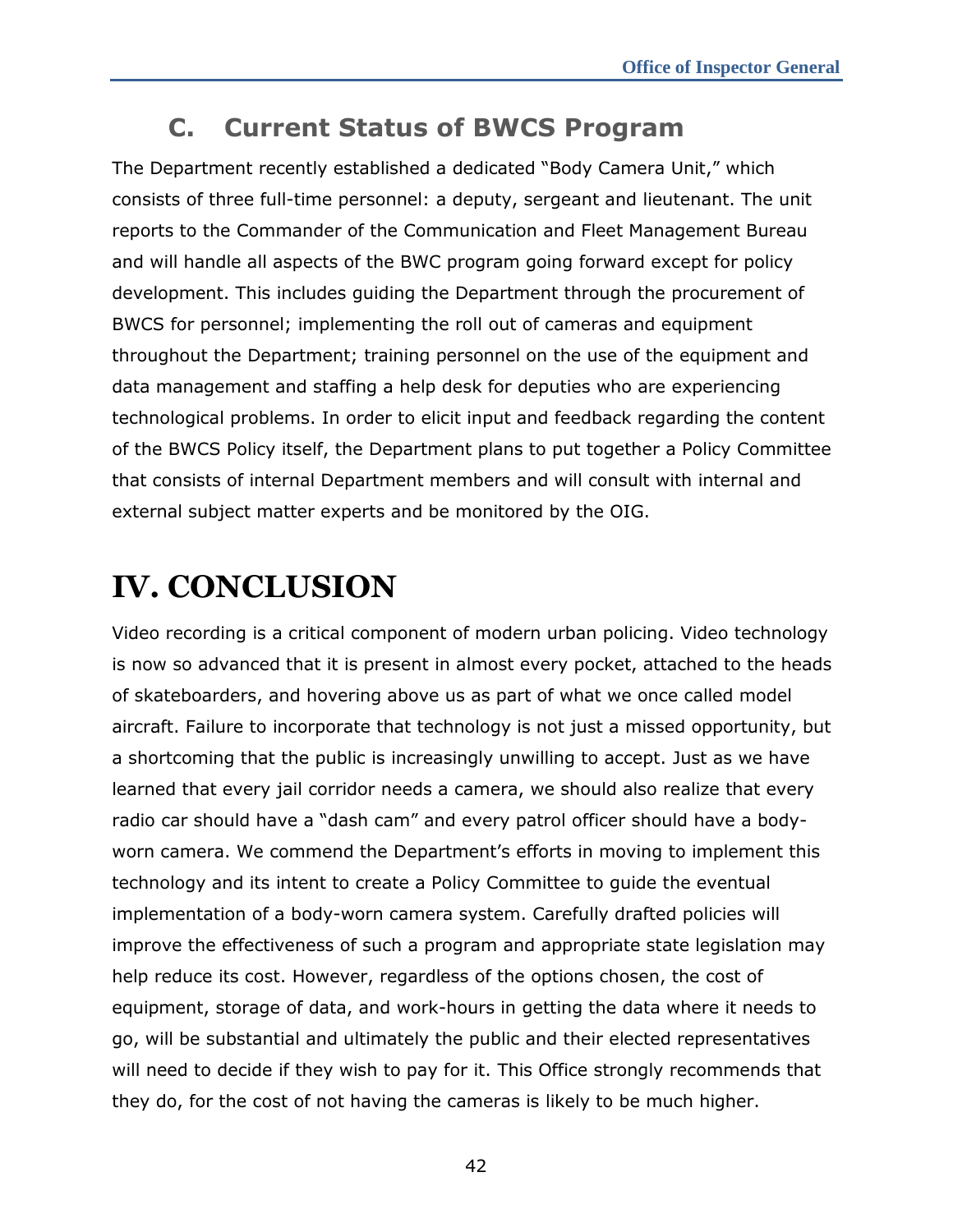## <span id="page-51-0"></span>**APPENDIX A**

## **BRANDS AND MODELS OF TESTED BODY-WORN CAMERAS**

**TASER Axon Flex** (Lancaster station)



Source: TASER International, Inc.

**TASER Axon Body** (Lancaster station)



Source: TASER International, Inc.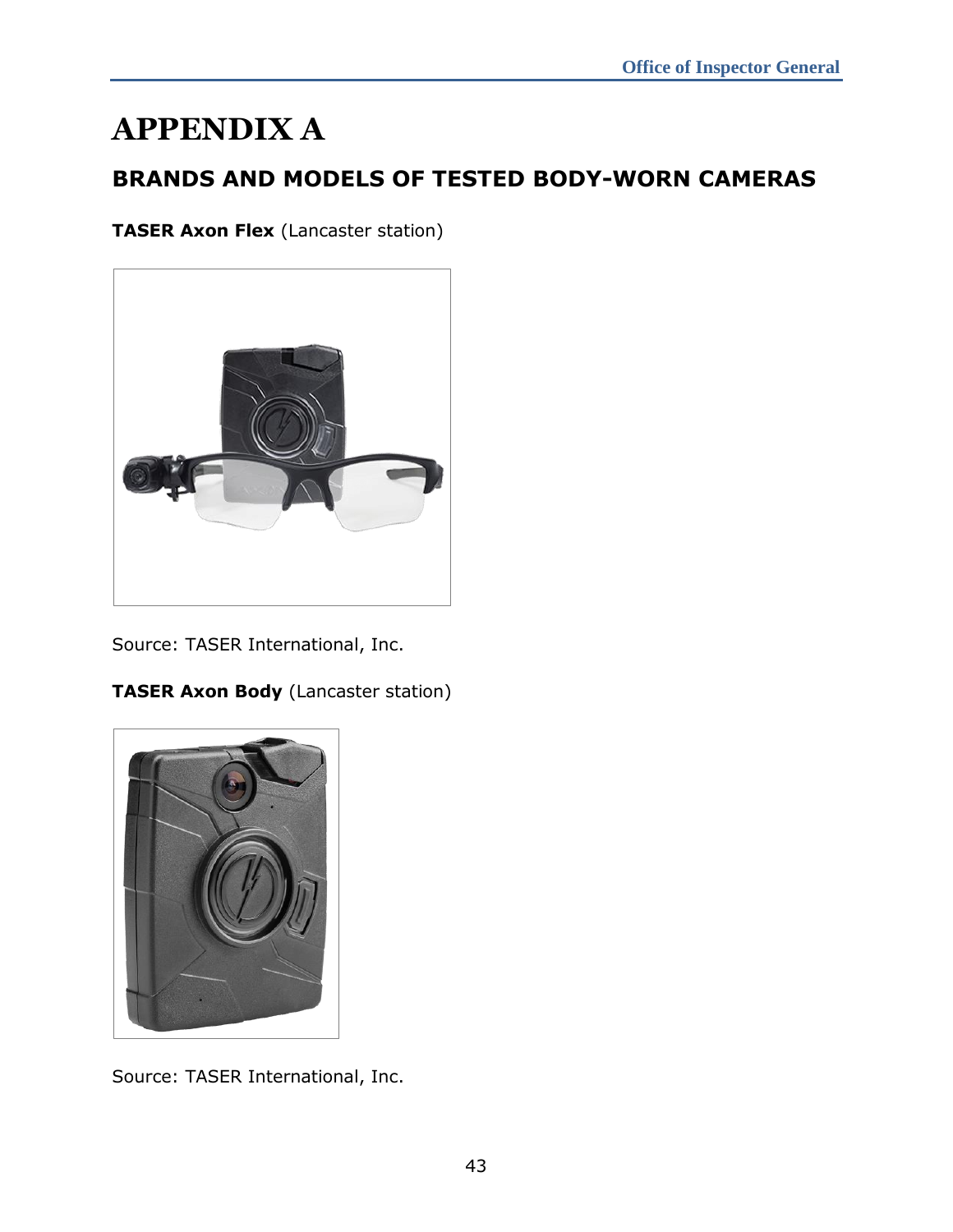### **VIEVU LE3** (Century station)



Source: VIEVU, LLC

**VidMic** (Temple station)



Source: Safety Solutions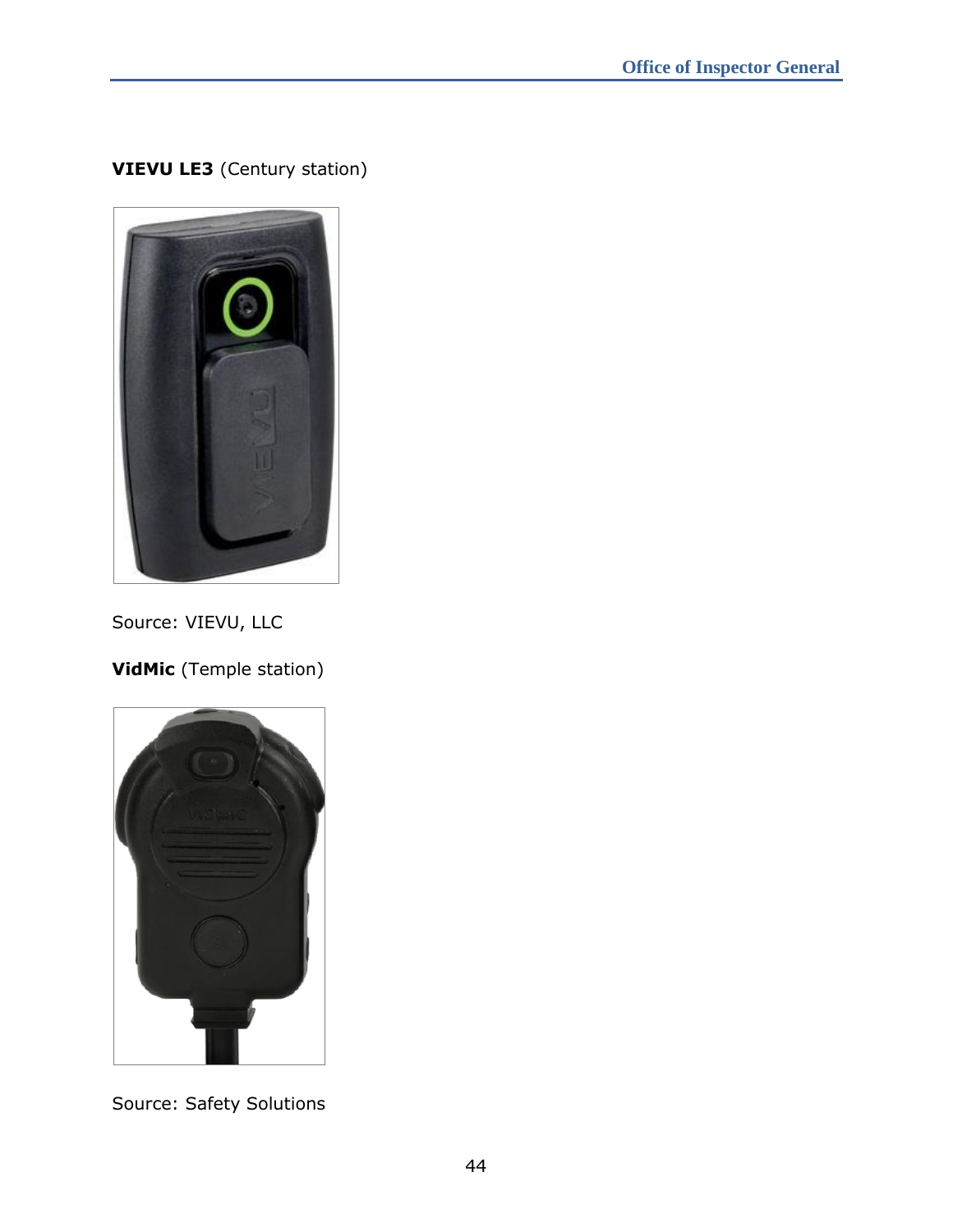## **Digital Ally** (Carson station)



Source: Digital Ally Inc.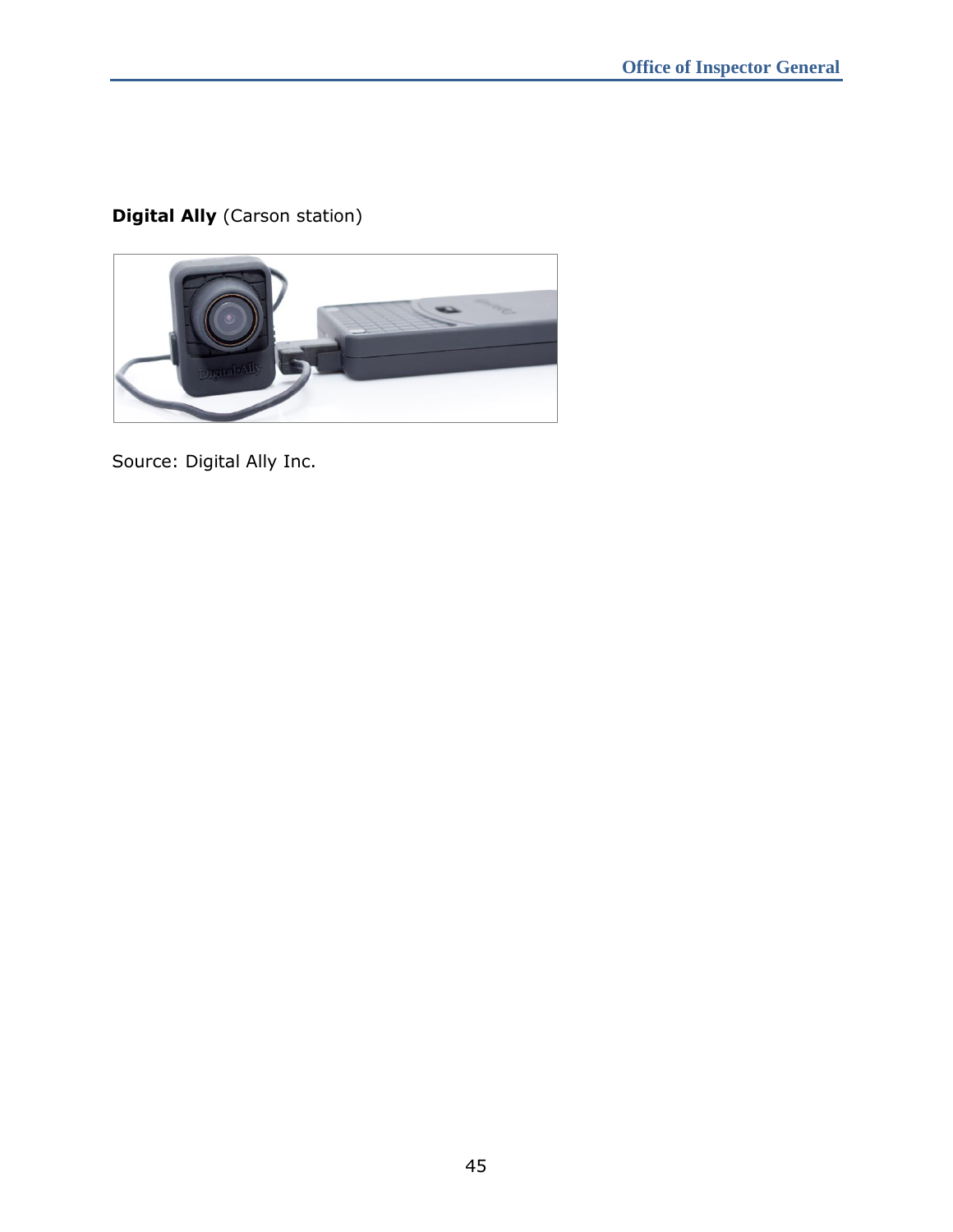## <span id="page-54-0"></span>**APPENDIX B**

## **TEXT OF LASD AND OTHER AGENCIES' POLICIES BY ISSUE**

### **ACTIVATION AND DEACTIVATION OF THE BWCS**

#### **Los Angeles County Sheriff's Department**

- Department personnel should initiate a recording prior to, or at the earliest opportunity, of any person who is detained in the course of their duties. Once a recording is initiated, a continuous recording of the event should take place until completion of the detention.
- Personnel equipped with a BWCS should initiate a recording of the following types of events: traffic stops; pedestrian stops; pursuits; calls for service involving violence, domestic violence; disputes; alcohol; drugs; mental illness; or any other law enforcement action the BWCS equipped deputy deems appropriate. The recording should not be prematurely terminated. If it is necessary to terminate a BWCS video recording during an event or detention, the BWCS equipped deputy should verbally note the reason for terminating the video prior to turning the BWCS off. For example, Department members discussing case strategies or planning tactical operations at a scene or during an investigation would serve as justifiable reasons to stop a recording.

Department members should document the use of a BWCS, and the existence of a video file in the narrative when authoring any report or memorandum.

Department personnel participating in planned search operations or tactical operations involving the Special Enforcement Bureau personnel should not activate the recording.

- Locations of Privacy:
	- Residences: Due to the intrusive nature of video recordings made while inside a citizens [sic] home, Department personnel should not initiate a recording when entering a residence unless they are entering in response to an emergency, crime in progress, a suspect inside a location, exigent circumstances, domestic violence disputes, or a residence associated with violence, drug use, gang activity or complaints against Department members, or anticipate encountering uncooperative persons or persons causing a disturbance.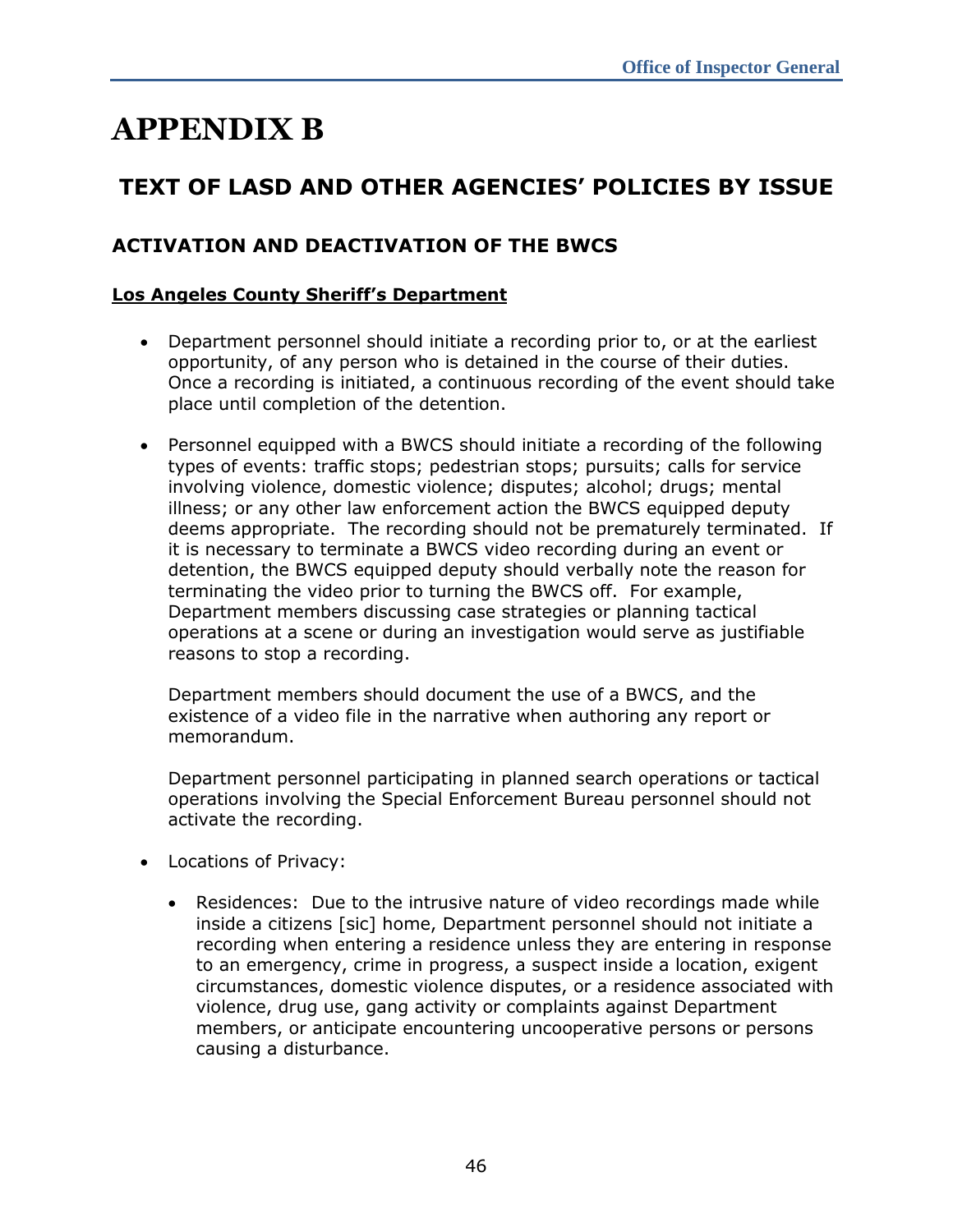- Medical Facilities: Department personnel should avoid initiating a recording in a medical facility where persons are receiving treatment unless they are responding to an emergency, crime in progress, exigent circumstances, call for service, performing a criminal investigation, or anticipate encountering uncooperative persons or persons causing a disturbance.
- Restrooms, Dressing Rooms, Locker Rooms: BWCS recordings should not be initiated inside restrooms, dressing rooms or locker rooms unless they are entering in response to an emergency, crime in progress, a suspect still inside the location, exigent circumstances, call for service or a domestic violence dispute.
- Interviews:
	- Suspect Interviews: BWCS recordings should be used for preliminary investigative interviews and formal interviews of persons when there is a reasonable belief the person has committed a crime.
	- Victim Interviews: Department members should generally avoid using a BWCS recording during a controlled and formal interview of a victim, unless it is apparent the victim may recant their story at a later time or there is a need to protect the interest of the Department.
	- Witness Interviews: Department members should generally avoid using a BWCS recording during a controlled and formal interview of a witness, unless it is apparent the witness may recant their story at a later time or there is a need to protect the interest of the Department.
	- Confidential/Anonymous Informants: Maintaining the trust of citizens to provide information to our Department is paramount. Department members should not record persons who confidentially provide information for law enforcement purposes.

#### **Los Angeles Police Department**

III. WHEN ACTIVATION OF BODY WORN VIDEO EQUIPMENT IS REQUIRED. Officers shall activate their Body Worn Video (BWV) devices prior to initiating any investigative or enforcement activity involving a member of the public, including all:

- Vehicle stops;
- Pedestrian stops (including officer-initiated consensual encounters);
- Calls for service;
- Code 3 responses (including vehicle pursuits) regardless of whether the vehicle is equipped with In-Car Video equipment;
- Foot pursuits;
- Searches;
- Arrests;
- Uses of Force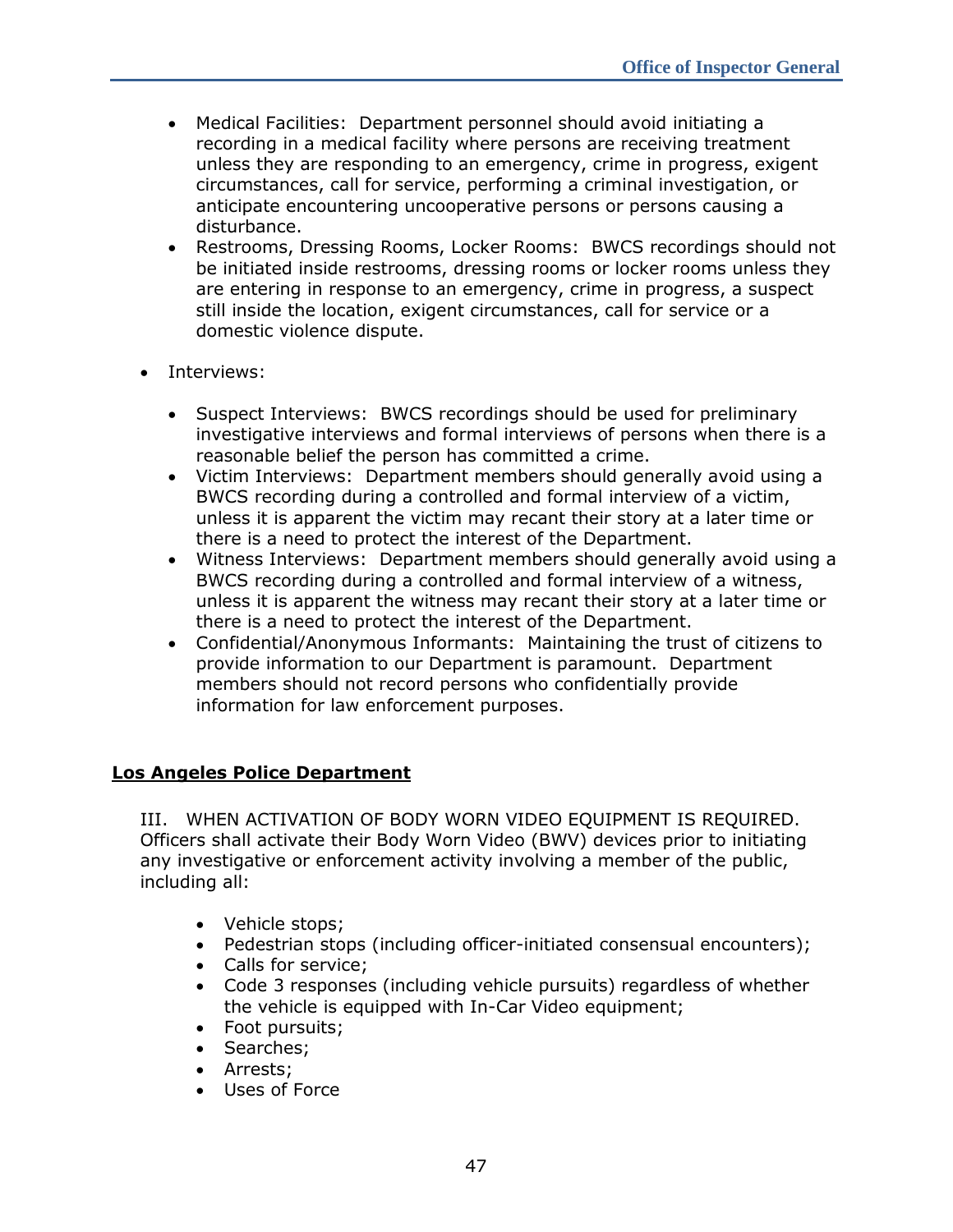- In-custody transports;
- Witness and victim interviews (except as specified below);
- Crowd management and control involving enforcement or investigative contacts; and,
- Other investigative or enforcement activities where, in the officer's judgment, a video recording would assist in the investigation or prosecution of a crime or when a recording of an encounter would assist in documenting the incident for later investigation or review.

IV. INABILITY TO ACTIVATE PRIOR TO INITIATING ENFORCEMENT OR INVESTIGATIVE ACTIVITY. If an officer is unable to activate his or her BWV prior to initiating any of these enforcement or investigative activities, the officer shall activate the device as soon as it is practical and safe to do so. As in all enforcement and investigative activities including vehicle and pedestrian stops, the safety of the officers and members of the public are the highest priorities.

V. RECORDING OF THE ENTIRE CONTACT. The BWV shall continue recording until the investigative or enforcement activity involving a member of the public has ended. If enforcement or investigative activity with a member of the public resumes, the officer shall activate the BWV device and continue recording.

VI. DOCUMENTATION REQUIRED FOR FAILING TO ACTIVATE BODY WORN VIDEO OR RECORDING THE DURATION OF THE CONTACT. If an officer is unable or fails to activate the BWV prior to initiating an enforcement or investigative contact, fails to record the entire contact, or interrupts the recording for any reason, the officer shall set forth the reasons why a recording was not made, was delayed, was interrupted, or was terminated . . . .

Exceptions: Officers are not required to activate and record investigative or enforcement encounters with the public when:

- A witness or victim refuses to provide a statement if recorded and the encounter is non-confrontational;
- In the officer's judgment, a recording would interfere with his or her ability to conduct an investigation, or may be inappropriate, because of the victim or witness's physical condition, emotional state, age, or other sensitive circumstances (e.g. a victim of rape, incest, or other form of sexual assault);
- Situations where recording would risk the safety of a confidential informant, citizen informant, or undercover officer; or
- In patient-care areas of a hospital, rape treatment center, or other healthcare facility unless an enforcement action is taken in these areas.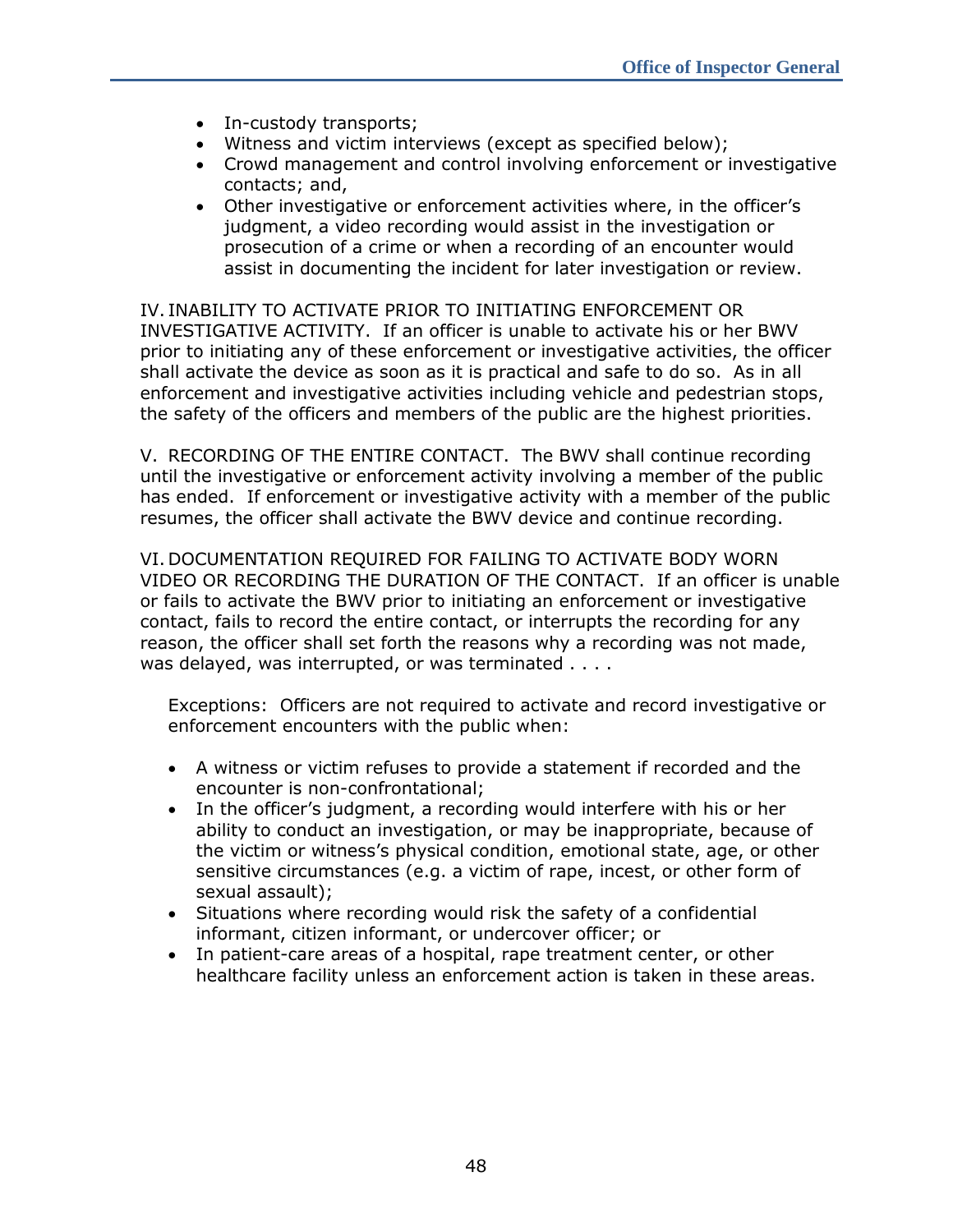#### **SEPTA (Philadelphia): Transit Police Department**

#### 620.3.2 Equipment Operation

- (a)Personnel equipped with a BWC must activate the record mode when: initiating (or earlier, if possible) the following events:
- 1) assigned to a radio call
- 2) notifying radio of response to a radio call assigned to another unit
- 3) observing another unit engaged in a contact
- 4) observing criminal, disorderly, suspicious or unsafe behavior
- (b)Personnel equipped with a BWC must activate the record mode as soon as possible for:
- 1) any and all citizen contacts
- 2) protection of crime or accident scenes
- 3) transportation of prisoners or citizens
- 4) searches of persons, vehicles, structures, etc.
- 5) statements made by suspects, victims and witnesses
- 6) Miranda warnings
- 7) interrogations of suspects
- 8) any legitimate law enforcement purpose
- (c) Once the record function of the BWC is activated, the officer will continue to record until either the subject being recorded or the officer has disengaged and communication between the two is no longer likely to occur.
- (d)Officers are required by law to deactivate the BWC recording function when entering a private residence. Officers shall request from those present permission to record inside private residences. The approval to do so must be recorded.
- (e)Recordings shall be made in close proximity to the individual's oral communication
- (f) *[Intentionally omitted]*
- (g)An individual cannot demand that the BWC recording function be deactivated.

#### 620.3.3: Restrictions

- (a)Officers shall not make surreptitious recordings of conversations with any person (civilian or police officer) unless it is part of a criminal investigation AND prior approval has been obtained from the Chief of Police
- (b)*[Intentionally omitted]*
- (c) Recordings should not occur in places that possess a higher expectation of privacy such as dressing rooms or restrooms unless police contact is occurring inside those locations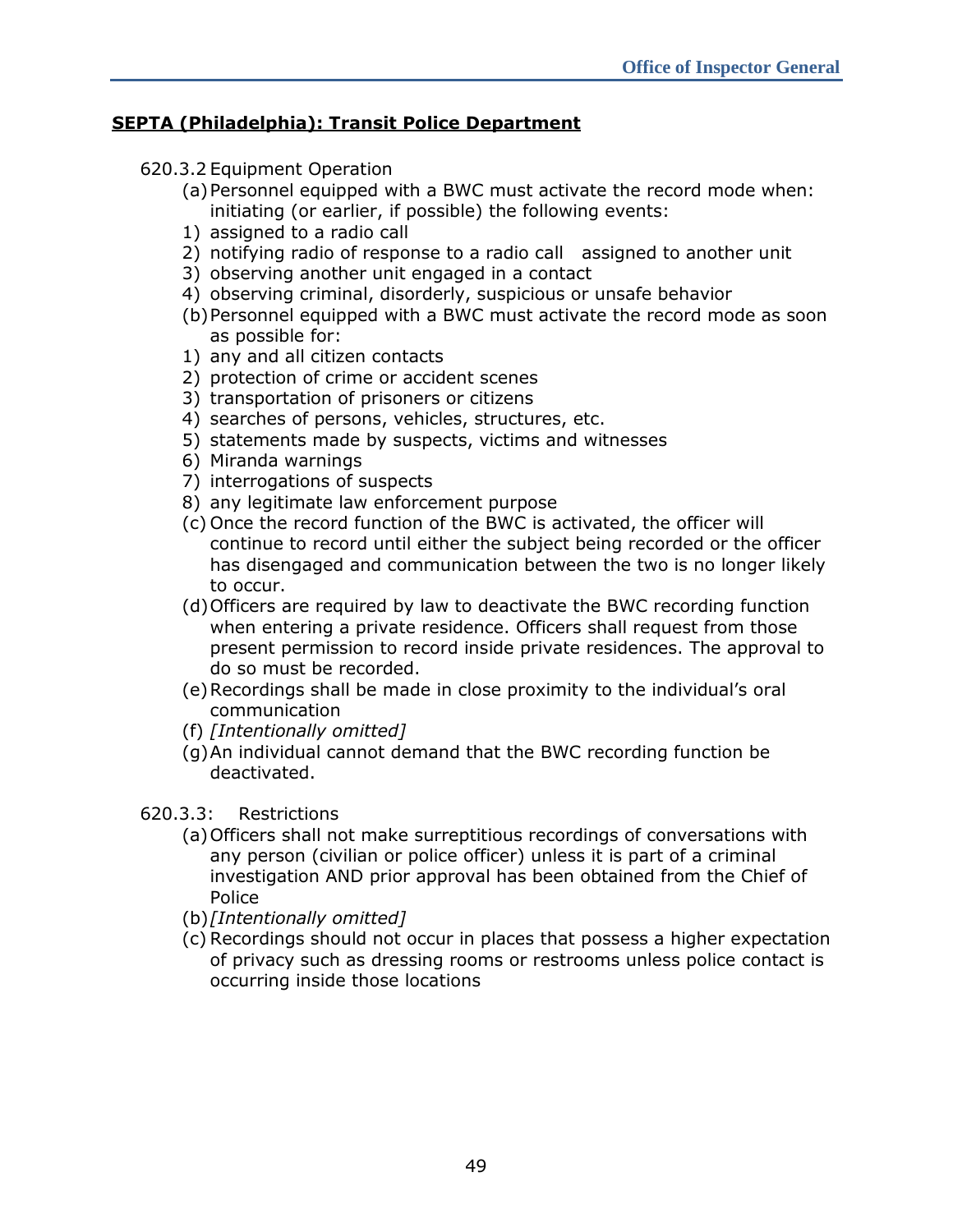#### **Seattle Police Department**

#### **4. Officers Will Record Police Activity**

- Officers will record the following police activity:
- Response to 911 calls, starting when the officer begins travel to the call and ending consistent with paragraph 5 below
- Terry stops
- Traffic stops
- On-View Criminal Activity
- Arrests and seizures
- Searches and inventories of vehicles or persons
- Transports (excluding ride-alongs and passengers for meetings)
- Vehicle Eluding/Pursuits
- Questioning suspects or witnesses

If circumstances prevent recording with BWV at the beginning of an event, the officer shall begin recording as soon as practical.

Employees will activate the BWV to record the above, even if the event is out of view of the camera.

Unless there is reasonable suspicion to believe that criminal activity is occurring or will occur, employees shall not intentionally record:

- People who are lawfully exercising their freedom of speech, press, association, assembly, religion, or the right to petition the government for redress of grievances. (Protected activity which is unintentionally captured while recording an event as otherwise required by this policy is not a violation.)
- Places where a heightened expectation of privacy exists, such as restrooms, jails, or hospitals, unless for a direct law enforcement purpose such as a crime in progress or the recording of the location is material to a criminal investigation.

#### **5. Once Recording Has Begun, Employees Shall Not Stop Recording Until the Event Has Concluded**

Once BWV recording has begun, officers will record the entire event. An event has concluded when all of the following apply:

- The employee has completed his or her part of the active investigation;
- There is little possibility that the employee will have further contact with any person involved in the event; and
- The employee is leaving the area of the event

For transports, the event has concluded when the officer reaches the transport destination, such as the jail, hospital, or precinct, and is exiting the vehicle.

**Exception**: For residences or other private areas not open to the public, officers will ask for consent to record with BWV. The request and any response will be recorded. If the request is denied, officers will stop recording with BWV during the time that they are in the private area.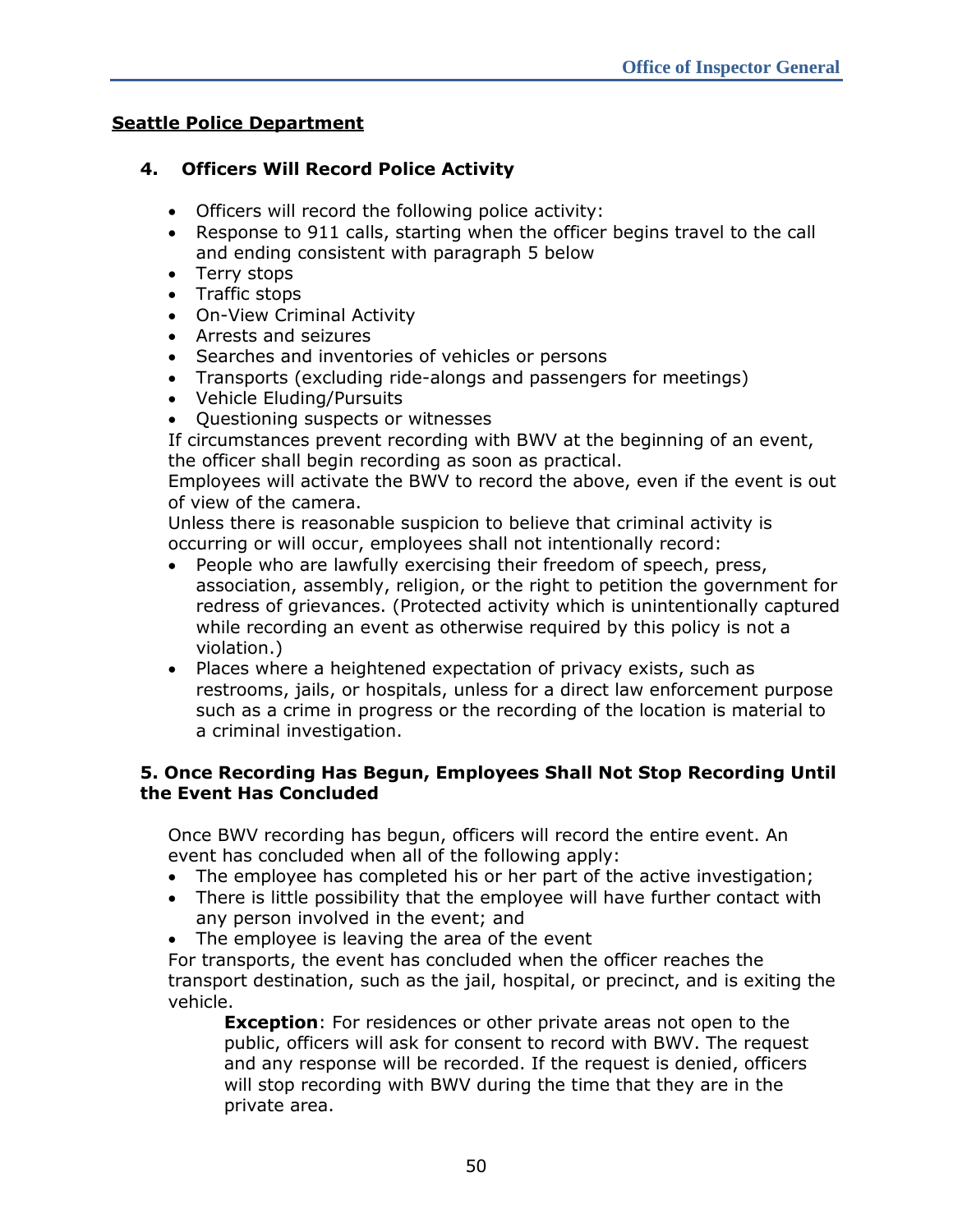This exception does not apply to crimes in progress or other circumstances that would allow the officer to be lawfully present without a warrant.

Officers who stop recording with the BWV during an event must document the reason(s) for doing so in the GO report. If there is no GO created, the officer will document the reason(s) in an update to the call.

#### **Delaware County (Ohio) Sheriff's Office [DRAFT POLICY]**

#### **C. Use**

1&2 [Intentionally omitted]

- 3. The BWV shall be placed in Event Mode as soon as practical once it has been determined in the officer's use of sound judgment that an incident is to be recorded in accordance with this policy.
- 4 [Intentionally omitted]
- 5. The Event Mode should generally be used during incidents which create reasonable suspicion in the mind of a reasonable deputy / corrections officer that a crime / rule violation has been committed, is being committed or will be committed in the near future.
- 6. Once the BWV Event Mode has been activated it shall remain on until the incident has reached a conclusion or the officer leaves the scene / cell / inmate housing area. The intention to stop recording shall be verbally announced by the officer prior to stopping any recording or noted within a written report.

#### **D. Audio/Visual Recording**

- 1. In keeping with the Office's value of respecting the dignity of all persons, officers will use sound judgment in when and how the BWV will be used. Officers shall record the following types of incidents:
	- a. Pedestrian and vehicular investigative detentions and stops;
	- b. Observed unlawful conduct;
	- c. Response to Resistance;
	- d. High-risk situations;
	- e. Advising an individual of Miranda rights;
	- f. Statements made by suspects, victims, or witnesses;
	- g. Motor vehicle searches;
	- h. Area canvasses or K-9 Unit searches;
	- i. Physical arrest of persons;
	- j. Serious or fatal motor vehicle accidents;
	- k. Property damage regarding motor vehicle accidents;
	- l. Observed items of evidentiary value; and

m. Any other legitimate law enforcement activities.

#### **E. Prohibited Recordings**

The BWV shall not be used in Event Mode to capture: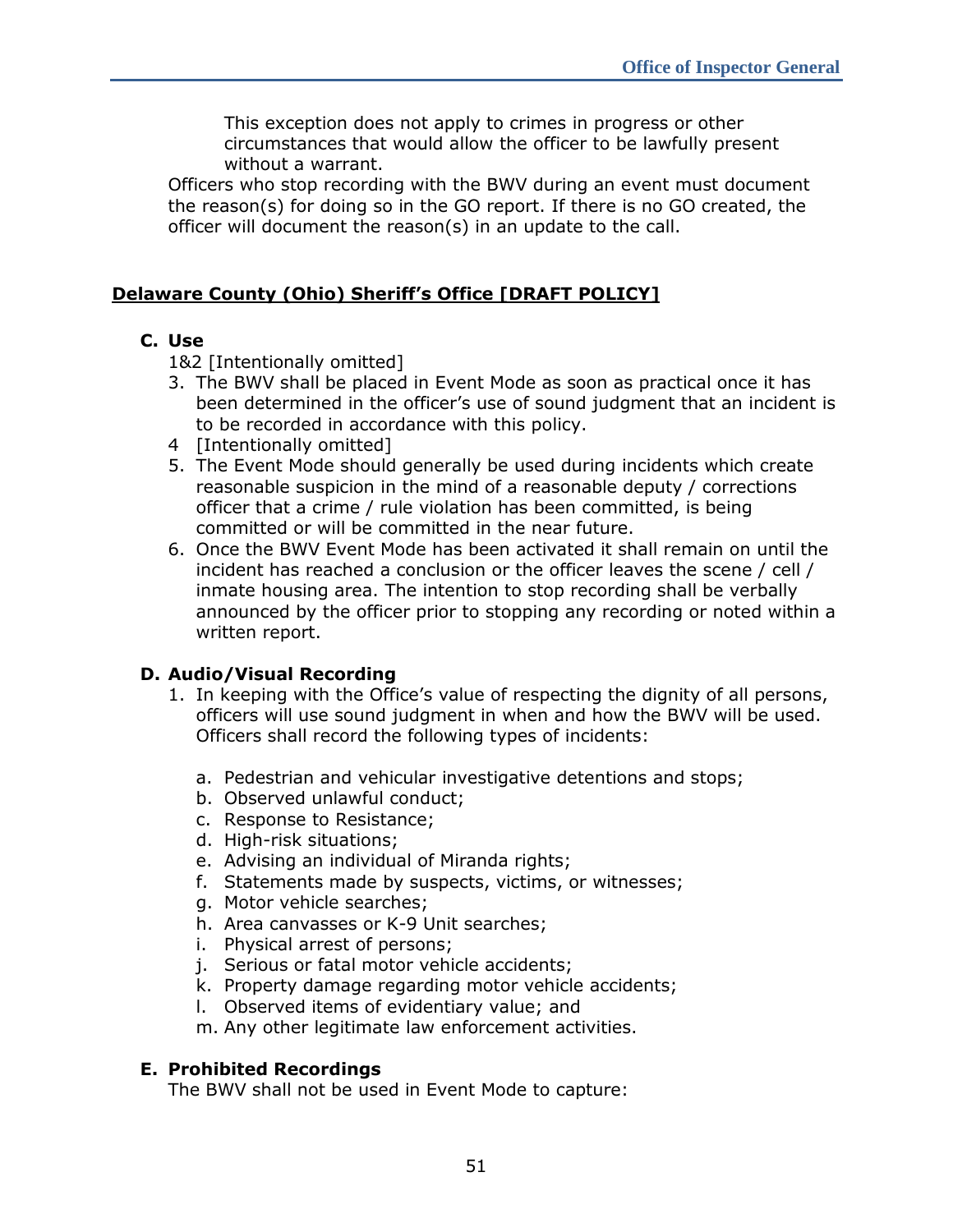- 1. Whenever possible, officers will avoid capturing video media or sensitive exposures of private body parts;
- 2. Events which occur in Office's locker or dressing rooms, restrooms or any other place where there would be a reasonable expectation of privacy;
- 3. To record conversations of fellow employees without their knowledge during routine, non-law enforcement related activities;
- 4. Non-work related personal activity shall not be recorded;
- 5. Individuals who are lawfully engaged in a protest or other First Amendment-protected right of speech or demonstration, unless there is at least reasonable suspicion of criminal activity, or to serve any other legitimate law enforcement purposes.

#### **Denver Police Department**

(5) Required Activation of the BWC:

There are many situations where the activation of the BWC is appropriate and/or required and this policy is not intended to describe every possible circumstance. It is understood that not all situations will clearly start out as necessitating documentation by the BWC nor will all recorded events have a clear ending for when the BWC is no longer required. Officers are expected to follow departmental policy and procedure, utilizing ethical and legal discretion when activating and deactivating the BWC.

The Denver Police Department recognizes there are certain circumstances where officers in a proactive (non-dispatched) capacity may become involved in a situation requiring immediate action to prevent injury, make an arrest and/or prevent the destruction of evidence or escape. When these situations occur, officers should activate the BWC if doing so does not place them or others in danger. If the immediate activation of the BWC is not feasible due to an immediate risk to the safety of the officer or others, the officer will activate the BWC at the first available opportunity after the immediate threat has been addressed. Supervisors will closely review documentation of such incidents to ensure exigent circumstances did in fact exist.

- a. All officers will place the BWC into event mode prior to any officer initiated field contacts involving actual or potential violations of the law including:
	- 1. Traffic stops
	- 2. Pedestrian and/or vehicle contacts
- b. All officers will place the BWC into event mode when responding to the following calls for service and/or in the following situations:

1. While en-route to any in-progress, just occurred and/or any other call for service where the fleeing suspect and/or vehicles may be captured leaving the crime scene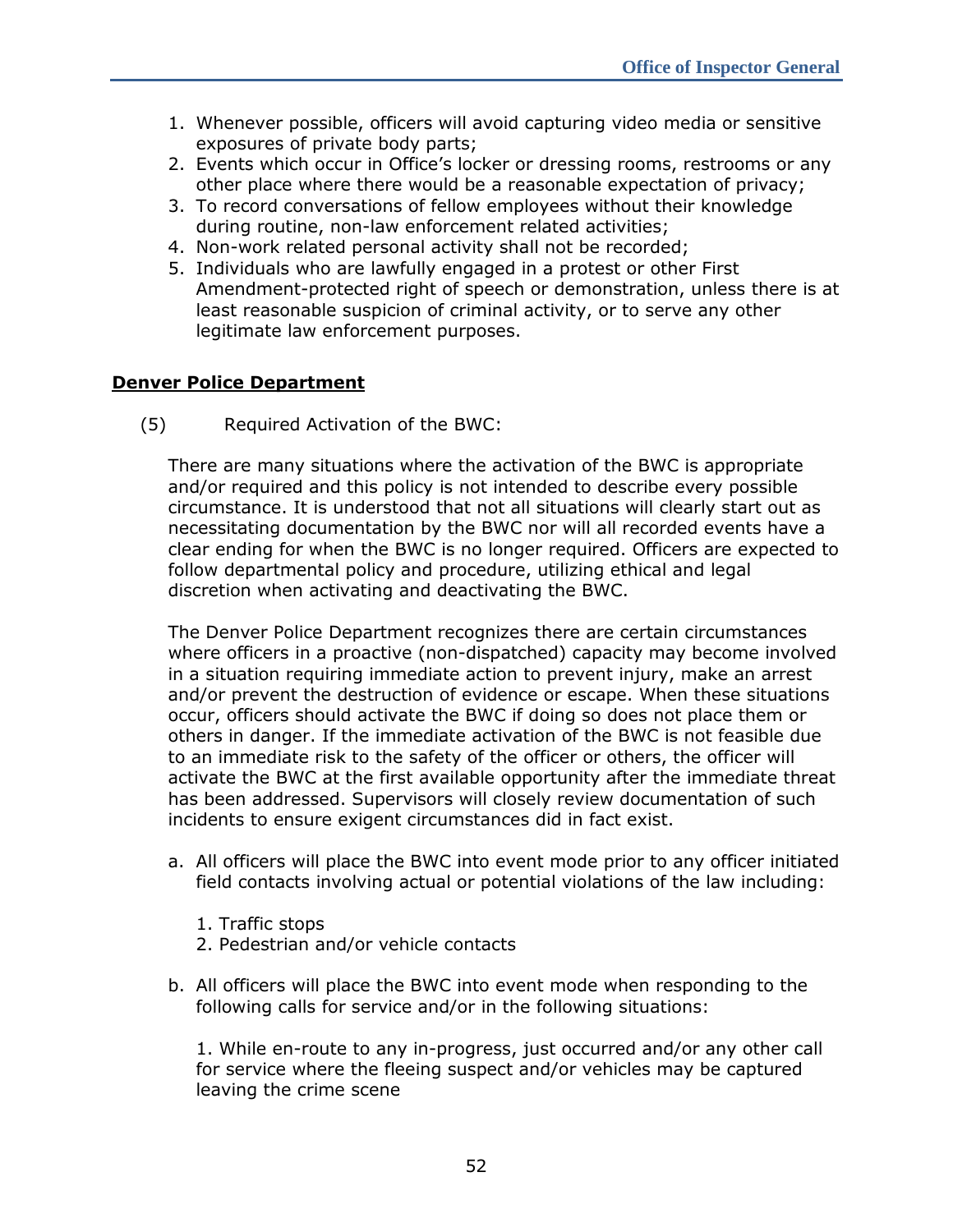2. All calls requiring the presence of a Crisis Intervention Team (CIT) officer

3. When responding to calls reportedly involving weapons or violence

4. All calls involving suspected suicidal and/or suicidal individuals

5. When engaging in a foot chase, provided the activation does not interfere with officer safety or the safety of others

6. When emergency or pursuit emergency driving response is required (See OMS 112.08)

7. While executing warrantless searches of individuals, vehicles, buildings and other places

A. The BWC will be utilized to record the request and consent when practical. This recording is intended to enhance a documented consent however, it is not intended to replace the use of any form used to gain and/or record the consent to search without a warrant.

8. While advising an individual of their Miranda rights A. The existence of a recorded advisement will be documented in the officer's statement.

9. All arrests and/or citations, provided the activation does not interfere with officer safety or the safety of others

10. While taking statements from subjects, victims and witnesses (See OMS 302.11)

A. Consideration may be given to a victim who requests not to be recorded or when circumstances warrant.

11. If not already, the BWC will be activated to record any encounter that becomes adversarial or in any situation that the officer believes use of the BWC would be appropriate or would provide valuable documentation.

c. Once placed in event mode, the BWC will remain on and not be turned off until the initial incident that caused the activation has stabilized or concluded; upon request of the victim; or as ordered by a supervisor. For the purposes of this section, an incident shall be considered stabilized when the initial police response or exchange of communication related to police enforcement activities has transitioned to a controlled and orderly investigation. Examples of stabilized incidents can be found in the BWC Training Manual.

1. Officers will document the reason that the BWC has been deactivated in the form of a recorded announcement on the BWC prior to deactivation. Examples of acceptable announcements can be found in the BWC Training Manual.

2. If an officer is on a perimeter or assigned to a static post where he/she is not in contact with citizens or actively part of the investigation, then he/she may deactivate the BWC to conserve battery life. The BWC will be reactivated if either of those fails to apply.

3. Once the situation has stabilized, if it is necessary to discuss issues or concerns with an officer, supervisor, doctor, nurse or paramedic in private, the BWC may be switched to buffering mode. This procedure will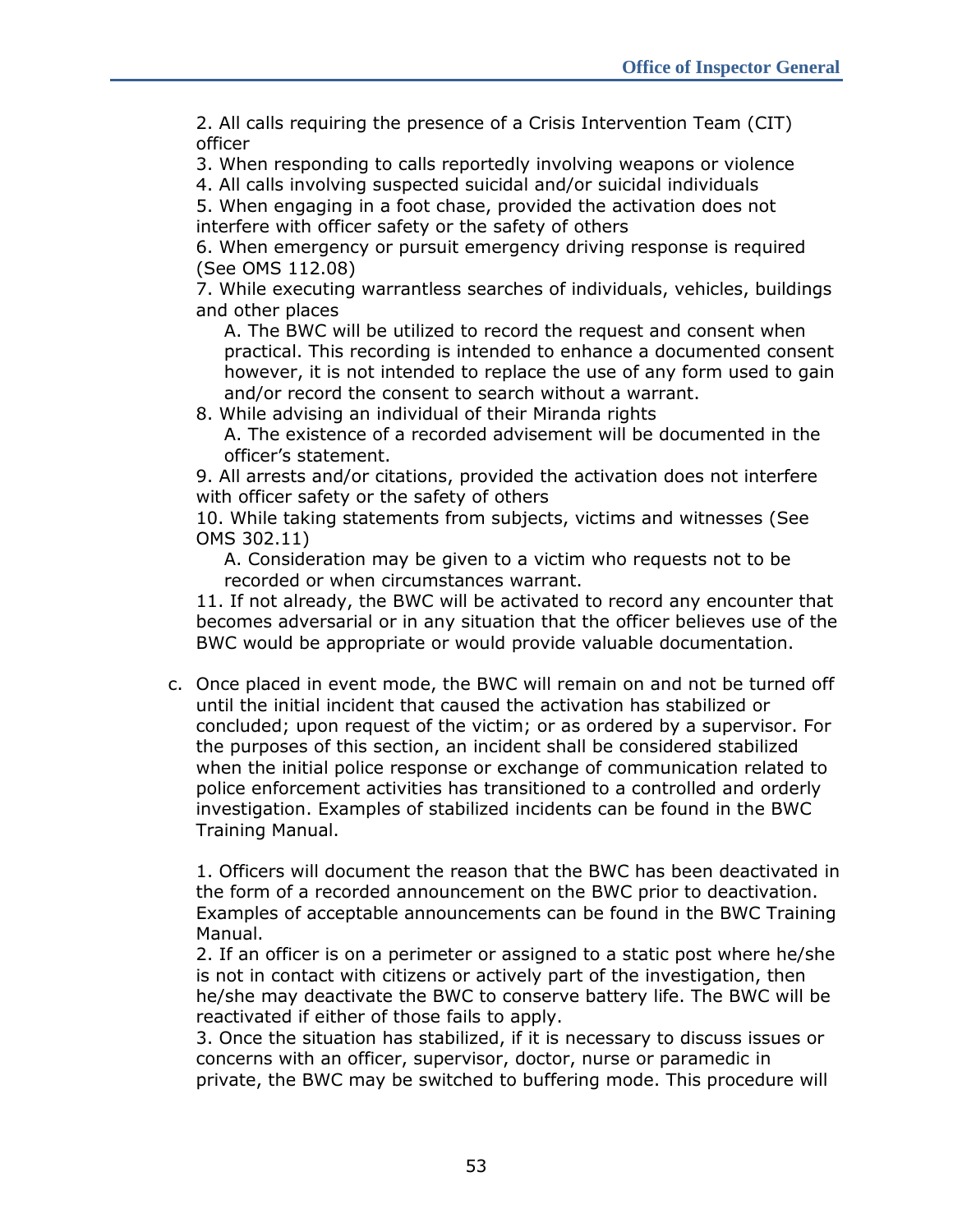be followed for all circumstances that warrant the BWC to be switched from event mode to buffering mode.

A. The intention to stop recording will be noted verbally on the recording prior to changing modes.

B. As soon as the private conversation is completed, the BWC will be returned to event mode so long as the situation still falls under the definition of required use. Officers are reminded that when the BWC is placed back to event mode, the prior 30 seconds of video (no audio) will be saved.

- (6) Restricted Use of the BWC and/or stored media
	- a. Under no circumstance, except those instances involving criminal investigations of department personnel, will a conversation between department employees be recorded without all parties to the conversation being aware of the fact that it is being recorded. Conversations that are not required to be captured as evidence in the furtherance of completing a police report and/or subsequent police investigation will not be recorded
	- b. The BWC will not be activated in places where a reasonable expectation of privacy exists, such as locker rooms or restrooms unless the activation is for the purpose of official law enforcement activity such as a call for service.
	- c. The BWC will not be used to record confidential informants or undercover officers.
	- d. Prior to conducting a strip search, the officer will record a 360-degree video of the location where the strip search will be conducted. During the actual strip search, the BWC will be utilized to only capture audio of the event by positioning the camera away from the individual to be searched. (See OMS 104.01 (8) for authorization).
	- e. Officers will only use the BWC in patient care areas of a healthcare facility when the recording is for official purposes and caution should be used to record only the parties involved in the event being investigated.
	- f. Officers are not authorized to playback BWC recorded media for citizen viewing

#### **VERBAL NOTIFICATION TO PERSONS BEING VIDEO RECORDED**

#### **Los Angeles Sheriff's Department**

Informing Persons: Personnel are not obligated to inform members of the public that a recording has been initiated. If a member of the public requests not to be recorded, the Department member shall consider the necessity to record the event. Any decision to stop a recording upon request from a member of the public should be made after careful consideration of the video's potential evidentiary value, liability protection, and protection of the Department, as well as the requesting person's privacy and good of the Department.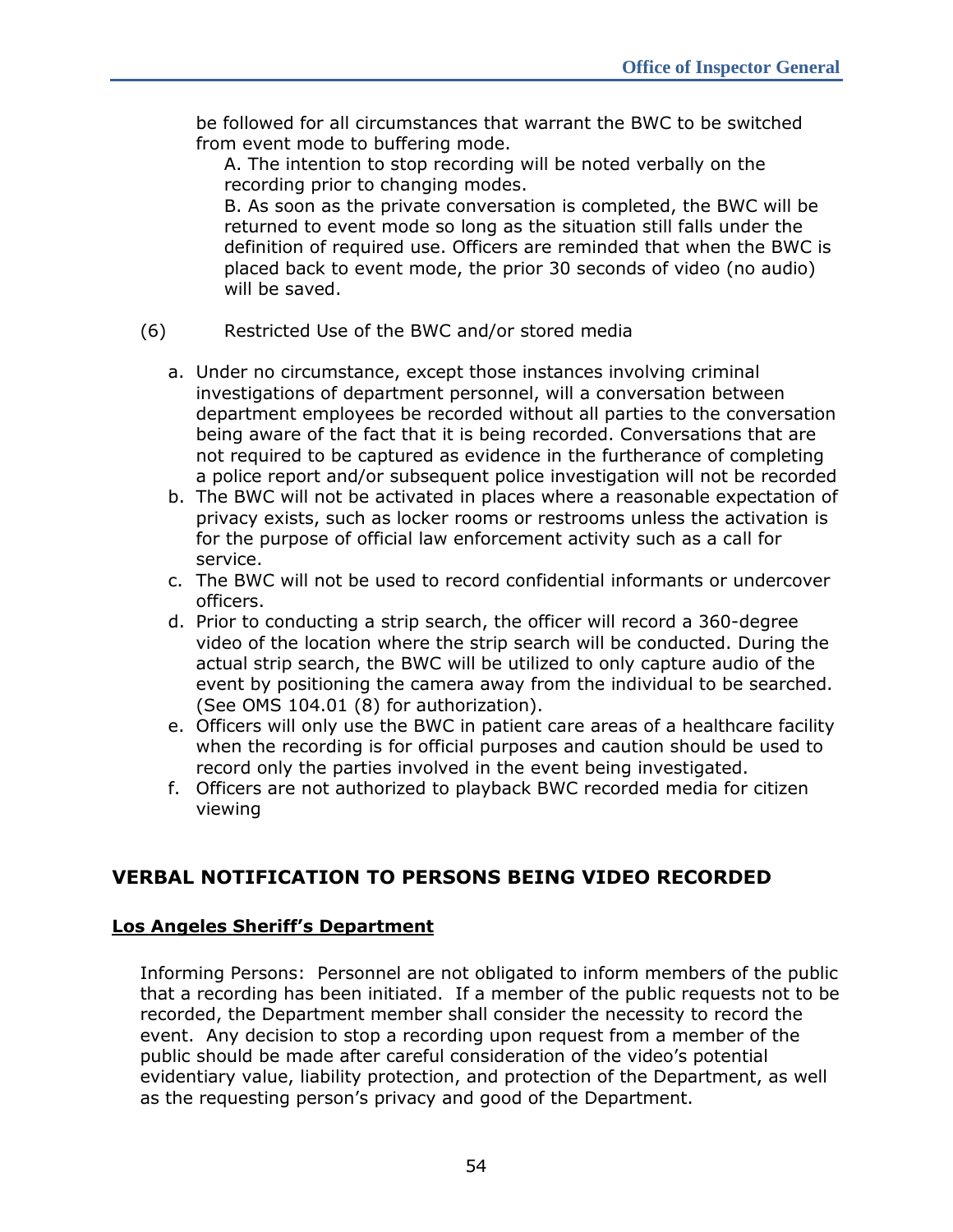#### **Los Angeles Police Department**

NOTICE TO MEMBERS OF THE PUBLIC OF RECORDING. Officers are encouraged to inform individuals that they are being recorded when feasible. Officers, however, are not required to obtain consent from members of the public when the officer is lawfully in the area where the recording takes place. For example, an officer who lawfully enters a business or residence shall record any enforcement or investigative activity, as set forth above, and is not required to obtain consent from members of the public who may also be present. In addition, officers are not required to play back BWV recordings to allow members of the public to review the video footage.

#### **SEPTA (Philadelphia): Transit Police Department**

- 620.3.2: Equipment Operation
	- (a)Officers shall inform, as soon as reasonably practicable, the individuals present that s/he is recording their conversation

#### **Seattle Police Department**

6. Officers Shall Notify Persons of Recording

Officers using BWV shall notify persons that they are being recorded as soon as practical, and the notification must be on the recording.

Officers shall repeat the notification, if practical, for additional people that become involved in the recording.

#### **Delaware County (Ohio) Sheriff's Office**

#### **C. Use**

4. In public or private – While it is generally implied that words and/or actions performed in the presence of a police officer have no expectation of privacy, when feasible and safe under the circumstances to do so, officers shall verbally announce when in Event Mode. "Camera recording" should suffice (the announcement shall be noted in incident reports).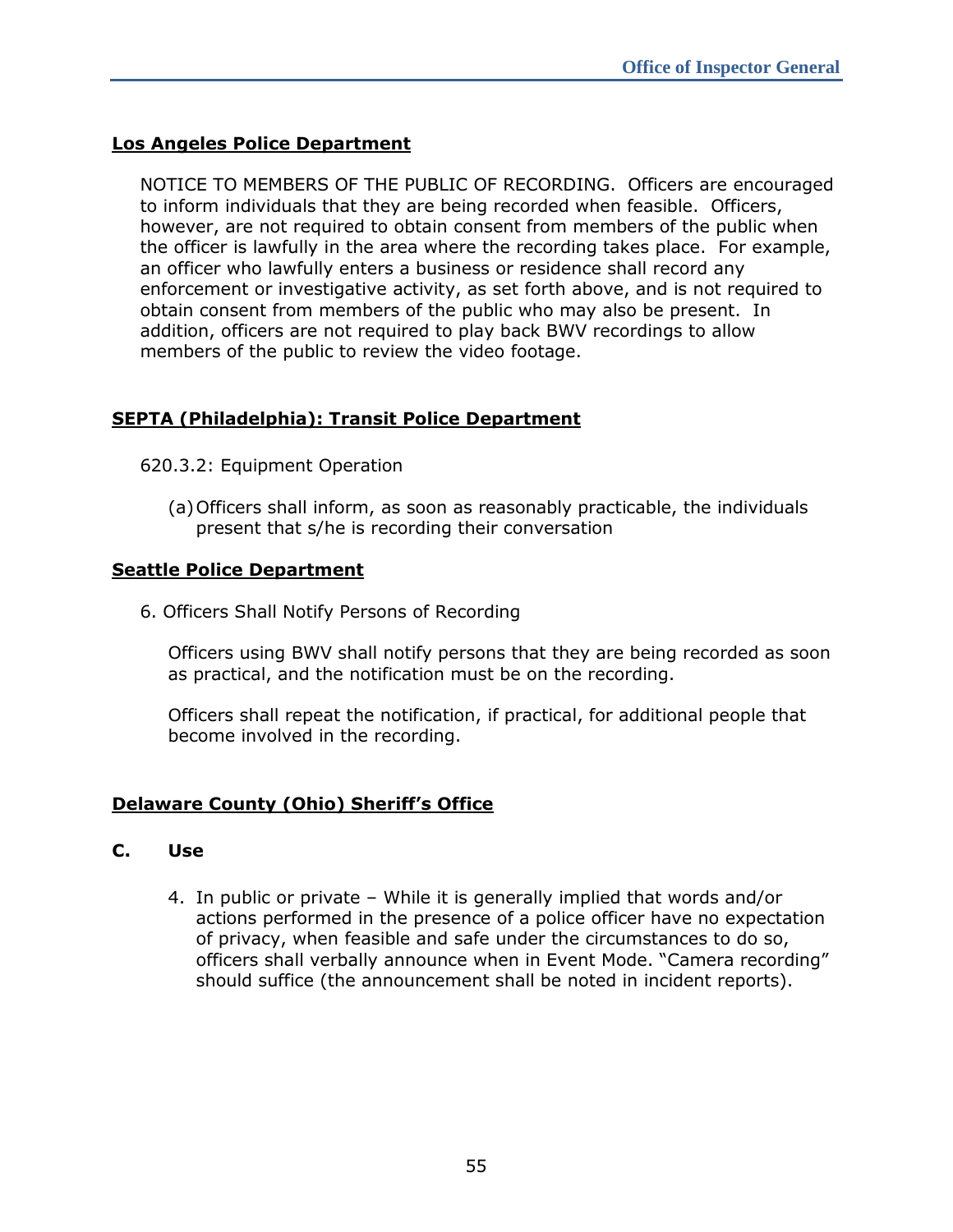#### **Delaware County (Ohio) Sheriff's Office**

C.4: In public or private – While it is generally implied that words and/or actions performed in the presence of a police officer have no expectation of privacy, when feasible and safe under the circumstances to do so, officers shall verbally announce when in Event Mode. "Camera recording" should suffice (the announcement shall be noted in incident reports).

#### **Denver Police Department**

No discussion of verbal notification

#### **VIDEO REVIEW FOLLOWING A CRITICAL INCIDENT**

#### **Los Angeles County Sheriff's Department**

Pilot Program Policy: Department members shall adhere to MPP 3-10/115.00 VIDEO REVIEW AND ADMONISHMENT when any BWCS recording is believed to have captured a use of force. The involved supervisor shall restrict access to any recording once the video file has been downloaded.

MPP 3-10/115.00 VIDEO REVIEW AND ADMONISHMENT states, in part, that "Department members shall prepare all necessary written reports related to a force incident prior to reviewing a video recording of the incident. Upon completion of the written report, involved Department members shall be provided the opportunity to review the recorded incident for the purposes of refreshing their memory after the Field Sergeant or immediate supervisor has reviewed the first reports and any separate supplemental reports of the force incident, and concluded that there is no such evidence of apparent misconduct, or a failure to property notify."

#### **Los Angeles Police Department**

XVIII. VIEWING OF BODY WORN VIDEO RECORDINGS BY OFFICERS. The accuracy of police reports, officer statements, and other official documentation is essential for the proper administration of justice and complying with the Department's obligation to maintain full and complete records of enforcement and investigative activities. Investigators, supervisors, prosecutors, and other officials rely on complete and accurate records to perform their essential duties and responsibilities. Officers are therefore required to review BWV recordings on their assigned device or authorized computer prior to documenting an incident, arrest, search, interview, use of force, or other enforcement or investigative activity to ensure that their reports, statements, and documentation are accurate and complete.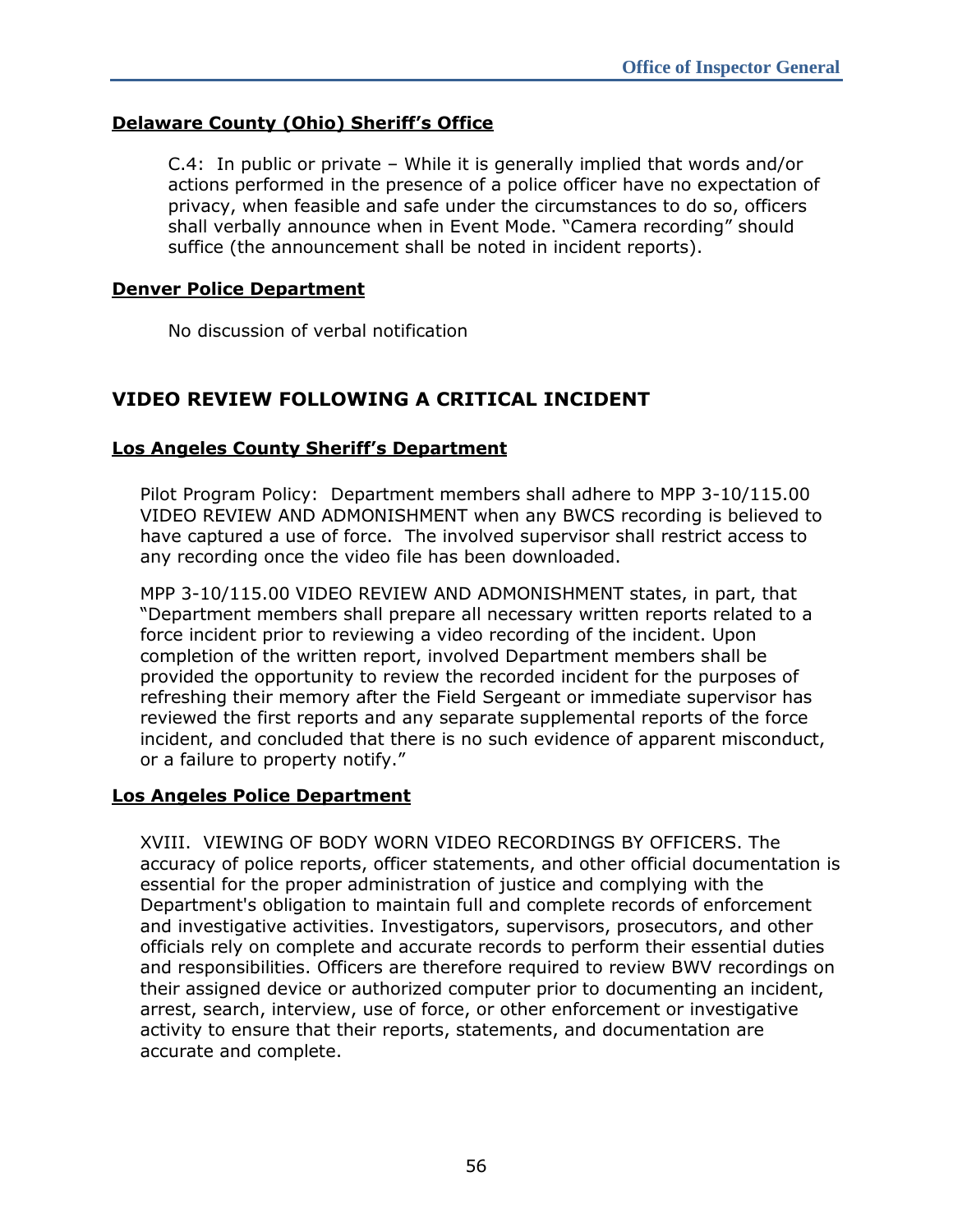XIX. PROCEDURE FOR REVIEWING BODY WORN VIDEO RECORDINGS IN CATEGORICAL USE OF FORCE INCIDENTS. If an officer is involved in a Categorical Use of Force (CUOF), such as an officer-involved shooting, an officer shall not review his or her BWV until authorized by the assigned Force Investigation Division (FID) investigator. Once authorized, the officer shall review his or her BWV recording, and any other relevant BWV footage as deemed necessary and appropriate by the assigned FID supervisor, prior to being interviewed by investigators. An officer may have an employee representative present during the review of the BWV recordings without the FID investigator or supervisor present. The separating and monitoring of officers involved in a CUOF shall be maintained during the review of BWV recordings and a review shall not occur jointly among involved employees.

XXIII. RECORDINGS IN CATEGORICAL USE OF FORCE INCIDENTS - SUPERVISOR'S RESPONSIBILITIES. Supervisors assigned to any unit with BWVequipped officers must take possession of an officer's BWV equipment when the officer is involved in a Categorical Use of Force, ensure the recording has stopped, power off the camera, and maintain custody until transferred to FID personnel. Note: Supervisors, however, shall not view the BWV recording without express authorization of FID. Force Investigation Division investigators, upon arrival at the scene of a Categorical Use of Force incident, shall take possession of any involved officer's BWV camera and complete the upload process.

#### **SEPTA (Philadelphia): Transit Police Department**

When a response to resistance occurs (R2R), the officer will prepare the R2R report without reviewing the BWC video. This is in compliance with our normal procedures that also exist for station and vehicle video.

#### **Seattle Police Department**

#### **16.091-POL-2 Reviewing Body-Worn Video**

This policy applies to all employees who review body-worn video recordings.

2. Employees May Review Recorded Video

Employees may view body-worn video for the following purposes:

- Complaint
- Criminal investigation
- Officer-involved collision, including Collision Review Board investigations
- Vehicle Pursuit investigation or review
- Force Review Board
- Public Disclosure request
- Use of Force review or investigation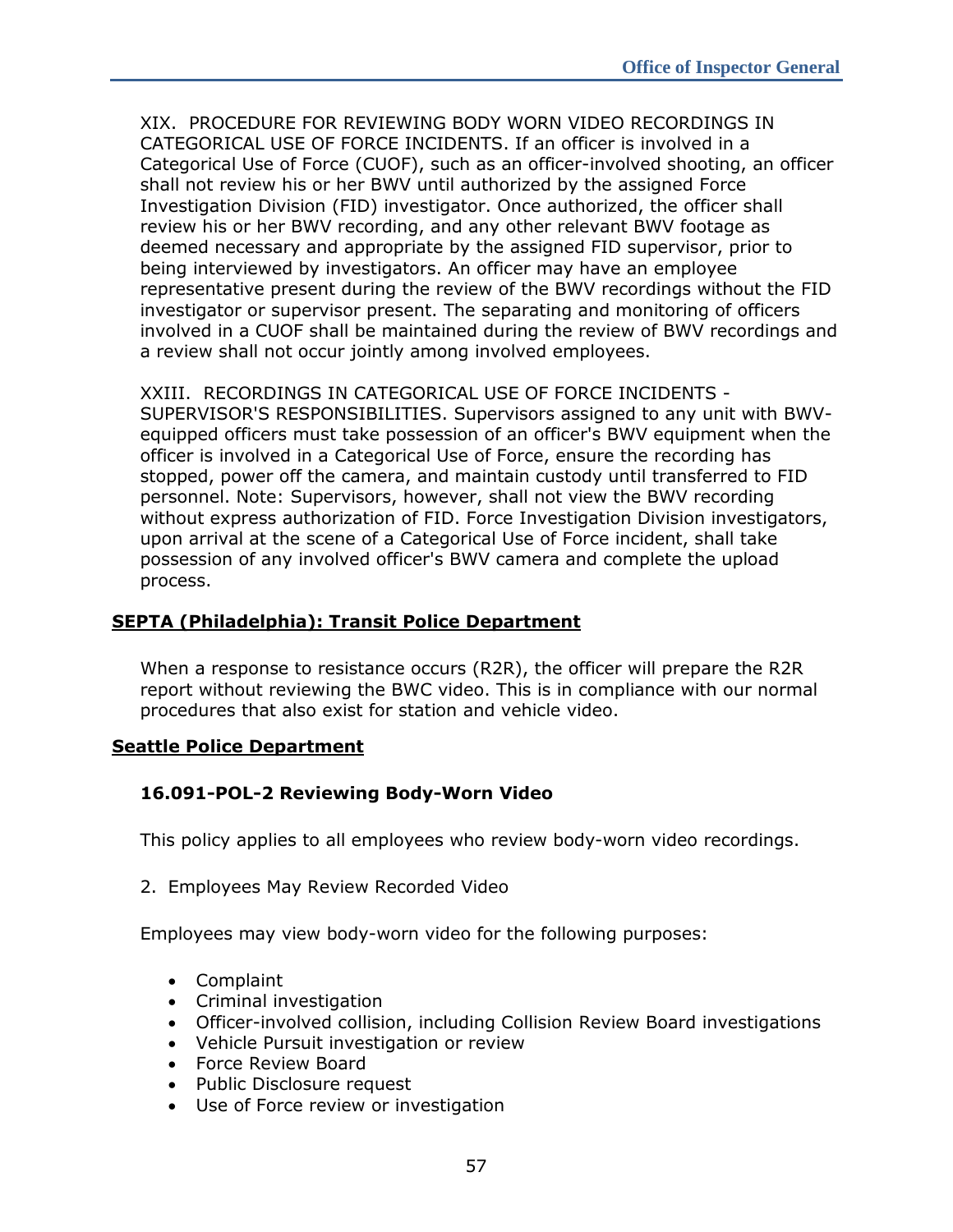- Performance appraisal
- As part of the Early Intervention System (EIS)
- Training purposes, with the permission of the involved officers.
- Audit and Quality Control/Troubleshooting

#### **Delaware County (Ohio) Sheriff's Office**

For report writing purposes officers may review their own video recording. Officers shall not review another officer's video recording for report writing purposes unless authorized by a supervisor.

#### **Denver Police Department**

4.(d). Officers are authorized to review their own BWC recording when preparing official written documentation of a specific event. Officers may only review recordings from their assigned BWC. The viewing will be utilized as a tool when completing written reports to ensure the accuracy and consistency of events. The following are exceptions to the above:

1. If the officer is involved in (or witness to) a use of force incident that per policy requires the response of an Internal Affairs Division investigator (see OMS 503.01), the officer may be authorized to view their BWC recording after the Internal Affairs Division investigator has been consulted. The viewing of any BWC recording will only be permitted after receiving authorization from the Internal Affairs Division investigator acting under the direction of the commander of the Internal Affairs Division.

2. If the officer is involved in (or witness to) a critical incident such as a police shooting or an in-custody injury resulting in death, the officer may be authorized to view their BWC recording after the Major Crimes Division investigator and the commander of the Major Crimes Division have consulted. The viewing of any BWC recording will only be permitted after receiving authorization from the commander of the Major Crimes Division and/or his/her designee.

#### **Las Vegas Metropolitan Police Department**

#### SPECIAL CIRCUMSTANCE RECORDING

#### Victims and Witnesses

Officers will not permit victims or witnesses to review any BWC recording before making a first account statement.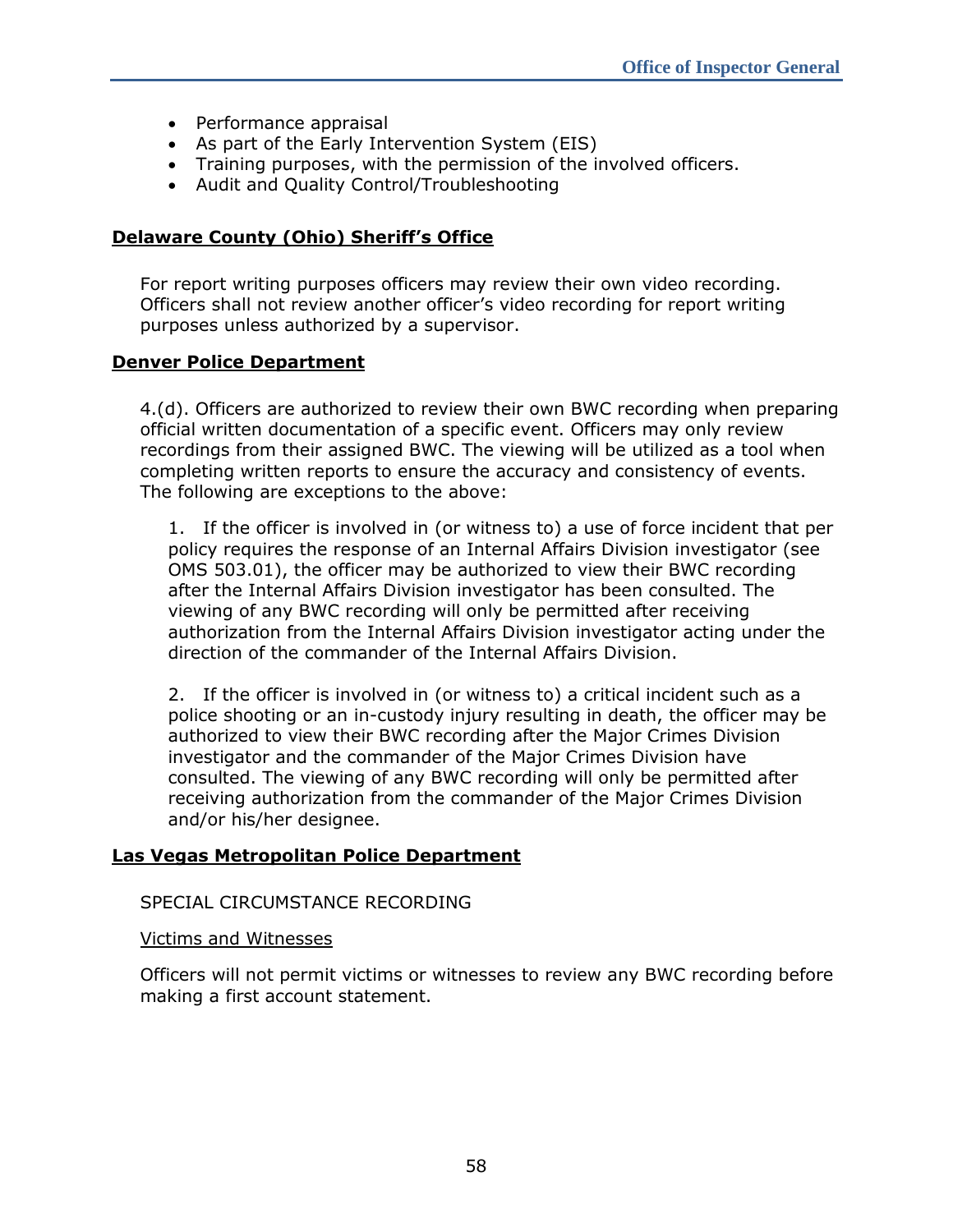#### Officer-Involved Shootings

Following an officer-involved shooting, or other use of deadly force, involved personnel or any supervisor shall not view the BWC recording on any device or computer prior to FIT/CIRT/IAB viewing the footage.

- Involved officers shall be allowed to view their own BWC recording prior to a walkthrough and statement;
- Witness officers shall be allowed to view their own BWC recording prior to a walkthrough and statement.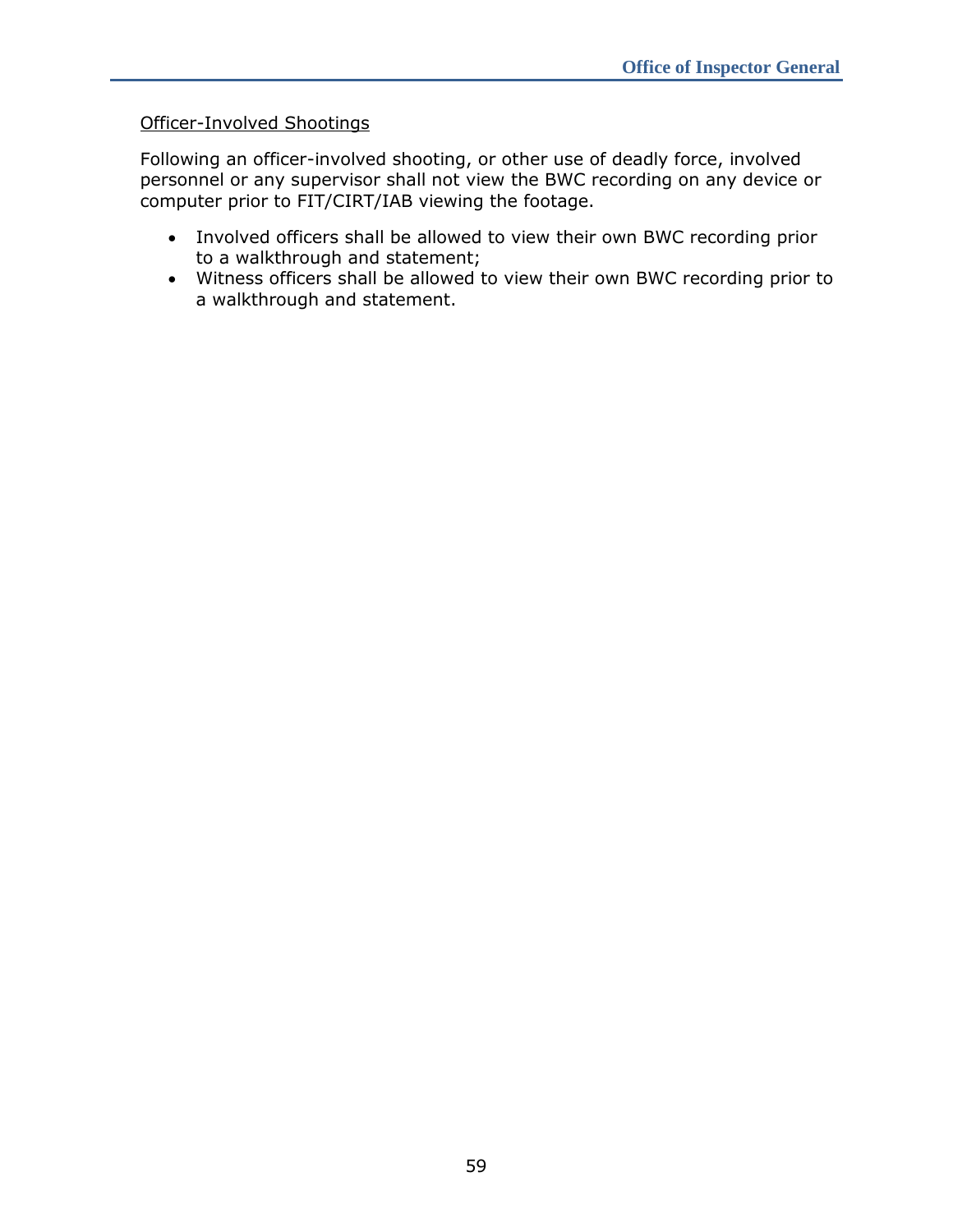## <span id="page-68-0"></span>**SHERIFF'S RESPONSE**